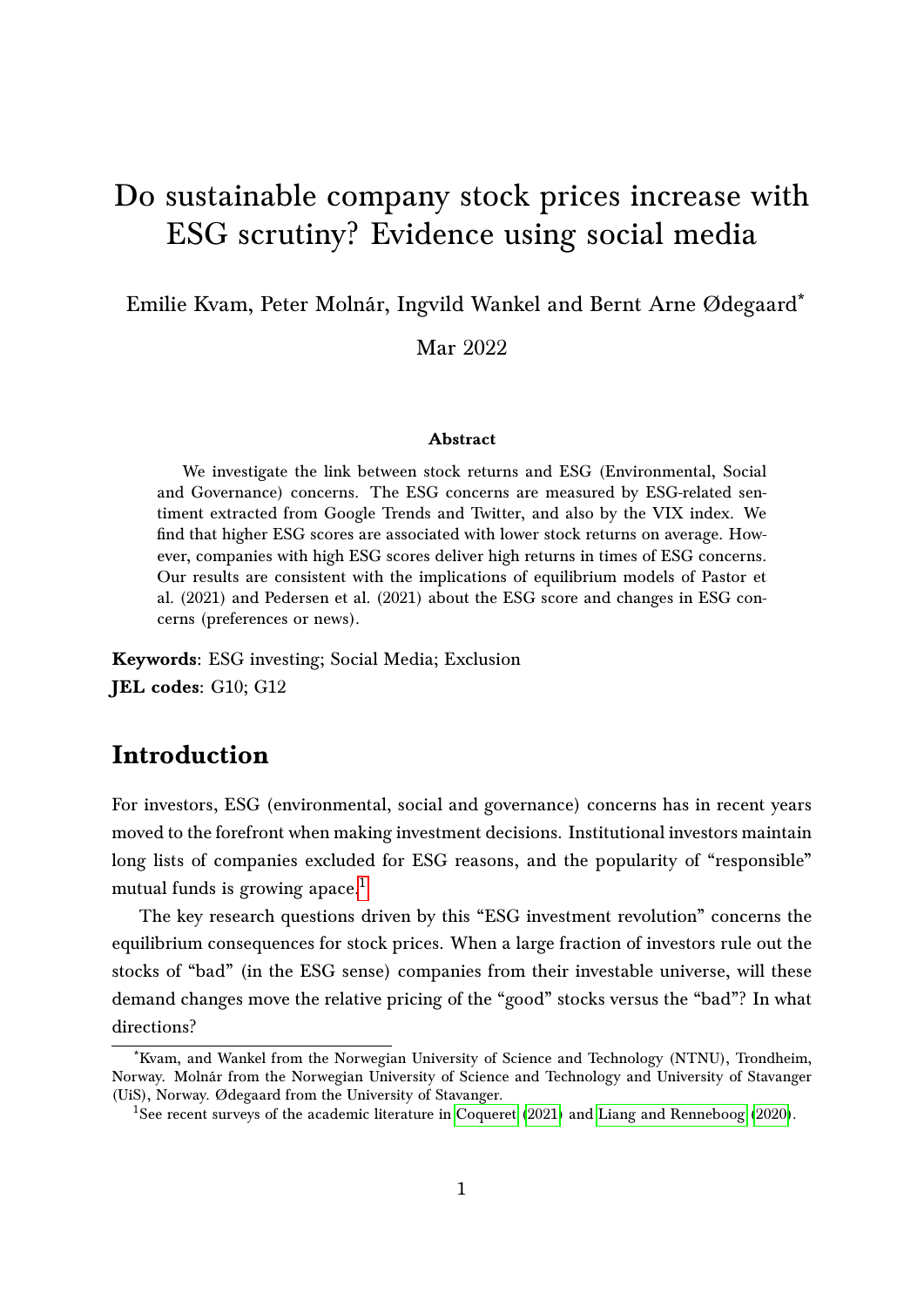These questions are asked in the context of theoretical models by e.g. [Pástor et al.](#page-22-1) [\(2021\)](#page-22-1) and [Pedersen et al.](#page-22-2) [\(2021\)](#page-22-2), who builds models where a subset of investors has preferences in "ESG dimensions" in addition to asset returns. For example, the [Pástor et al.](#page-22-1) [\(2021\)](#page-22-1) model has a clear prediction: With a subset of investors with "ESG preferences," stocks with high ESG scores can sustain a lower asset return, as these investors are willing to forgo asset returns in lieu of the higher utility from owning "responsible" equities. The model has a second implication: When companies improve their ESG score, by for example increasing their sustainable credentials, or when there is a preference shift among investors, stock prices of high-quality ESG stocks will quickly react positively (driven by the increased demand for "Green" stocks).

In this paper we perform an investigation of the implications of these models. In particular we consider the second type of model implication, that stock prices will immediately react to ESG innovations. To that end we investigate short term (daily and weekly) US stock returns and use data from social media to identify periods with intense (economyor company-level) focus on ESG.

Our findings can be summarized as follows. We start by regressing stock returns on measures of ESG quality alone (the "level" of ESG quality), and find a negative relationship between stock returns and general ESG quality (ie. lower returns on "good" ESG firms).

We move on to incorporate short-term data from social media into the analysis. In our second set of analyses we interact company-level measures (from Google search data) of ESG interest with returns. Here we find that high-quality ESG firms have superior returns in periods with ESG scrutiny of the company. In this context we consider both contemporaneous and lagged returns (predictability). These company-level results are consistent with price increases on "positive ESG news" at the company level.

Our final set of analyses looks at economy-wide variations in ESG concerns. We use both the degree of social media ESG concerns, measured using e.g. Twitter, and the level of uncertainty in the economy, proxied by the VIX index. These are periods where investors preferences are likely to change. For example, when climate-concerns increase, people will care more about the carbon footprint of companies. Similarly, during financial crises the hedging properties of "good" companies comes to the forefront.<sup>[2](#page-0-0)</sup> We find that high-quality ESG firms have higher returns in periods of pessimism in the market (ie. a high level of the VIX, or a low Twitter mood on ESG).

The rest of this study is structured as follows. We first, in section [1,](#page-2-0) provide a background and place our investigations relative to similar research. In section [2](#page-4-0) we explain

<sup>&</sup>lt;sup>2</sup>This type of implications was crash-tested using the onset of the Covid pandemic in e.g. [Albuquerque](#page-20-1) [et al.](#page-20-1) [\(2020\)](#page-20-1); [Pástor and Vorsatz](#page-22-3) [\(2020\)](#page-22-3), who showed that superior ESG stocks and funds performed relatively better.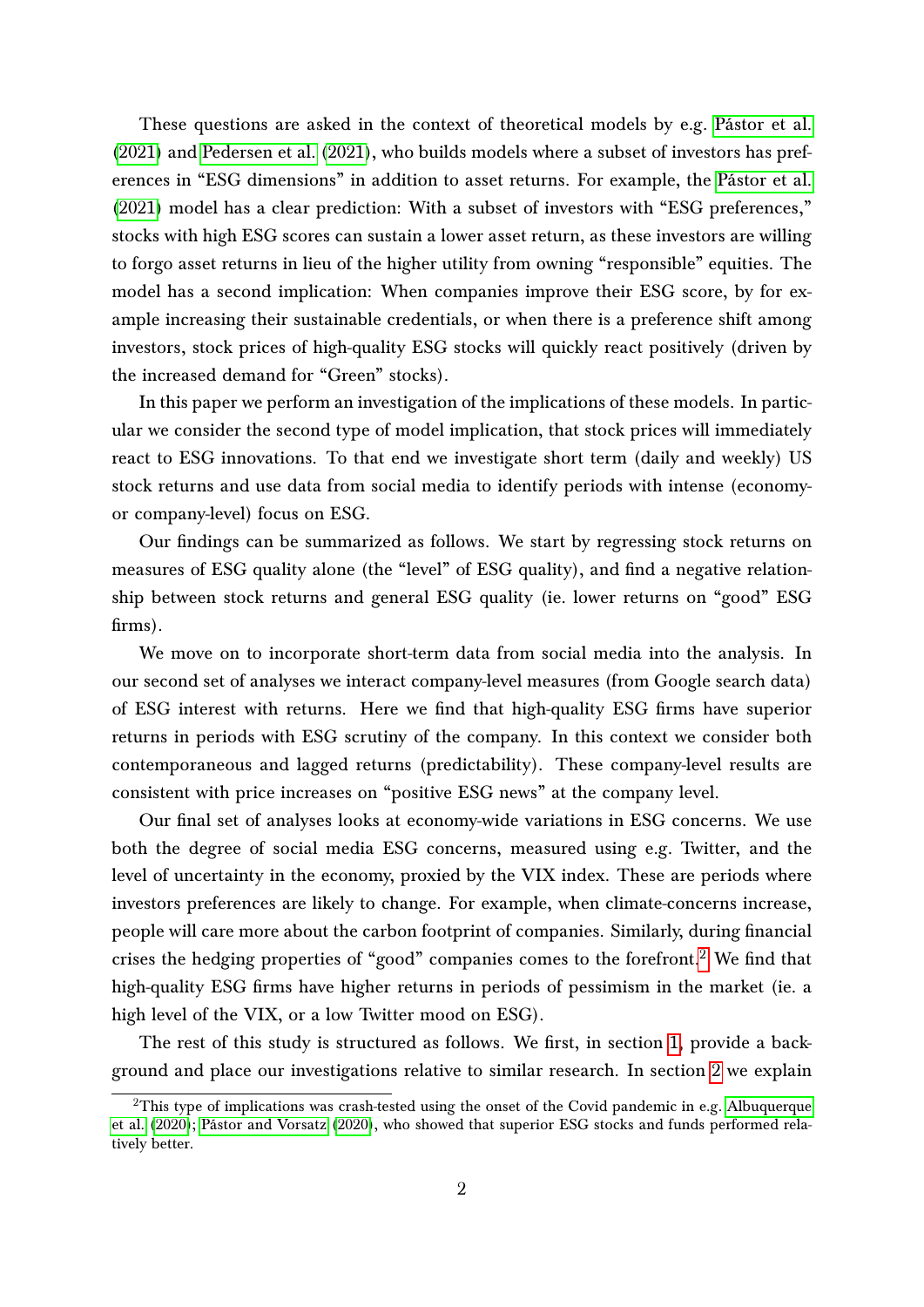our methods and present the data. Section [3](#page-10-0) provides the results before we offer a short conclusion.

#### <span id="page-2-0"></span>1 Research issue

The broad umbrella of "sustainability concerns" may be a good way to characterize recent trends in society, concerns which has spread to financial markets. In the investment community the early term "Socially Responsible Investing" has been replaced with the current concern with "ESG-aware investing." Mutual funds marketed as "socially responsible" and "sustainable" has seen large inflows, to the extent that today, one third of U.S. assets under management is subject to a sustainable investment strategy [\(SIF, 2020\)](#page-23-0). Regulation is following practice, the best known is probably the recent "EU taxonomy for sustainable activities." This regulation is particularly suited to support the most common strategy for institutional investors, exclusion.

This practitioner interest has been followed by academic investigations. Most of the academic work is empirical, looking for links between ESG characteristics and company performance. This literature has grown so quickly that a recent survey [\(Coqueret, 2021\)](#page-20-0) lists 10 meta studies of the issue, the last of which [\(Whelan et al., 2021\)](#page-23-1) surveyed over 1,000 studies produced in the period 2015–2020. There is no clear conclusion from these studies. While a majority finds a positive association between ESG quality and performance, there are also numerous studies with opposite conclusions.

A potential cause of this lack of agreement is the measurement problem. ESG – environment, social, governance – represent three different aspects of a company operations. From the investors point of view, it is desirable to come up with a single ESG ranking of stocks. To provide such rankings a whole advisory industry has materialized, with each advisor developing a distinct system of ESG scoring, choosing a set of measurements, which are weighted into numerical representations of ESG scores. Given the large number of choices involved in such procedures, it is no surprise that these scores disagree across providers [\(Dimson et al., 2020;](#page-21-0) [Berg et al., 2022;](#page-20-2) [Christensen et al., 2021\)](#page-20-3).<sup>[3](#page-0-0)</sup>

Summarizing the three aspects of ESG into one measure may be also problematic. Arguably, the relevant horizons for the G(overnance) part (Incentive type of issues) may be shorter than for the E(nvironment) and S(ocial) issues, for which long term sustainability is more clearly relevant [\(Drei et al., 2019;](#page-21-1) [Giese et al., 2021\)](#page-21-2). Thus, to assess the risks of sustainable investments, considering each factor may be necessary.

 ${}^{3}$ [Berg et al.](#page-20-4) [\(2021\)](#page-20-4) provides some evidence that aggregating across ESG providers can reduce noise, and find that after such a procedure the evidence for a link between ESG and returns is strengthened. [Avramov](#page-20-5) [et al.](#page-20-5) [\(2021\)](#page-20-5) argues that uncertainty about ESG is a separate source of (priced) risk. [Lioui and Tarelli](#page-22-4) [\(2022\)](#page-22-4) contains similar results.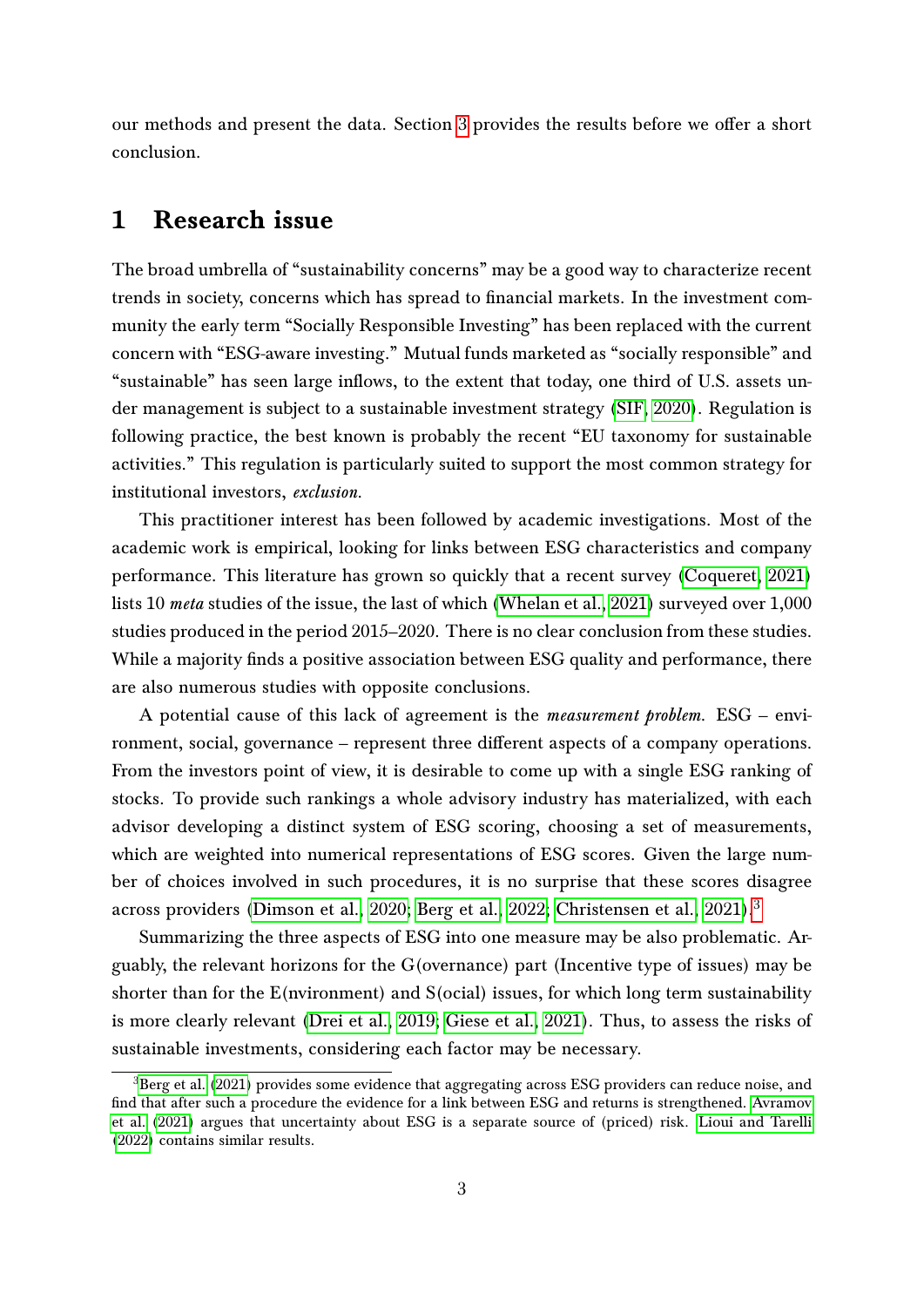Much of the empirical work on ESG does not really discuss why the focus on ESG, and the removal of part of a stock's potential investors through exclusion, should induce differences in expected returns. Intuitively, exclusions should reduce the feasible set of investment portfolios, worsening the risk/return trade-off. Indeed, this kind of reasoning was behind some of the early empirical work on "sin" stocks [\(Hong and Kacperczyk,](#page-21-3) [2009\)](#page-21-3), which found evidence of superior returns for industries typically excluded by ESG screens (tobacco, weapons).

We are however seeing an emergent theoretical literature on the equilibrium consequences of ESG concerns. [Pástor et al.](#page-22-1) [\(2021\)](#page-22-1) and [Pedersen et al.](#page-22-2) [\(2021\)](#page-22-2) are the best known examples. Key to these and related models is that the investors in the model have preferences over both the monetary return from an investment, and the investments' ESG characteristics. For example, investors can feel satisfaction in not supporting gun violence through ownership of gun manufacturers (negative screening). On the other hand, investors may want to support clean energy generation, and get an extra utility from investing in such energy companies.

We have already mentioned the key implications of these models. First, concerning long term returns. These models support differences in expected returns depending on the ESG characteristics of a stock. [Pástor et al.](#page-22-1) [\(2021\)](#page-22-1) argues that expected returns is decreasing in ESG quality. The model of [Pedersen et al.](#page-22-2) [\(2021\)](#page-22-2) has similar implications, but less clear cut predictions, as the equilibrium depend on the relative proportions of different types of investors, and one can end up with both higher and lower expected returns for high quality ESG stocks. We term this a "ESG level" effect.

Second, concerning dynamic short term innovations in stock prices. Times when ESG concerns "rise to the surface" will be associated with short term stock price reactions. For example, the media attention during the '21 Glasgow meeting on Climate Change may induce changes in people's preferences for investments in clean energy and similar attempts to reach the 2% temperature target. Another example concerns corporate actions that changes the firm's ESG profile. When Siemens in 2021 divested their oil and gas division, the "new" Siemens suddenly was a more climate-friendly corporation. We term such short term effects the result of "ESG concerns."<sup>[4](#page-0-0)</sup>

Our analysis will speak to both of these potential effects. We look at short term (daily or weekly) stock returns, and relate them to a measure of ESG level (the Refinitiv ESG score). To measure time varying ESG concerns, we primarily use data from Social media, i.e. Google Search and Twitter. We also use the VIX "fear" index as a measure of marketwide investor concerns.

 $4$ An alternative interpretation of these effects is provided by [Cornell](#page-21-4) [\(2021\)](#page-21-4), who views high returns for ESG firms as a transitory phenomenon due to changing preferences.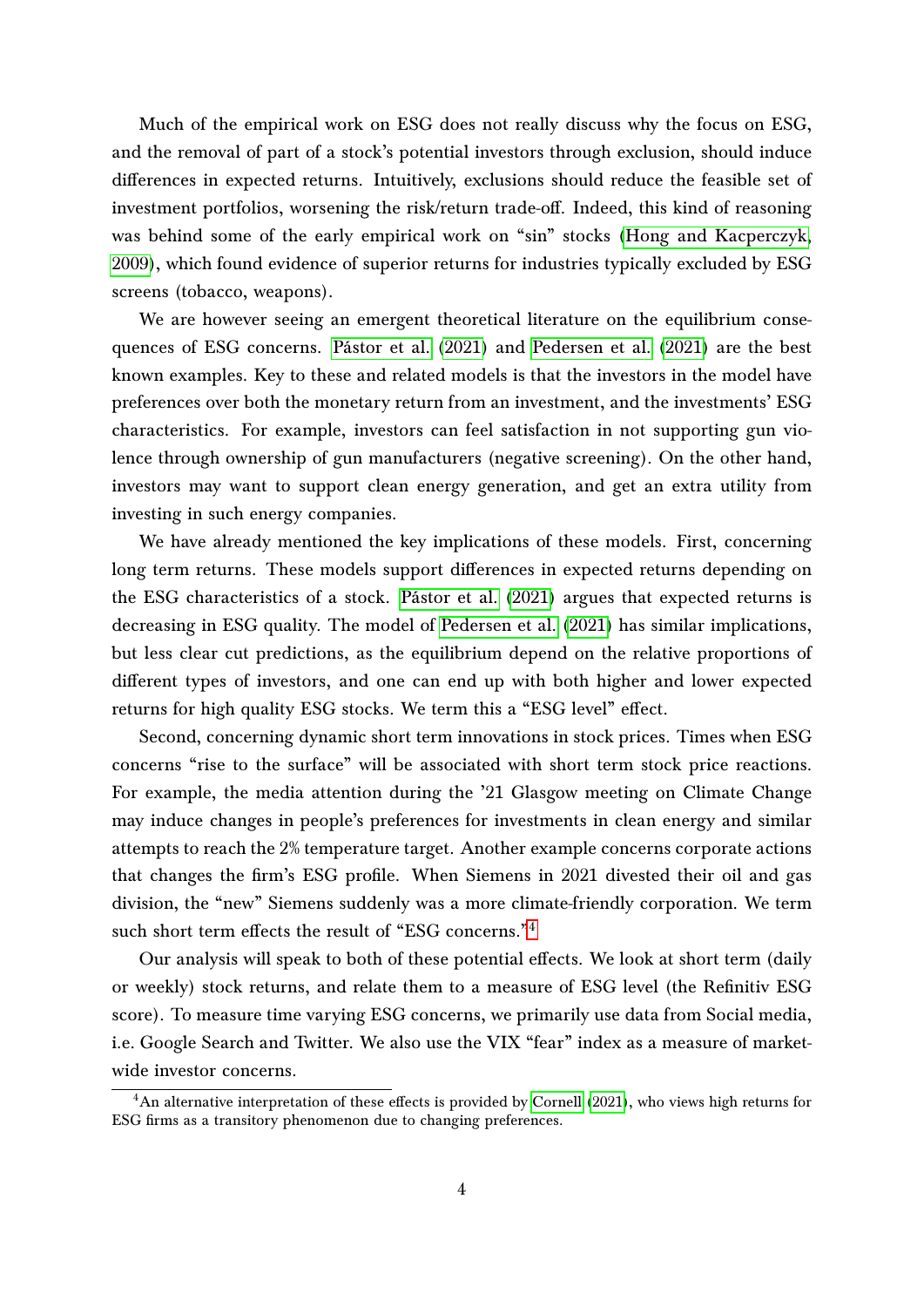Before moving on to our results, let us discuss how our research relates to other studies. The distinguishing part of our research is the use of social media to identify time variation in ESG concerns, and linking this to stock returns.

Most of the empirical literature linking ESG to stock performance looks at longerterm, such as monthly, returns. The research linking short-term returns, ESG, and social media is more limited. [Chen et al.](#page-20-6) [\(2020\)](#page-20-6) also consider time-variation in social media mentions of ESG, but unlike our research their focus is on the long-term differences in expected returns. They estimate a stock-level ESG-beta using the stocks return history and economy-wide ESG concerns. Thus, as these betas corresponds to systematic risk, their analysis is an attempt to explain differences in expected returns, and their interpretation of such differences is differences in risk.

[Derrien et al.](#page-21-5) [\(2021\)](#page-21-5) also uses high-frequency ESG incidents, but links it with revisions to analysts forecast. Unlike our use of social media data directly, [Serafeim and Yoon](#page-23-2) [\(2021\)](#page-23-2) works with an short-term aggregation of ESG news, TruValueLabs, but does link it with short term stock returns. Their focus is different, though, as it is more concerned with differences in ESG rankings.

[Santi](#page-23-3) [\(2020\)](#page-23-3) has some similarities with our analysis, she looks at Social Media mentions (StockTwits posts), use it to identify periods of investor concern, and link it to stock returns. We however note that the analysis is specific to climate risks, and that she uses longer term stock returns than our analysis. $5$ 

Our analysis also links to the literature arguing that high ESG quality stocks may be better hedges in times of crisis, such as the 2008 financial crisis [\(Lins et al., 2017\)](#page-22-5) and the onset of the Covid pandemic. [\(Albuquerque et al., 2020;](#page-20-1) [Pástor and Vorsatz, 2020\)](#page-22-3).

## <span id="page-4-0"></span>2 Methods and Data

We use data for US companies listed at either NYSE or NASDAQ. We regress short term (daily or weekly) stock returns on measures of ESG ranking and ESG concerns, controlling for a number of alternative factors relevant for short-term stock returns. Conceptually, we run estimation of the form:

 $r_{it} = f(ESG level_{it}, ESG concerns_{it}, Controls_{it}),$ 

<sup>&</sup>lt;sup>5</sup>We also acknowledge some more limited analysis with similarities to our analysis. [de Groot](#page-21-6)  $(2020)$ and [Doldersum](#page-21-7) [\(2021\)](#page-21-7) both links Twitter ESG mentions and stock returns, but the analysis is on a more limited sample. [Turkson](#page-23-4) [\(2021\)](#page-23-4)'s analysis linking VIX to ESG concerns is similar to part of our research, but it does not consider social media. [Wong and Zhang](#page-23-5) [\(2022\)](#page-23-5) uses an index of corporate ESG reputation, identify periods with negative ESG, and link it with stock returns, but uses monthly returns.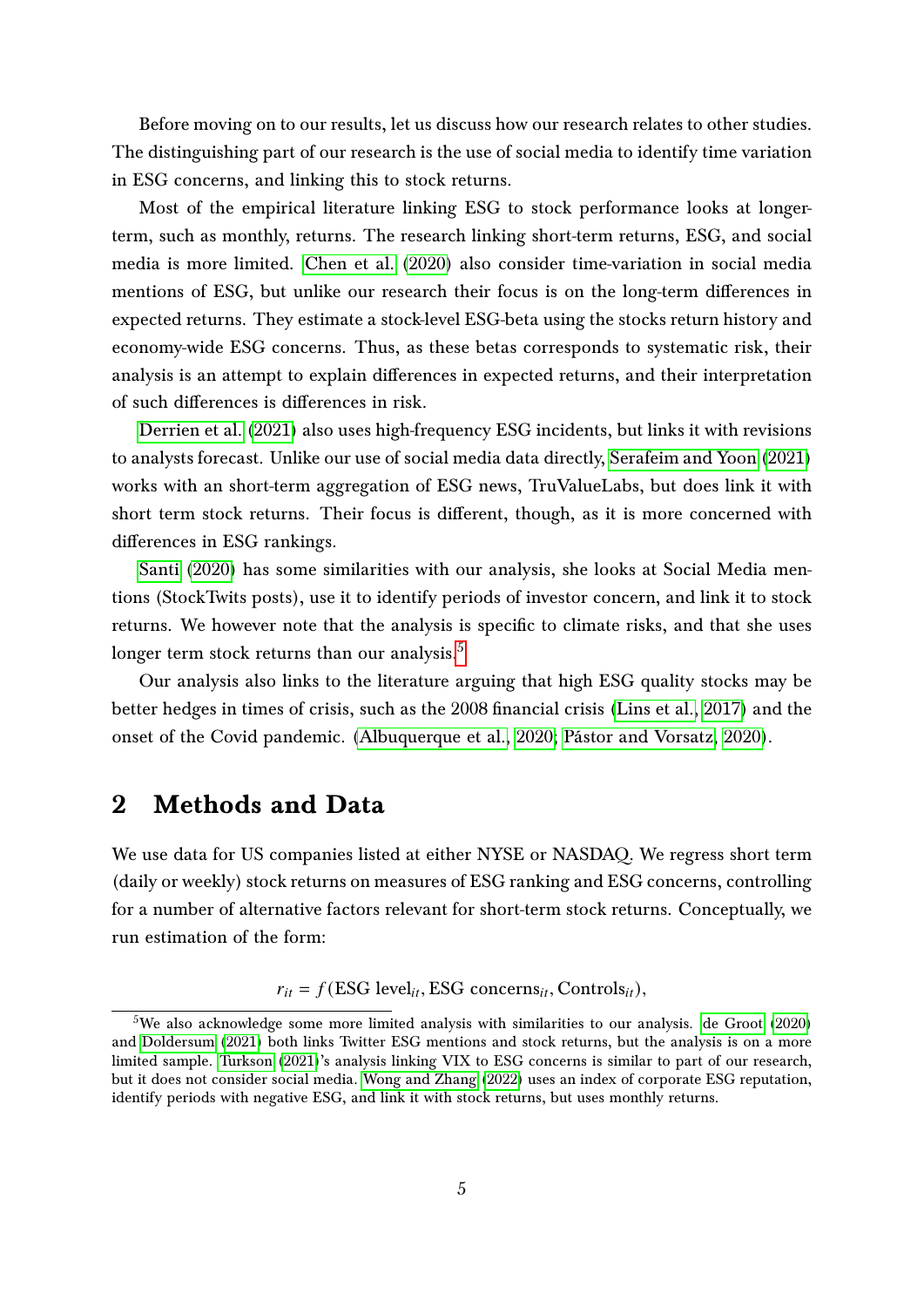where  $r_{it}$  is the stock returns for stock *i* in period *t*. We collect stock market data from the Center for Research in Security Prices (CRSP) for the period 2009–2019. In order for a company to be included in the dataset, it must have at least 750 trading days, with a maximum of five consecutive inactive trading days. This requirement reduces our sample from 5,522 to 4,039 companies.

#### 2.1 Company ESG Scores

To measure company ESG rankings we use Refinitiv Eikon scores. While there is a large number of alternative sources of ESG rankings, the Refinitiv ones are widely disseminated, which we view as important when we consider links to social media. We remove companies without ESG data. Our final sample consists of 2030 companies, whereby 1139 are listed on NASDAQ and 891 on NYSE.<sup>[6](#page-0-0)</sup>

The Refinitiv ESG — environmental  $(E)$ , social  $(S)$  and governance  $(G)$  — scores are numeric values starting at zero, and increasing in score, with 100 being the maximal achievable. The company ESG score is a combined measure of the E, S and G measures.<sup>[7](#page-0-0)</sup> Table [1](#page-24-0) provides some descriptive statistics of the scores. We note that all the scores are positively correlated, but imperfectly so, with the Social (S) and Governance (G) scores the least correlated (0.37).

#### 2.2 Social media data

#### 2.2.1 Google search volume

We want to investigate public attention to companies and ESG topics. We measure this by search volumes on Google, the most used search engine in the world [\(Statista, 2021\)](#page-23-6). Terms submitted to search engines reflect people's needs, wants, interests and concerns [\(Ettredge et al., 2005\)](#page-21-8). Therefore, Google search volumes have been studied in a variety of settings. For instance, it has been used to estimate the current level of influenza [\(Carneiro](#page-20-7) [and Mylonakis, 2009;](#page-20-7) [Ginsberg et al., 2009;](#page-21-9) [Pelat et al., 2009\)](#page-22-6), to study public sentiment related to conservation topics [\(Nghiem et al., 2016\)](#page-22-7), and to forecast consumer behavior [\(Vosen and Schmidt, 2011;](#page-23-7) [Choi and Varian, 2012\)](#page-20-8) and stock returns [\(Da et al., 2011;](#page-21-10) [Joseph et al., 2011;](#page-22-8) [Bijl et al., 2016\)](#page-20-9). While [Da et al.](#page-21-10) [\(2011\)](#page-21-10) and [Joseph et al.](#page-22-8) [\(2011\)](#page-22-8) find that high Google search volumes predicts high future returns, [Bijl et al.](#page-20-9) [\(2016\)](#page-20-9) find that high Google search volumes predicts low future returns. [Chen](#page-20-10) [\(2017\)](#page-20-10) find that more searches for the Dow Jones Industrial Index (DJIA) is related to higher index returns.

 ${}^{6}$ For a full list of the companies, see the Internet Appendix.

<sup>7</sup>Details on how Refinitiv calculates the scores, and where they obtain the ESG information, can be found in [Refinitiv](#page-22-9) [\(2021\)](#page-22-9).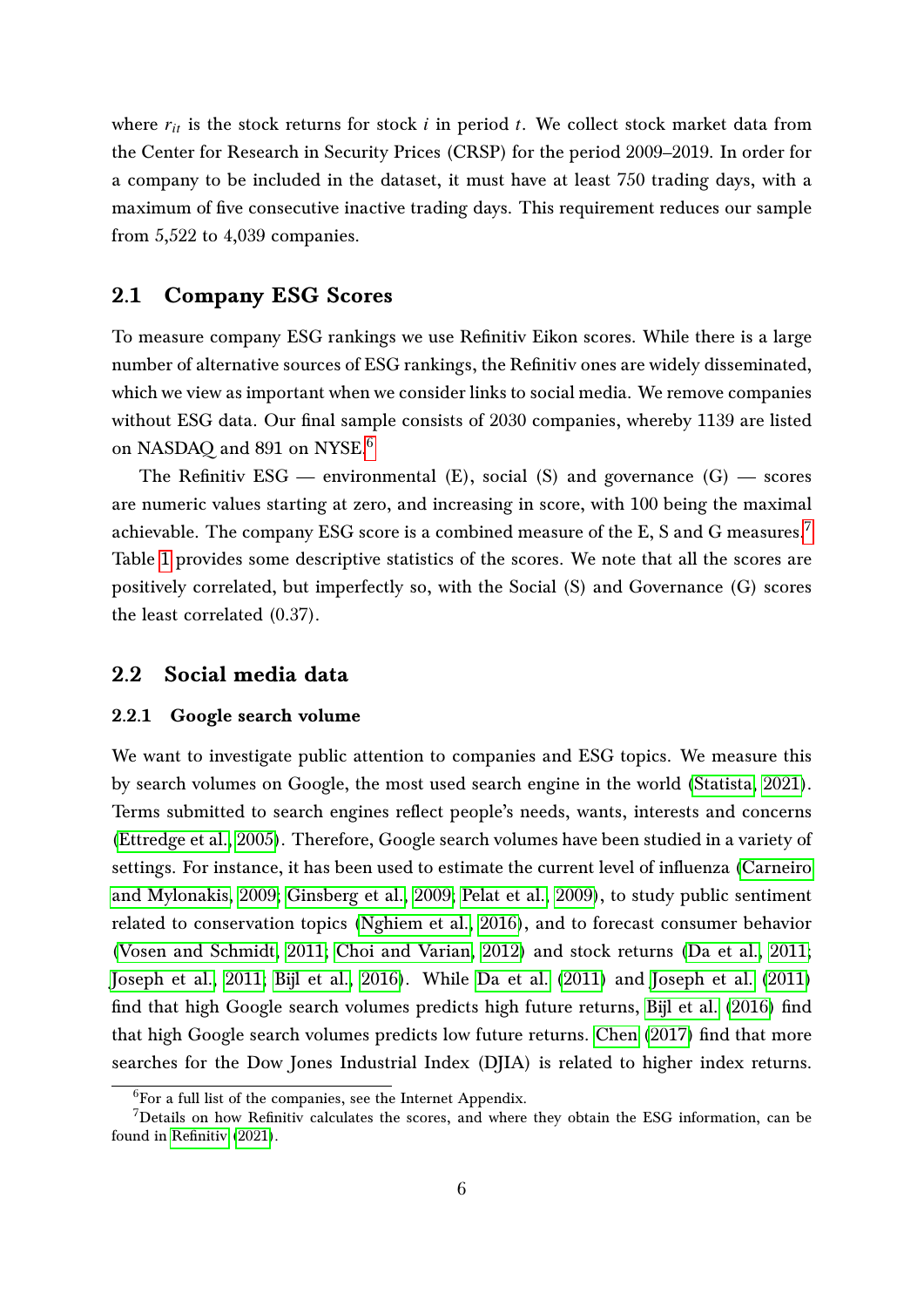Despite a variety of topics studied using Google search volumes, there is limited research on the dependency between attention to sustainability and stock returns.

Google search volume indices (SVIs) are obtained from Google Trends. The indices represent the relative popularity of a query within a specified time frame and a geographical range. The values lie within a range of 0 to 100, with 100 signifying the maximum search interest. Zero is by Google given to terms with low search volumes.<sup>[8](#page-0-0)</sup> To create the search volume indices, Google Trends uses a sub-sample of all searches. Consequently, identical queries in Google Trends may produce results that are slightly different [\(Baker](#page-20-11) [and Fradkin, 2011;](#page-20-11) [Da et al., 2011;](#page-21-10) [Carrière-Swallow and Labbé, 2013;](#page-20-12) [Dietzel, 2016\)](#page-21-11).

Search Volumes on Companies We consider search volumes on company names to capture public attention to individual companies. We use company names, as opposed to tickers, as many tickers are common abbreviations. In addition, the search volumes on tickers are in most cases lower than search volumes on company names.

Minor adjustments are made to the official company names to better capture public interest in the companies. This includes removing "Inc," "International," "Global," "Group" and "Corp." Additionally, words like "energy" and "bank" are added to limit noise in the search queries. We manually validate the relevancy of the search terms based on content and volume.

For searches on company names, we use weekly values due to low daily search volumes. For weekly data, Google Trends limits retrieval to batches of five years. Due to the large number of companies, a different approach than the one used for ESG topics is taken. To obtain data for the entire period for all companies the values are collected in three batches, with one overlapping year between each batch, for each company. We remove the scaling effect of the batches by detrending the data points according to equation  $(1)$ , where t denotes weeks. If the SVI for a given time period is zero,  $log(SVI_{t,comp})$  is set to zero.

<span id="page-6-0"></span>
$$
AbsVI_{t,comp} = \log(SVI_{t,comp}) - \log(Median(SVI_{t-1,comp}, SVI_{t-2,comp}, ..., SVI_{t-52,comp}))
$$
\n(1)

Search Volumes on ESG Topics Separate search volume indices on ESG, environmental, social and governance topics are created. $9$  The terms are selected based on the metrics within each score formulated by [Refinitiv](#page-22-9) [\(2021\)](#page-22-9) and the studies of [Preis et al.](#page-22-10) [\(2013\)](#page-22-10) and [Nghiem et al.](#page-22-7) [\(2016\)](#page-22-7). We manually validate the relevancy of the search terms based on content and volume.

<sup>8</sup>For a detailed description of how Google estimates the indices, see [Google](#page-21-12) [\(2021\)](#page-21-12).

 $9$ The search terms included in each index can be found in the Internet Appendix.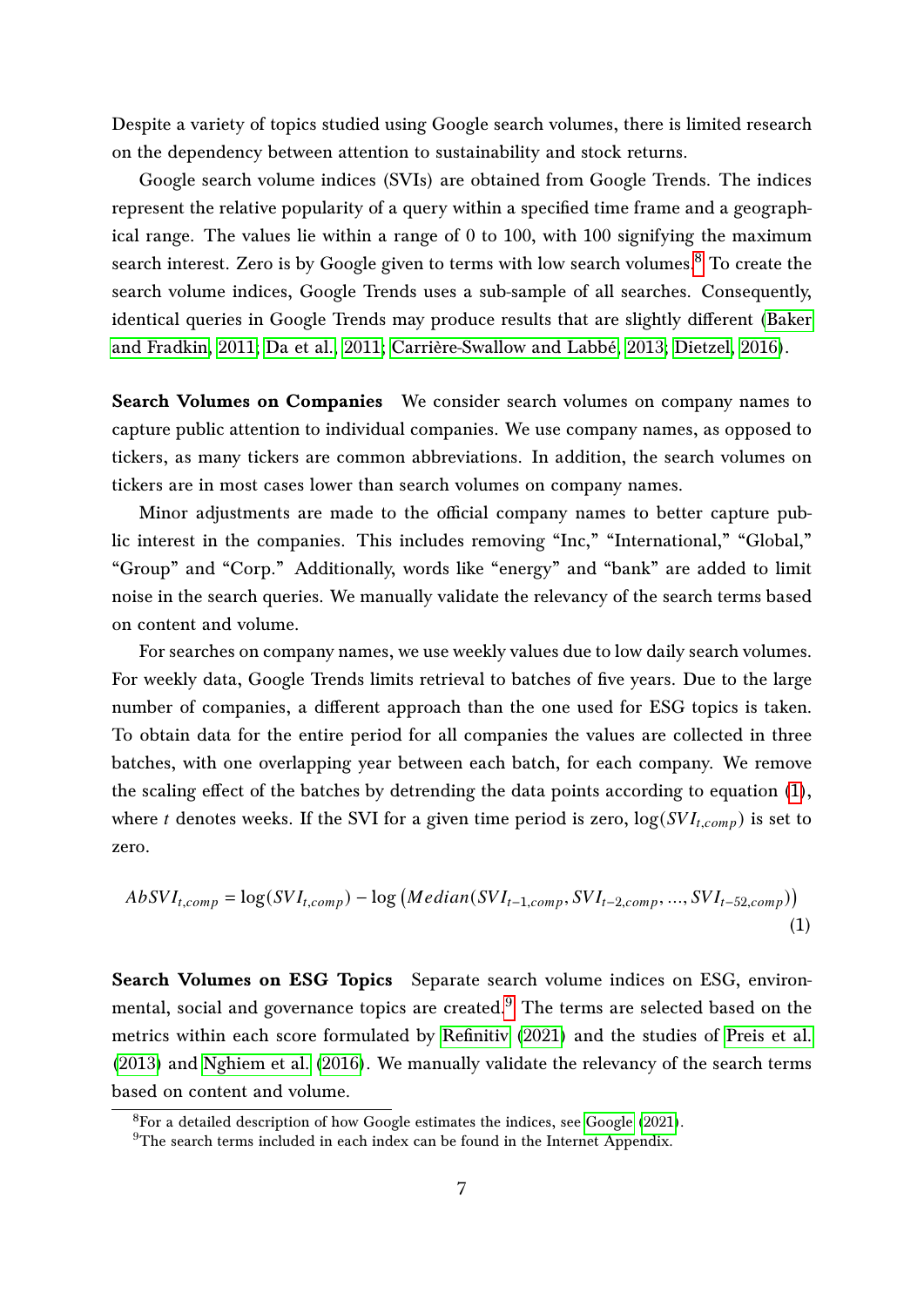Search volume indices (SVIs) are constructed for each ESG topic based on the search volumes of the constituting search terms. Google Trends limits the retrieval of daily values to a batch of nine months. Hence, to obtain daily values for the entire time period for each term, we first collect monthly values and then daily values for each month. Further, the daily search volume is weighted based on its monthly value, thus creating comparable daily values for the entire time period in the range 0 to 100. Then, the SVI for each topic is constructed taking the average of all included search term's daily values. Using a similar approach as [Da et al.](#page-21-10)  $(2011)$ , the SVIs are detrended using equation  $(2)$ . Here t denotes days. The search volumes over the weekend is included on the first trading day of the following week. If the SVI for a given time period is zero,  $log(SVI_t)$  is set to zero.

<span id="page-7-0"></span>
$$
AbsVI_t = \log(SVI_t) - \log(Median(SVI_{t-7}, SVI_{t-14}, ..., SVI_{t-364}))
$$
 (2)

#### 2.2.2 Twitter

Our second source of social media data is Twitter. We proxy for investor attention by the number of Twitter posts (tweets) related to ESG and the content of these. The content is analyzed using sentiment analysis to capture the public mood about ESG. Sentiment analysis studies people's opinions, attitudes and emotions from written language [\(Na](#page-22-11)[sukawa and Yi, 2003;](#page-22-11) [Liu, 2012;](#page-22-12) [Medhat et al., 2014\)](#page-22-13), and is a popular technique within natural language processing (NLP). A representation of the public sentiment and opinion about current events is social media [\(Pagolu et al., 2016\)](#page-22-14). One social media service is Twitter; a public micro-blogging platform that allows its users to share opinions and interact with others. Due to the character limit and the informal and specialized language of tweets, sentiment analysis on Twitter is popular among researchers for studying public mood [\(Go et al., 2009;](#page-21-13) [Agarwal et al., 2011;](#page-20-13) [Kouloumpis et al., 2011;](#page-22-15) [Wang et al., 2012;](#page-23-8) [Severyn and Moschitti, 2015\)](#page-23-9). While there has been studies using Twitter to predict stock returns [\(Bollen et al., 2011;](#page-20-14) [Mittal and Goel, 2012;](#page-22-16) [Sul et al., 2014;](#page-23-10) [Pagolu et al., 2016\)](#page-22-14) and research on the attitudes towards climate [\(Cody et al., 2015;](#page-20-15) [Dahal et al., 2019\)](#page-21-14), the two topics have assumingly not yet been studied together.

To implement our measures, public English tweets containing the words "climate change," "corporate governance," "ESG," "social responsibility" or "sustainability" are scraped from Twitter. We exclude the tweets that satisfy either of the following:

- Identical content by the same user on the same day, disregarding hyperlinks. These tweets are usually spam.
- Contains the word "ESG" and either "music," "song," "concert," "album" or "band." These tweets are related to a band called ESG.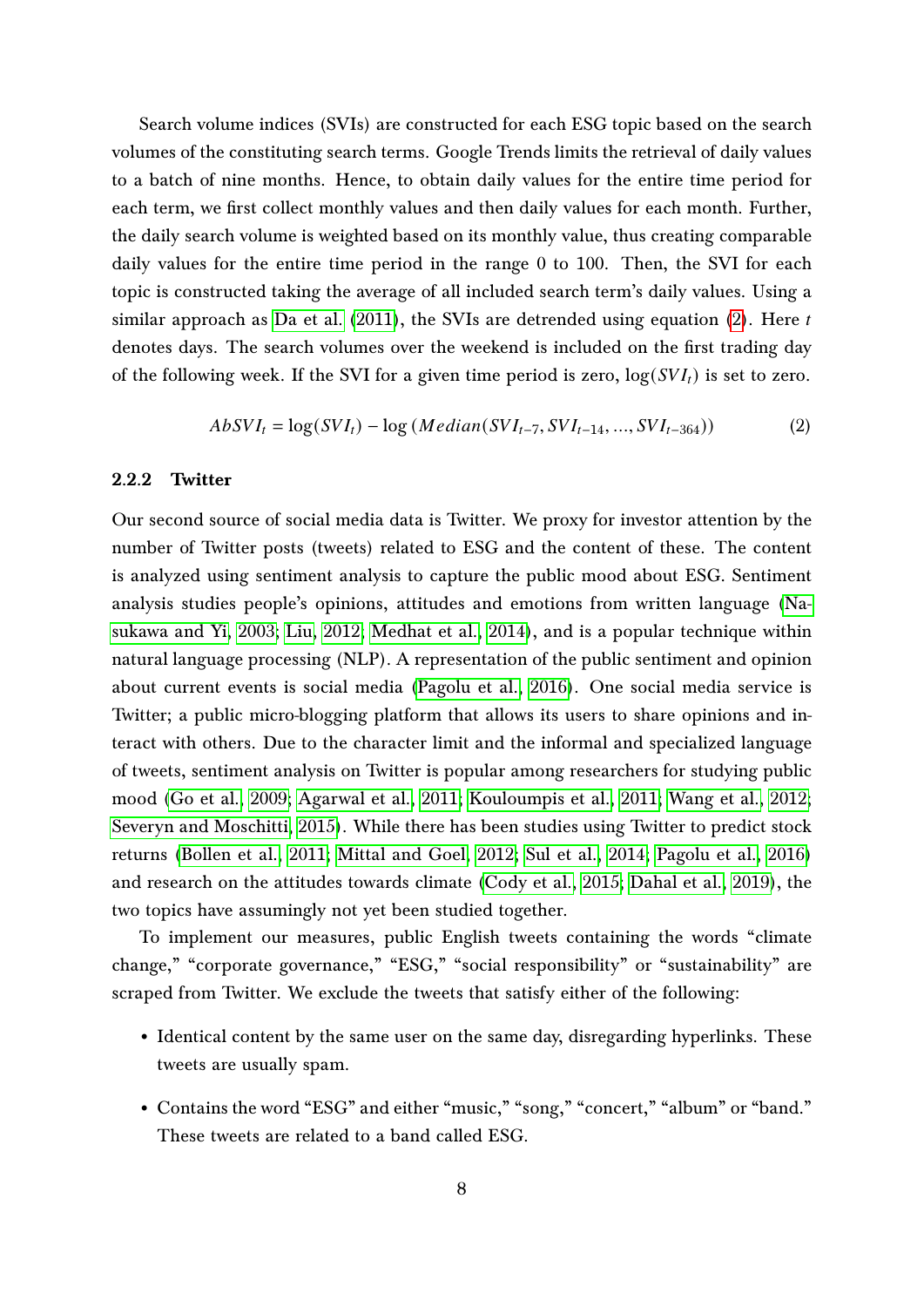This results in a total of 42,087,585 tweets for the period 2009-2019, from 5,591,528 distinct users. 31,058,349 tweets contain the word "climate change," 437,602 contain "corporate governance," 750,574 contain "ESG," 930,463 contain "social responsibility" and 8,910,587 contain "sustainability." A certain amount of tweets, even after pre-processing, might not be related to ESG topics, and some tweets might still be regarded as spam. This creates some unavoidable noise in our dataset.

The volume of tweets, TV, is detrended according to equation [\(3\)](#page-8-0). The time period, , is a day, regarded as the time from the previous market close until the current day's close. If there are no tweets for a given time period,  $log(TV_t)$  is set to zero.

<span id="page-8-0"></span>
$$
AbTV_t = \log(TV_t) - \log (Median(TV_{t-7}, TV_{t-14}, ..., TV_{t-364}))
$$
\n(3)

This abnormal volume of tweets, AbTV, is employed as a measure of ESG concern. Table [2](#page-25-0) presents the correlation between the five keywords' abnormal Twitter volume.

Sentiment Analysis To evaluate public mood, sentiment analysis is performed on the tweets. Before using sentiment analysis, the tweet content is cleaned to improve accuracy. All tweets are therefore stripped from URLs, hashtags (#), mentions (@), retweet indicators (RT) and other symbols.

We use three pre-trained models to categorize each tweet into positive, neutral or negative sentiment. The first two models use a lexicon-based approach, while the third uses a machine learning method.

The first model uses the natural language processing (NLP) package TextBlob, built on the Natural Language Toolkit (NLTK) package in Python. This model, further referred to as TextBlob, analyses the content based on the word pattern in each tweet, and has been trained on movie reviews. TextBlob sets a polarity score in the range highly positive, +1, to highly negative, −1, with zero being neutral. [Hasan et al.](#page-21-15) [\(2018\)](#page-21-15) and [Laksono et al.](#page-22-17) [\(2019\)](#page-22-17) find a 76% and 69% accuracy respectively in using TextBlob for Twitter sentiment analysis. According to TextBlob, 38% of our tweets are positive, 44% are neutral and 18% are negative.

The second model is NLTK's VADER, further referred to as VADER. This model also categorizes into positive, neutral or negative sentiment indicated by values between +1 and −1. In addition to using a sentiment lexicon approach, VADER uses grammatical rules and syntactical conventions. The model is by design made for micro-blogging content. [Hutto and Gilbert](#page-22-18) [\(2014\)](#page-22-18), the creators of VADER, claim to achieve a 96% accuracy. According to VADER, 38% of our tweets are positive, 34% are neutral and 28% are negative.

The third model uses a machine learning based sentiment analyzer called Flair. Flair's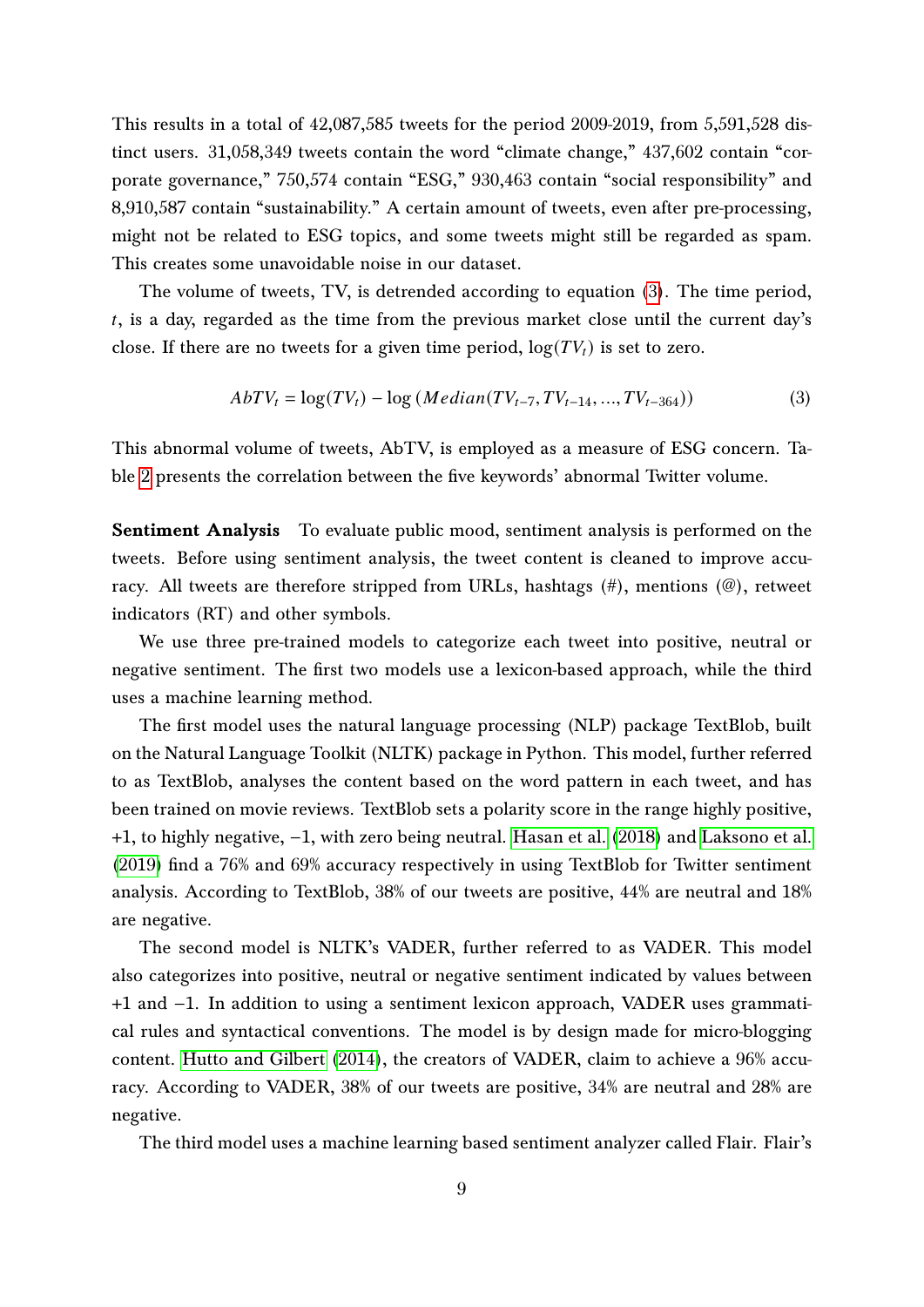sentiment classifier is based on a character-level long-short term memory (LSTM) neural network that takes sequences of letters and words into account when predicting a sentiment. An advantage over the other two models is that Flair can predict a sentiment for words it has never seen before. This model has been trained on 25 thousand highly polarized IMDb reviews and categorizes into positive or negative. The model classifies 58% of our tweets as positive and 42% as negative.

We base our sentiment analysis on pre-trained models. This results in an uncertain accuracy, and to conclude on a sentiment, we choose the most agreed upon polarity by the three models. This is either the sentiment that at least two of the models agree upon, or if all three disagrees, a neutral polarity is set. In Table [3](#page-26-0) we present some examples of tweets in our dataset, with the corresponding polarity score by the three models, and the resulting sentiment. The distribution of tweets into the sentiments by each model can be found in Table [4.](#page-27-0) We observe that the three models agree on the polarity of 24% of the tweets and disagrees on 12%. Thus, in most cases, there is a high agreement on the polarity and presumably a satisfying level of accuracy.

We define  $AbTV^+$  and  $AbTV^-$  as the abnormal volume of tweets that the sentiment analysis label as positive and negative respectively. These variables are calculated as:

$$
AbTV_t^{sentiment} = \log \left( TV_t^{sentiment} \right) - \log \left( Median(TV_{t-7}^{sentiment}, TV_{t-14}^{sentiment}, ..., TV_{t-364}^{sentiment}) \right)
$$
\n
$$
\tag{4}
$$

Here *sentiment* represents either positive,  $+$ , or negative,  $-$ , sentiment, and *t* indexes date.

We also create a mood index, termed MOOD. The variable combines the amount of tweets per day labelled as positive, neutral and negative to give an indication of the overall mood:

$$
MOOD = \frac{TV_t^+ - TV_t^-}{TV_t} \tag{5}
$$

#### 2.3 Other market data

In the analysis we additionally employ the CBOE Volatility Index (VIX) as a measure of market-wide uncertainty. The VIX is a measure of the implied short-term volatility for the US stock market, calculated from option prices. VIX reflects investor uncertainty and is known as the "investor fear gauge" [\(Whaley, 2000\)](#page-23-11). VIX spikes during crisis. Its highest level yet was reached during the recent COVID-19 pandemic. Such events are also reflected in the stock market, as stock returns are negatively correlated with implied market volatility [\(French et al., 1987;](#page-21-16) [Sarwar, 2012\)](#page-23-12). This relationship is found to be asymmetric, thus the stock market reacts more negatively to an increase in VIX than it reacts positively to a decline in VIX. Therefore, VIX is more a barometer of investors' fear of the downside than of the excitement in a market rally.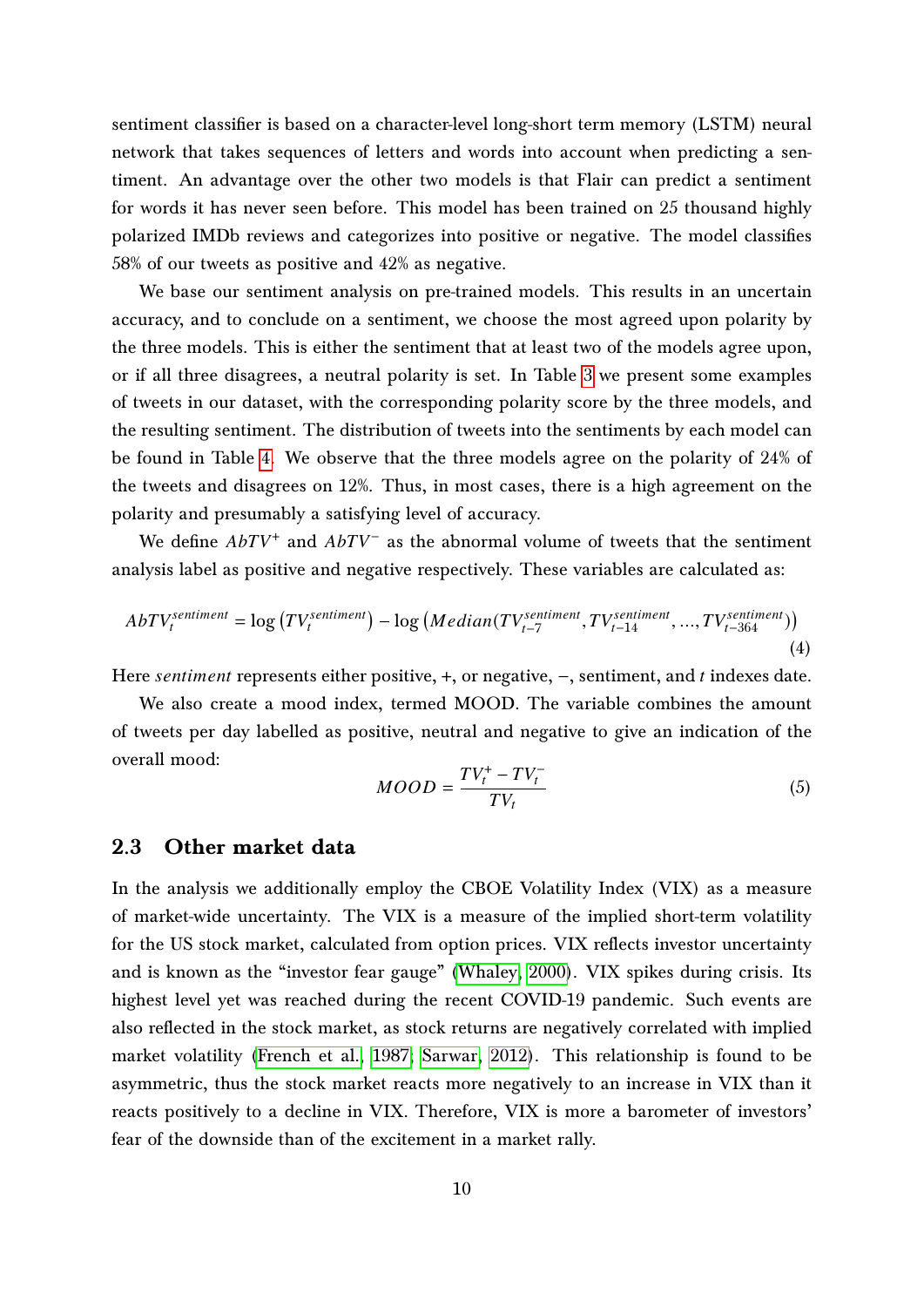We consider two transformations for VIX. The first is the deviation from the previous one year's median,  $AbVIX$ :

$$
AbVIX_t = \log(VIX_t) - \log (Median(VIX_{t-1},VIX_{t-2},...,VIX_{t-252}))
$$
 (6)

The second transformation for VIX is the percentage deviation from previous day's VIX:

$$
\Delta VIX_t = \frac{VIX_t - VIX_{t-1}}{VIX_{t-1}}.\tag{7}
$$

In addition to the VIX, we consider a number of additional controls. Previous research find that trading volume is significant in explaining stock returns [\(Campbell et al., 1993;](#page-20-16) [Conrad et al., 1994;](#page-20-17) [Chordia and Swaminathan, 2000\)](#page-20-18). Using a similar approach as [Campbell et al.](#page-20-16) [\(1993\)](#page-20-16) we calculate stock *i*'s abnormal trading volume  $AbVolume_{it}$  as

$$
AbVolume_{it} = \log(VOL_{it}) - \log(Median(VOL_{t-1}, VOL_{t-2}, ..., VOL_{t-n}))
$$
\n(8)

where  $VOL$  is either the daily or the weekly trading volume, and  $n = 252$  for daily volume or  $n = 52$  for weekly volume.

Similarly, liquidity is found to significantly affect stock returns [\(Amihud and Mendel](#page-20-19)[son, 1986;](#page-20-19) [Brennan and Subrahmanyam, 1996;](#page-20-20) [Datar et al., 1998\)](#page-21-17). We proxy daily liquidity with the closing bid-ask spread, often called the quoted spread, calculated as the difference between the closing bid and ask prices divided by the price midpoint.: $10$ 

Finally, we control for firm size using the market capitalization  $(MCAP)^{11}$  $(MCAP)^{11}$  $(MCAP)^{11}$ 

## <span id="page-10-0"></span>3 Results

We start by investigating how the *level* of company ESG, proxied by the Refinitiv ESG score, is linked to stock returns. We move on to ask how ESG news at the company level interacts with returns, before finally looking at economy-wide concerns about ESG or market uncertainty.

#### 3.1 Relationship between ESG Scores and Stock Returns

We begin by evaluating the relationship between stock returns and the overall ESG score, as well as environmental, social and governance subscores. This establishes the general relationship between a company's sustainability level and its stock returns. The results

 $10A$  weekly spread is constructed as the average of the spreads over a given week.

<sup>&</sup>lt;sup>11</sup>Market cap is estimated as the closing price times the number of shares outstanding. The weekly market capitalization is taken as the market capitalization of the last trading day of the week.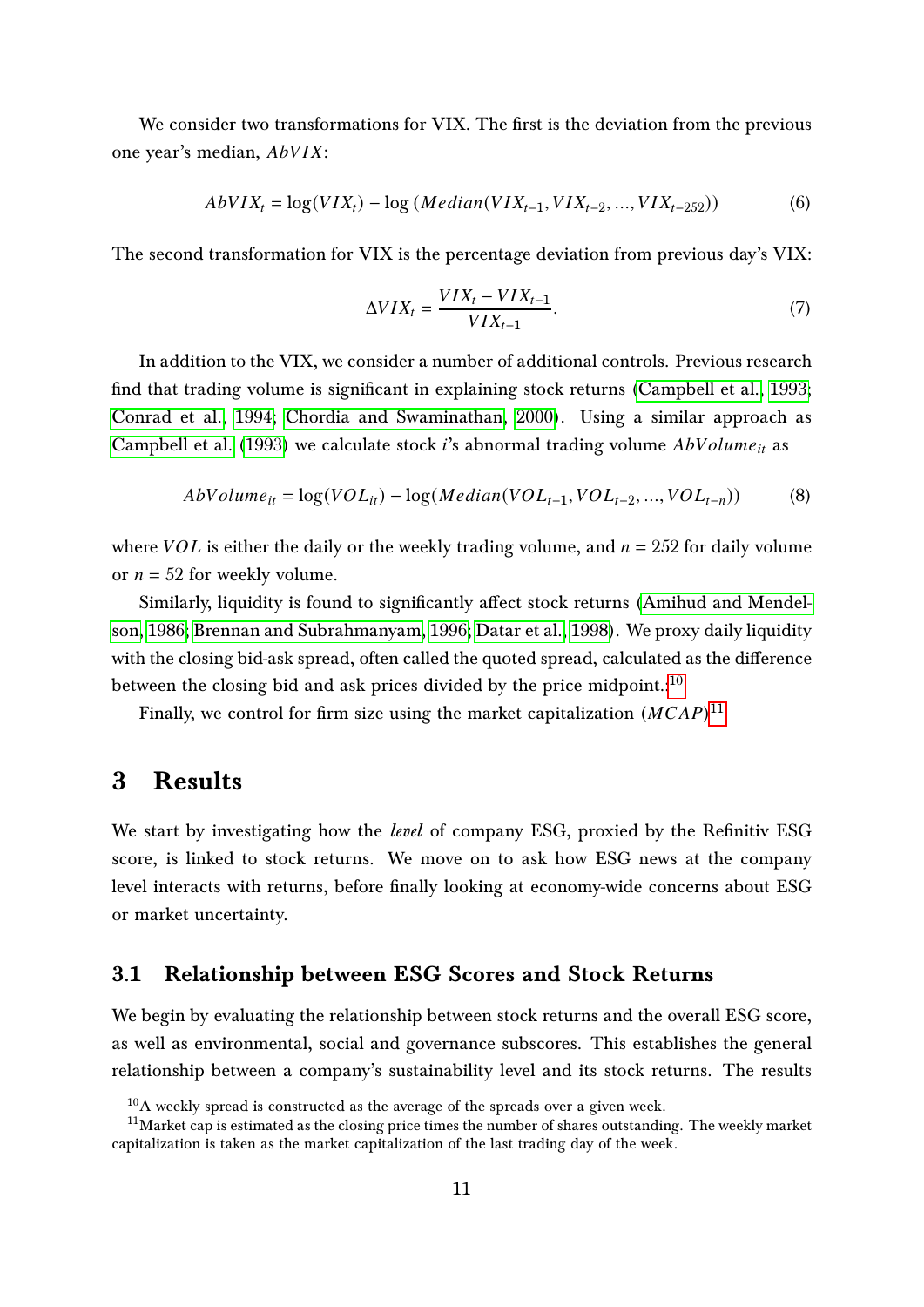using OLS regressions are presented Panel A in Table [5.](#page-28-0) We also check these relationship using panel data regression with fixed effects presented in Panel B.

The results in Panel A show that all scores are significant in explaining stock returns. The companies with the highest scores experience the lowest returns. Thus, on average, sustainable companies deliver inferior returns. Panel B, with similar negative and significant relationships, verifies that these findings hold also when a panel data regression is used.

Throughout this section, we mainly use panel data regressions with company-fixed effects and robust standard errors. In order to test the validity of this model, we perform F-tests to check whether the intercepts differ. We find significance at the 5% level, indicating that the fixed effects are non-zero. Subsequently, we also test endogeneity using the Hausman-test with a 5% significance level. We find that endogeneity might be present, hence panel data regressions with fixed effects might be more appropriate than panel data regressions with random effects. In all regressions, we include abnormal volume, bid-ask spread and market capitalization as control variables.

#### 3.2 ESG concerns at the company level

The Impact of Google Search Volume on Stock Returns In this section, we study the impact of public attention to individual companies and various sustainability topics, measured by Google search volumes. We first investigate how the abnormal Google search volumes on company names impact weekly stock returns and how this depends on the companies' ESG scores. Second, we investigate how the ESG, environmental, social and governance scores affect daily stock returns when the public show interest in sustainability topics. The four topics on sustainability; ESG, environmental, social and governance, are evaluated with their corresponding score. The aim is to evaluate whether companies with high scores generate higher returns when there is an increased level of attention to individual companies and sustainability.

Weekly Google Searches on Company Names Table [6](#page-29-0) shows how daily Google search volumes on company names relate to stock returns the same week. Model (1) shows that there is a negative and significant relationship between abnormal search volumes on individual companies and stock returns. That is, increased attention to companies is associated with low returns. Similar results are found by [Chen](#page-20-10) [\(2017\)](#page-20-10), who studies Google search volumes on the Dow Jones Industrial Index (DJIA) and its returns. Furthermore, it can be seen in model  $(2)$ ,  $(3)$ ,  $(4)$  and  $(5)$  that weekly stock returns explained by search volumes on companies do not depend on ESG scores.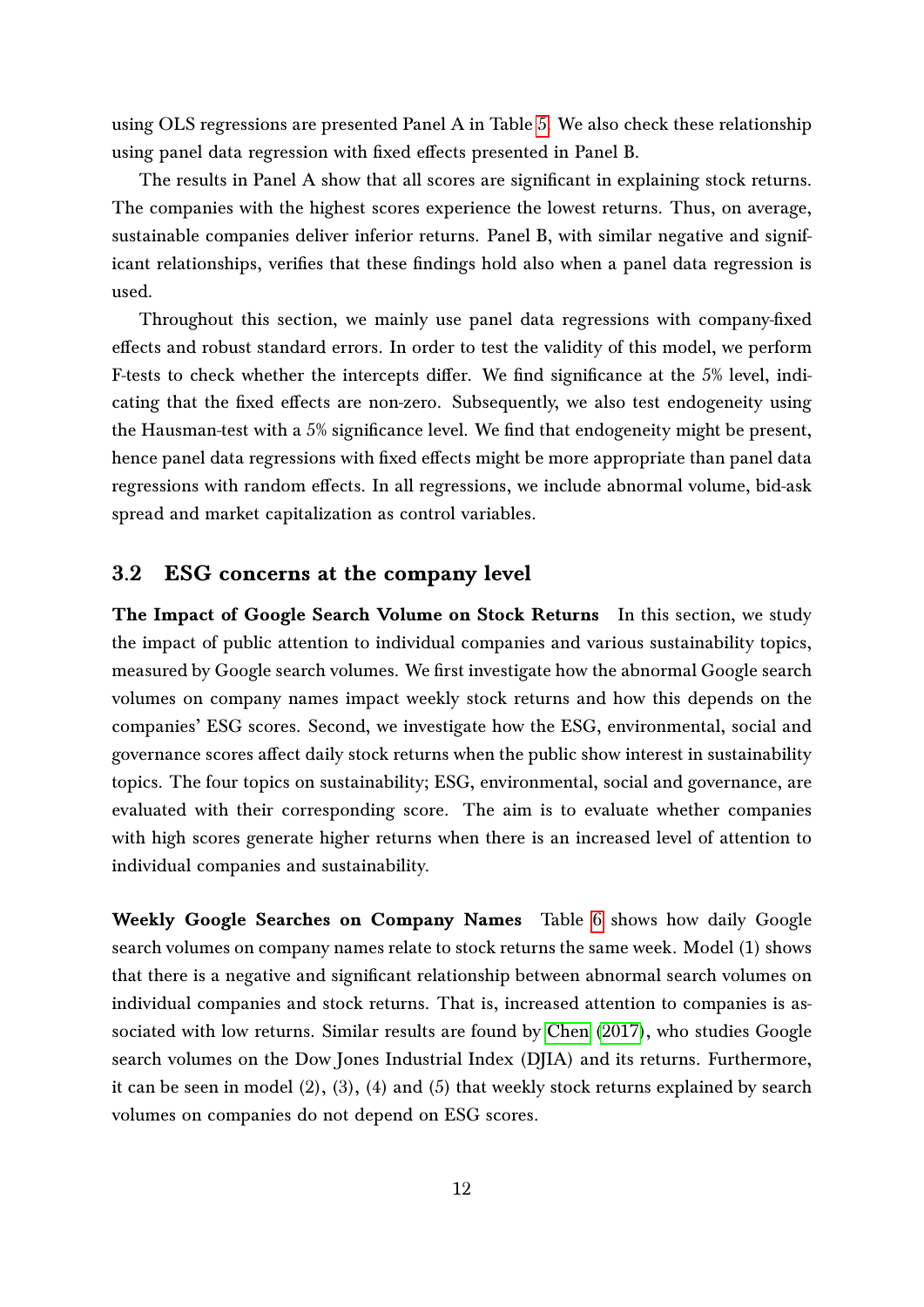Next, we investigate if search volumes on company names can predict stock returns. The results are presented in Table [7.](#page-30-0) The results of model (1) indicate that search volumes for individual companies are significant in predicting stock returns. This result is consistent with the findings of [Bijl et al.](#page-20-9) [\(2016\)](#page-20-9). Model (2), (3), (4) and (5) show that the impact of Google search volumes on stock returns depend on the ESG, E, S and G scores. We find that companies with high scores across all ESG factors generate higher returns when they receive more attention. Thus, when investors pay attention to individual company information, they also seem pay attention to their sustainability level. Furthermore, we observe that stock returns explained by search volumes on companies are most impacted by the overall ESG score.

Daily Google Searches on ESG Topics We now investigate how attention to sustainability topics affect stock returns of sustainable companies the same day. The results are presented in Table [8.](#page-31-0) We observe in model  $(1)$ ,  $(3)$ ,  $(5)$  and  $(7)$  that, on average, more attention on ESG, environmental, social and governance topics affect stock returns negatively. Model (2), (4), (6) and (8) show that the impact of Google search volumes on stock returns depends on ESG, environmental and governance scores. When the attention on Google is high, companies with high scores generate higher returns. Conversely, when investor pay little attention to ESG, environmental and governance topics, companies with the lowest scores generate higher returns. Attention to social topics, however, does not seem to affect stock returns differently for companies with high or low social scores. Thus, increased attention to sustainability topics on Google is related to higher returns for the companies ranked highest on overall ESG, environmental and governance factors.

Next, we investigate if daily Google search volumes on ESG, environmental, social and governance topics predict stock returns. The results are presented in Table [9.](#page-32-0) The results show that increased attention to ESG, environmental, social and governance topics, observed in model (1), (3), (5) and (7) respectively, predicts higher returns following a day with high search volumes on these topics. As observed in model (2), (4), (6) and (8), stock returns predicted by search volumes on sustainability topics do not depend on ESG scores.

In this section, we have shown that sustainable companies generate higher returns when there is an increased level of attention to individual companies and ESG topics. Attention to social topics seems to be the least important for explaining stock returns.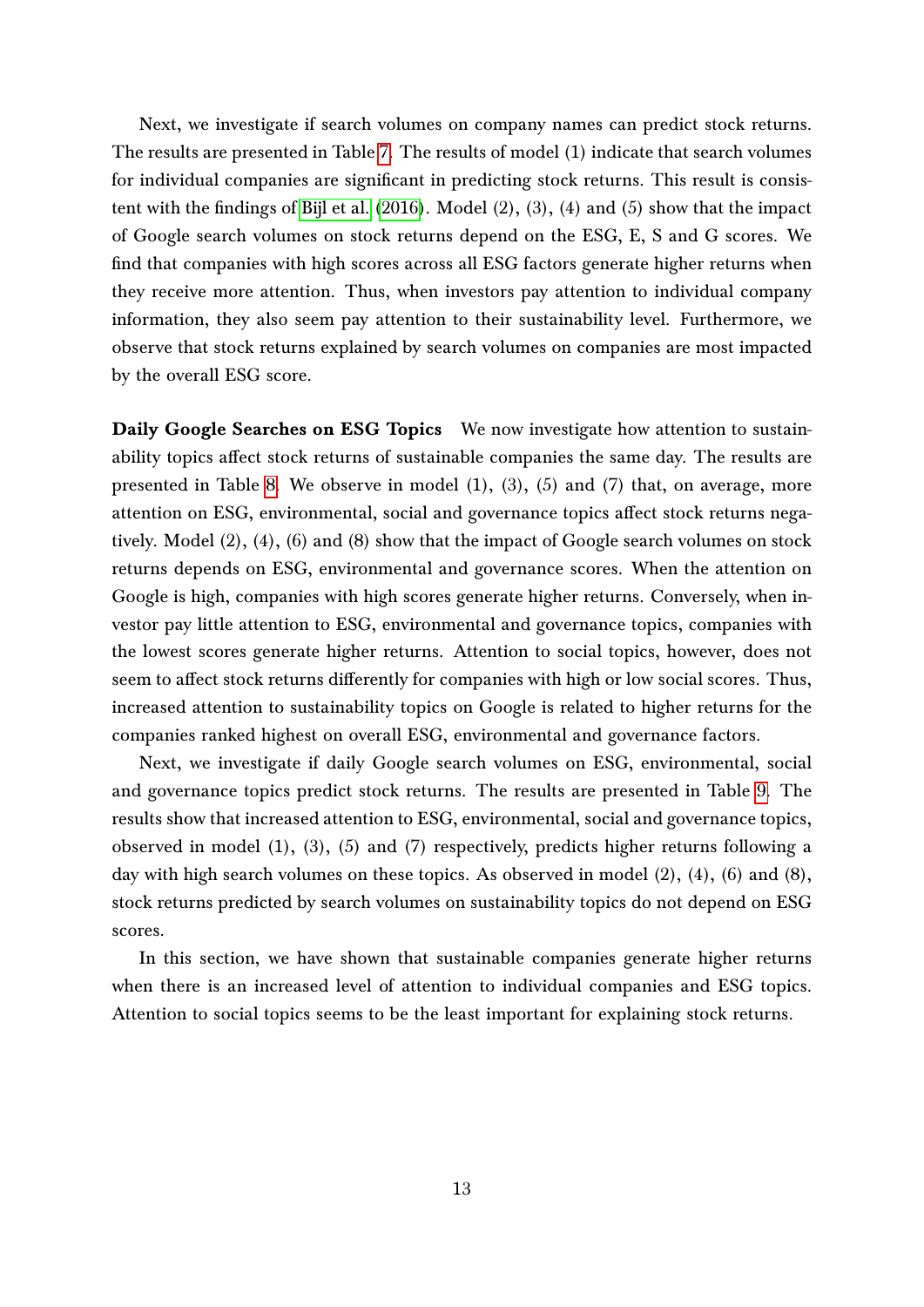#### 3.3 Economy-wide concerns

#### 3.3.1 The Impact of Twitter Volume and Sentiment on Stock Returns

We now investigate if engagement on Twitter about ESG topics is related to stock returns. We study tweets containing "climate change," "corporate governance," "ESG," "social responsibility" and "sustainability," and use them as measures of engagement on ESG topics. These keywords are related to different factors of ESG, and are thus studied in relation to their appropriate score(s). We use "climate change" as a measure of engagement on the environmental factor and "social responsibility" as a measure of engagement on the social factor. Both "corporate governance" and "social responsibility" are used as measures of engagement on the governance factor, as the latter word may also contain tweets on "corporate social responsibility." Additionally, all five keywords are used as measures of engagement on overall ESG. As observed in the data section, there is low correlation between the volume of tweets containing the different words. We therefore study all five keywords separately.

First, we evaluate whether the volume of tweets containing either of the five keywords explain stock returns of companies depending on their ESG scores. The aim of doing so, is to find out if companies with high scores generate higher returns when there is more buzz related to sustainability on Twitter. Second, we perform sentiment analysis on the content of each tweet to determine if positive or negative utterance is more important in explaining stock returns. We also combine the positive and negative volume of tweets to establish the overall mood. The mood related to ESG topics is used to explain and predict stock returns of companies, and to investigate how these relationships depend on companies' ESG scores.

Twitter Volume Table [10](#page-33-0) shows how the daily volume of tweets for each keyword are related to stock return and how this depends on companies' ESG scores. Model (1) for each keyword indicate that there is no conclusive relationship between the amount of tweets and stock returns. More tweets about "sustainability," "climate change" and "corporate governance" affect stock returns negatively, while more tweets about "social responsibility" is positively related to stock returns. We find that the impact on stock returns of Twitter volume on "climate change" and "social responsibility" depend on the environmental score, and the ESG and governance score, respectively. More engagement on Twitter related to "climate change" seems to affect the stock returns of companies with high environmental score negatively, observed in model (3) of "climate change." In addition, companies with high ESG and governance score are slightly negatively affected by increased buzz related to "social responsibility" on Twitter, seen in model (2) and (4) of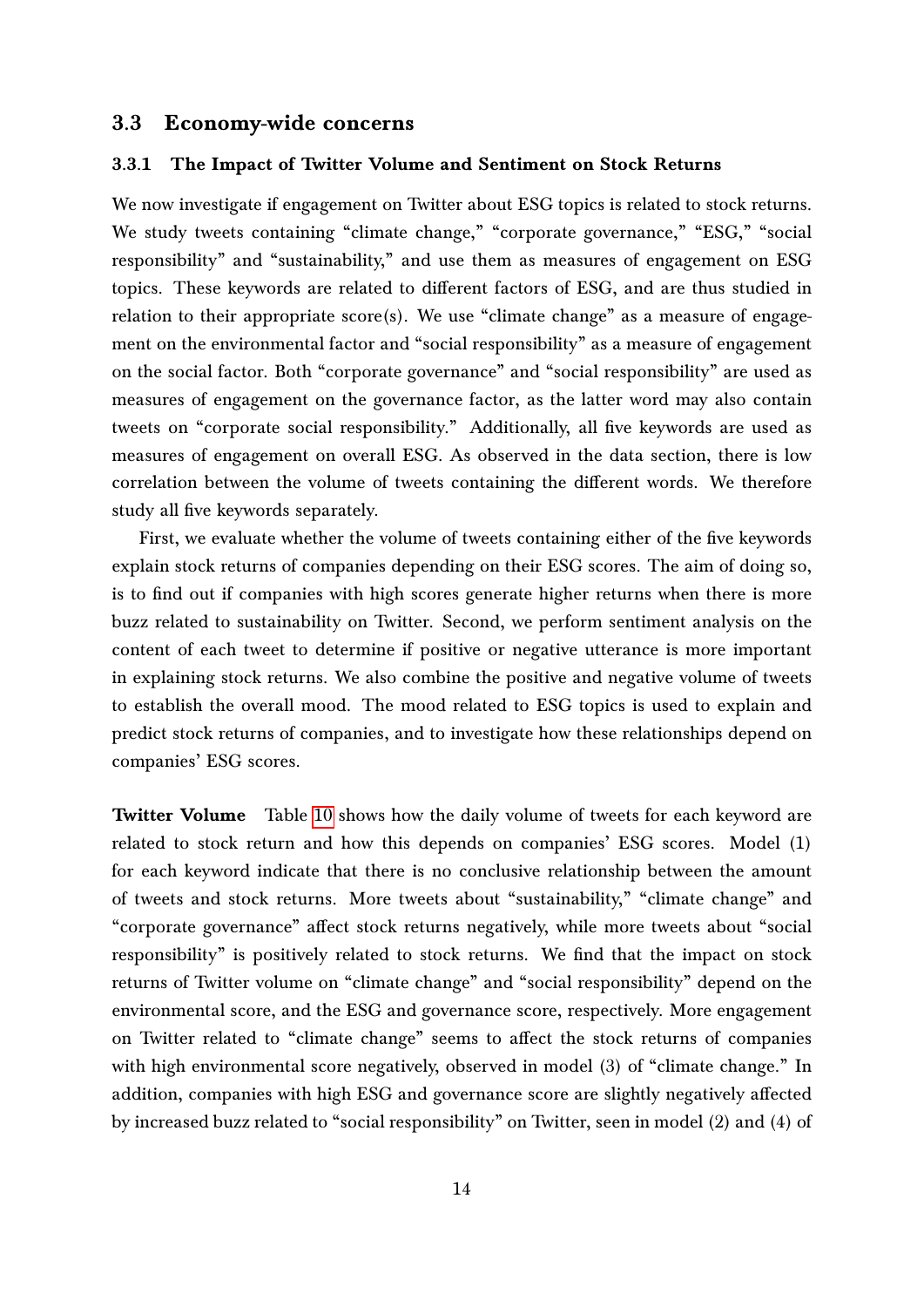"social responsibility." In general, we observe that there are few significant relationships. Engagement itself seems to affect stock returns of companies with different ESG scores similarly. We therefore investigate if the sentiment of each tweet is important in explaining stock returns.

Twitter Sentiment Analysis We study the content of each tweet by performing a sentiment analysis. This allows us to determine whether the content is positive, neutral or negative. When the sentiments are studied together, an overall mood may be established. We evaluate if the daily mood can explain stock returns. Additionally, we study the amount of positive and negative tweets separately to gain insight into which sentiment that impacts stock returns the most. For the keywords "social responsibility" and "sustainability," the mood on Twitter is positive for the studied period. For "corporate governance" and "ESG" more than 98% of the days have a positive mood.

The subtables of Table [11](#page-34-0) show the relationships between the daily sentiment on Twitter of each keyword and the stock returns of companies with different ESG, environmental, social and governance scores. As previously mentioned, each keyword is only studied in relation to the appropriate scores.

Model (1) in all five subtables of Table [11](#page-34-0) show that a negative mood on Twitter, on average, is related to higher stock returns. The impact of Twitter mood on stock returns is dependent on ESG, social and governance scores for the keywords "corporate governance," "ESG," "social responsibility" and "sustainability." Companies with high scores generate higher returns when the mood related to these words is more negative. The impact on stock returns for the Twitter mood related to "climate change," however, is not affected by ESG scores, shown by model  $(2)$  and  $(3)$  in the "climate change" table. A possible reason for this is that the usage of "climate change" on Twitter to a greater extent reflects public engagement rather than investor interest. The high volume of tweets containing the word "climate change" and the low correlation with the other keywords that deal with more finance-related topics, as presented in the data section, may support this presumption. [Groß-Klußmann et al.](#page-21-18) [\(2019\)](#page-21-18) find that the sentiment of experts tweeting about financial topics is more important than the public sentiment in explaining stock returns. Hence, the studied words' relation to finance and investments may be important for explaining stock returns of sustainable companies.

When investigating the mood it is not clear if the amount of positive or negative tweets has the most influence on stock returns. Our results in the subtables of Table [11](#page-34-0) indicate that the impact of the amount of negative tweets on stock returns is more often dependent on ESG scores compared to the amount of positive tweets. Nevertheless, no general conclusion can be drawn on the direction of this dependency. On one hand, a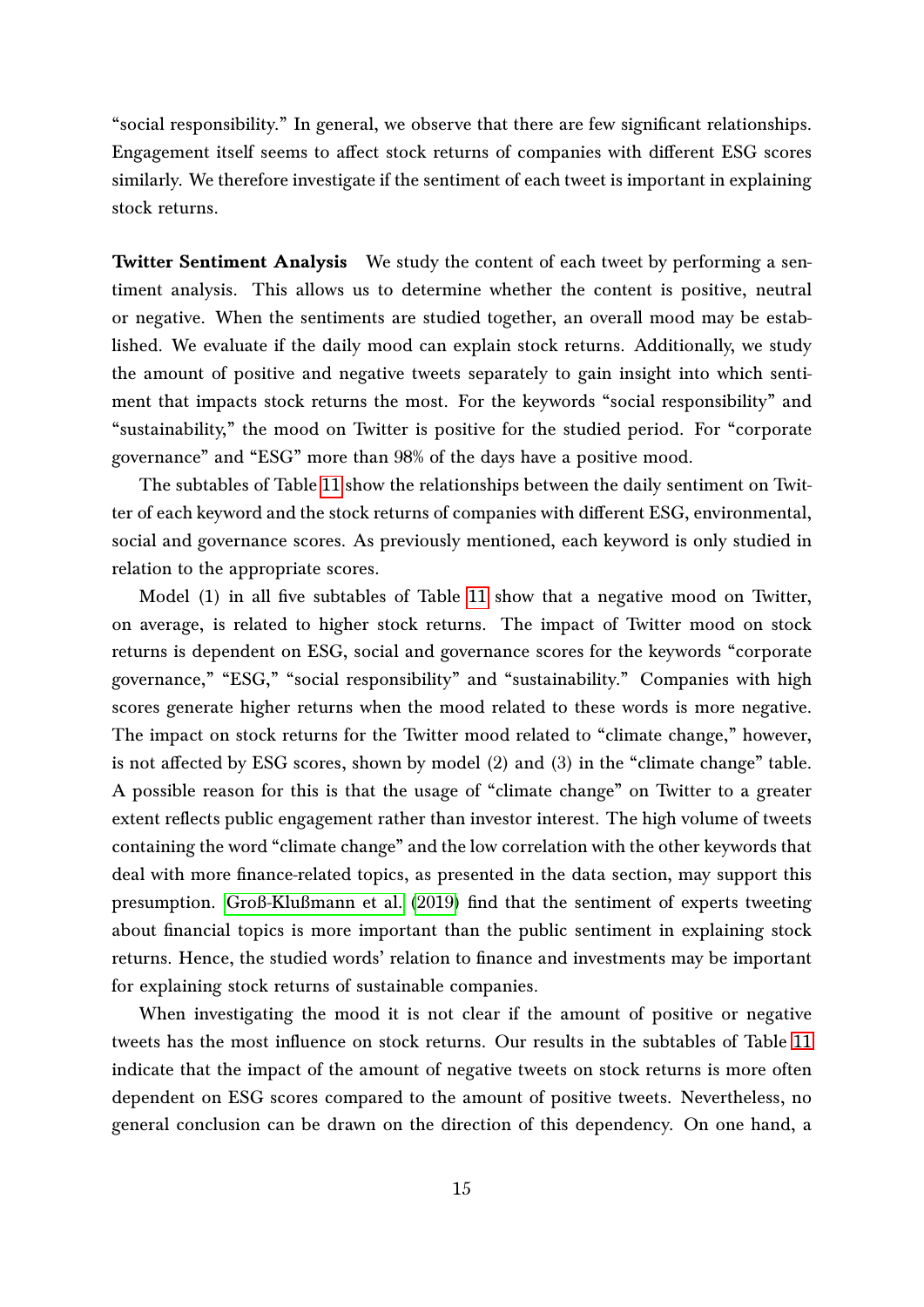high amount of negative tweets related to "ESG" contributes positively to the returns of companies with high ESG score, presented in model (6) of the "ESG" subtable. On the other hand, a low amount of negative tweets related to "social responsibility" is associated with lower stock returns for high-ranked companies, as seen in model (10), (11) and (12) in the "social responsibility" subtable. Due to the lack of consistency between the separate Twitter sentiments and stock returns, we use the mood as the overall indicator of investor sentiment on Twitter.

Twitter Mood in Stock Return Prediction We now use the Twitter mood related to each keyword to evaluate if the mood can predict stock returns, and whether this depends on the ESG, environmental, social and governance scores. The results are presented in Table [12.](#page-39-0) We observe that the mood on Twitter for all keywords are significant in predicting stock returns. This is observed in model (1) for all keywords. However, the mood might predict both positive and negative returns, depending on the keyword studied. A positive mood related to "ESG" and "sustainability" predicts higher stock returns, while a negative mood related to "climate change," "social responsibility" and "corporate governance" predicts higher returns. When we investigate the impact of the mood on stock returns of companies with high and low scores, we find that a positive mood for all keywords predicts higher returns the following day for high-ranked companies. This relationship is opposite of what we found for the mood and stock returns of sustainable companies the same day. Presumably, this may occur as the behavior of investors are different for positive and negative sentiments. A positive sentiment increases the adoption of future goals, while a negative sentiment triggers a focus on immediate concerns [\(Liberman and Trope, 1998;](#page-22-19) [Eyal et al., 2004;](#page-21-19) [Bar-Anan et al., 2006;](#page-20-21) [Fujita et al., 2006;](#page-21-20) [Labroo and Patrick, 2009\)](#page-22-20). Thus, an investor might be likely to invest in sustainable companies immediately when there is more public concern about sustainability. However, in the long run, the positive sentiment may influence investor to invest in sustainable companies due to a belief in long-term profitability. Accordingly, sustainable companies may generate higher daily returns when there is more negativity on Twitter related to sustainability, but on a longer term generate higher returns when there is more positivity.

In this section we have shown that companies with higher ESG scores generate higher returns on days where the mood on Twitter is negative. One day after, however, this is reversed, and companies with lower ESG scores achieve higher returns.

#### 3.3.2 The Impact of VIX on Stock Returns

our final measure of investor concern is VIX, a measure of implied market volatility. We start by investigating how the deviation in VIX from its one year rolling median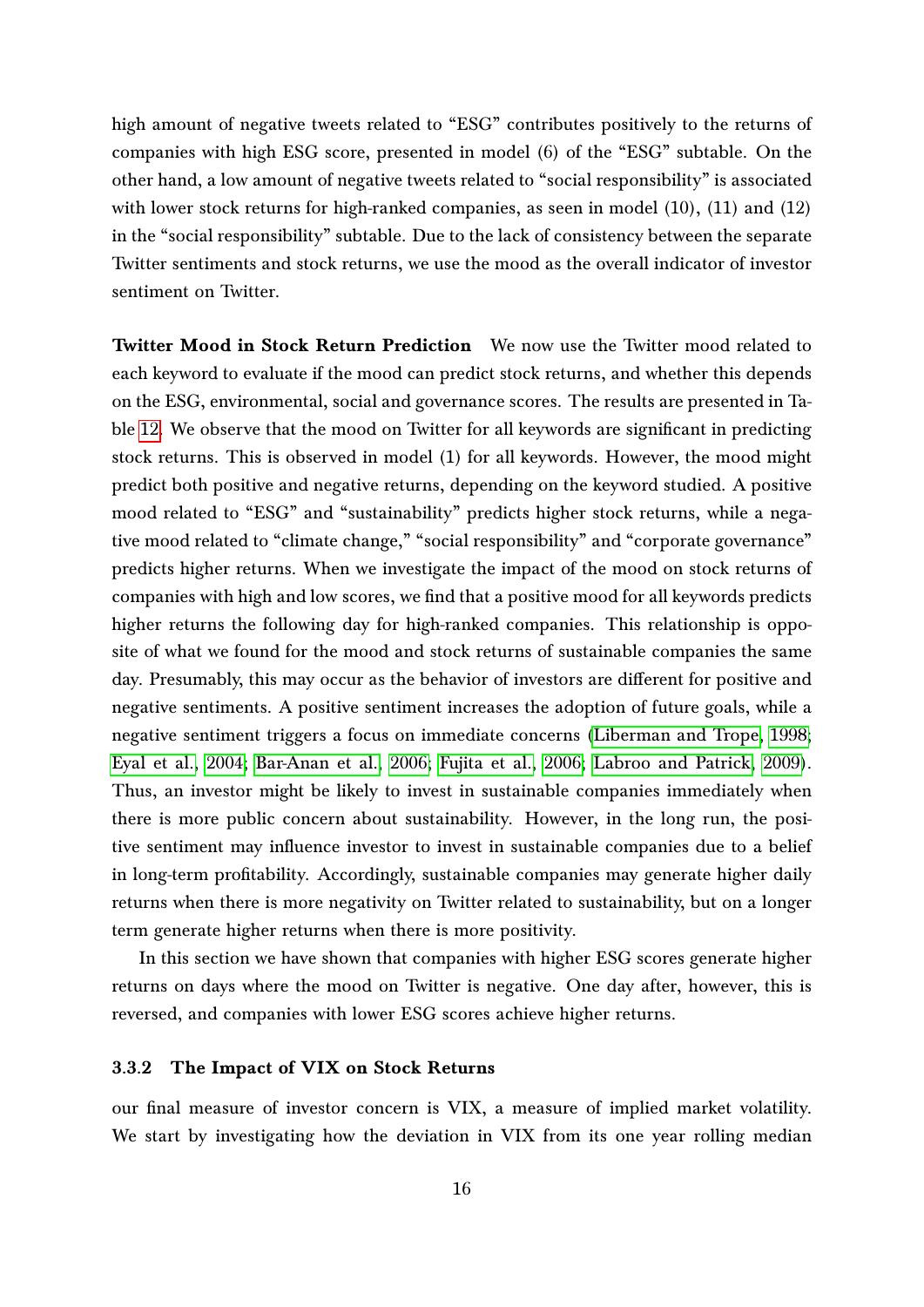affects stock returns. We do this to evaluate whether the companies with high ESG scores generate superior returns in times of high market uncertainty. Subsequently, we study the relationship between stock returns and deviations in VIX from the previous day's VIX. The motivation for this is to investigate if sudden changes in investor fear, and not just the abnormal uncertainty level itself, affects stock returns of companies with high and low ESG scores differently.

Deviation in VIX from Its One Year Median Table [13](#page-40-0) shows how the ESG, environmental, social and governance score explain stock returns when the deviation in VIX from its one year rolling median is high or low.

We observe that stock returns and deviation in VIX from its one year rolling median have a negative and significant relationship. This is a well-known observation; stock prices fall when market uncertainty is high [\(Whaley, 2000;](#page-23-11) [Giot, 2005;](#page-21-21) [Banerjee et al.,](#page-20-22) [2007\)](#page-20-22). Furthermore, when we investigate how this relationship depends on the ESG, environmental, social and governance scores in model (2), (3), (4) and (5) respectively, we find that the returns of companies with high scores across all factors are less sensitive to the market uncertainty. Companies with high scores generate higher returns, compared to those with lower scores, when market uncertainty is abnormally high, but not when market uncertainty is abnormally low. Thus, sustainable companies seem to be associated with less risk, and investors pay a premium for these stocks in times of high market uncertainty. The lower risk of sustainable companies is consistent with the findings of [Fulton et al.](#page-21-22) [\(2012\)](#page-21-22) and [De and Clayman](#page-21-23) [\(2015\)](#page-21-23). We observe that when uncertainty is high, the differences in stock returns between high and low scored companies are greatest for the ESG and governance score.

We next investigate whether the deviations in VIX from its one year rolling median can predict stock returns the following day. The results are presented in Table [14.](#page-41-0) The results show that the relationship between stock returns and deviations in VIX from its one year rolling median the previous day is significant and positive. This is consistent with the findings of [Giot](#page-21-21) [\(2005\)](#page-21-21), who finds the same positive relationship for 20 days forward-looking returns. He suggests that high market volatility may indicate oversold markets, hence signaling an attractive buy point. Subsequently, this generates positive future market returns. Thus, following his reasoning, it may seem that investors buy stocks performing well on the environmental factor when the market is oversold. We observe that the stock returns predicted by the abnormal VIX level only depends on the environmental score. Companies with higher environmental score generate higher returns the following day when investors are worried. The other scores are insignificant in predicting stock returns when VIX deviates from its one year median. Hence, there is little predictive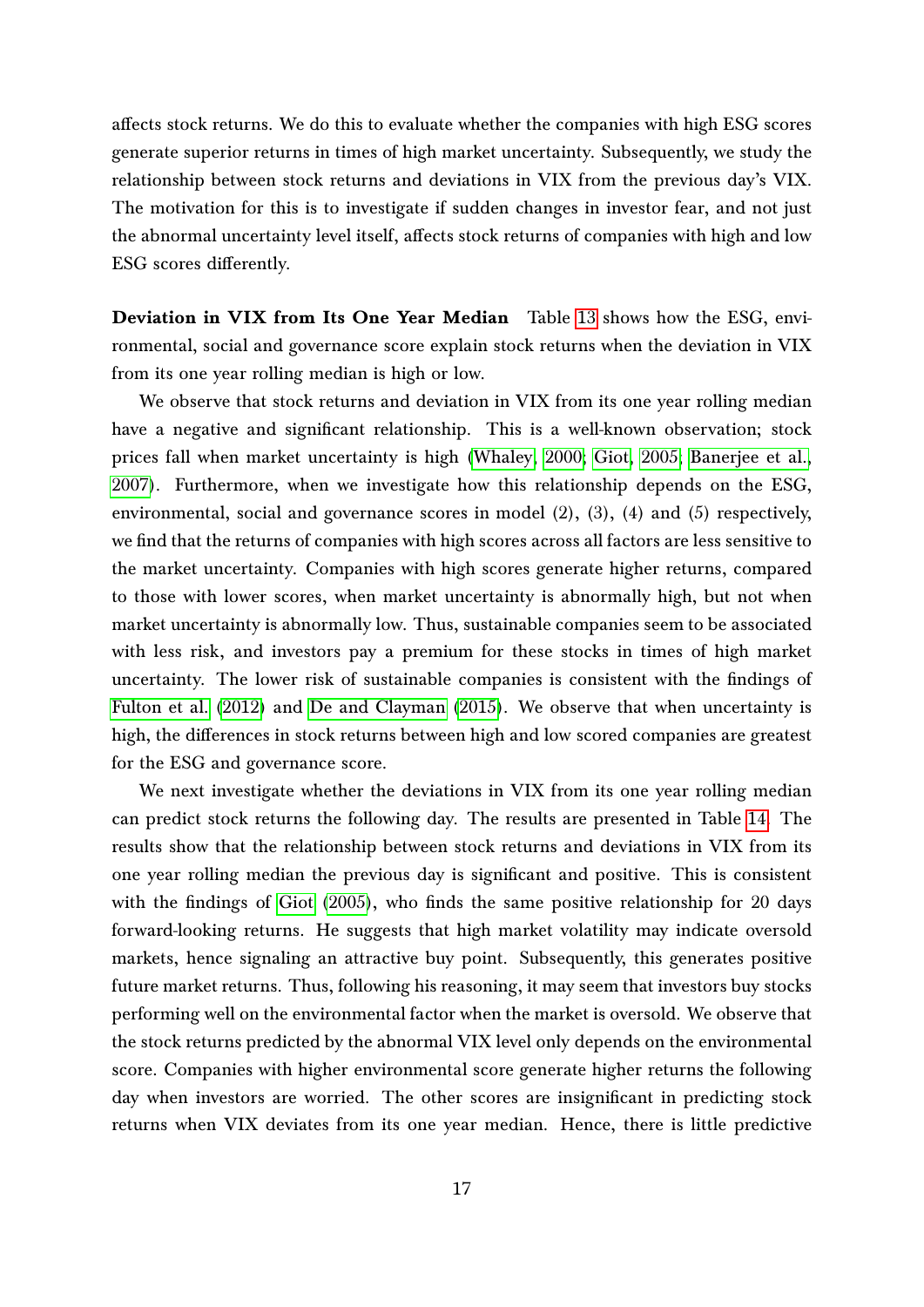power in ESG ratings in times of an abnormal high or low market uncertainty level.

Daily Changes in VIX [Banerjee et al.](#page-20-22) [\(2007\)](#page-20-22) find that both the VIX and the innovations in VIX are important for explaining stock returns. We therefore investigate how changes in market uncertainty from one day to another impact stock returns of sustainable firms. This captures more sudden changes in investor fear, as oppose to the more general level of concern that is captured by the VIX relative to its one year median. The results are presented in Table [15.](#page-42-0)

The daily change in VIX is in model (1) observed to be negatively related to stock returns. In other words, when market uncertainty increases, the stock returns fall. This is also found by [French et al.](#page-21-16) [\(1987\)](#page-21-16), [Whaley](#page-23-11) [\(2000\)](#page-23-11) and [Sarwar](#page-23-12) [\(2012\)](#page-23-12). As observed in model (2) and (5), the ESG and governance scores are significant and positive in explaining stock returns when market concern changes from the previous day. Model (2) reveals that the stock returns of companies with high ESG scores seem to be less sensitive to daily changes in market uncertainty. Moreover, models (3) - (5) revela that this result is driven by the governance score. As stipulated by [Giese et al.](#page-21-2) [\(2021\)](#page-21-2), the governance factor reflect short-term risks. Accordingly, one would expect the governance factor to be important when there is sudden changes in market uncertainty, as seen in model (5). The environmental and social score, reflecting long-term risks, seem to be less important when the market uncertainty changes from one day to another, compared to when the VIX is evaluated for one year back.

We next investigate whether the previous day's change in VIX can predict stock returns. The results are presented in Table [16.](#page-43-0) We observe in model (1) that a daily positive change in VIX is related to lower returns. We find that this relationship only depends on the social score, seen in model (4). A high social score contributes positively to the stock return one day after an increase in VIX. That is, when investor concern increases, companies with higher social scores experience higher returns one day later.

In this section, we presented evidence for superior returns of sustainable companies when investors are concerned. Our results indicate that the overall ESG and governance scores are the most important scores in explaining this. The environmental and social score tend to be more important in predictions.

#### 3.4 Robustness

In the reported estimations we have not included standard risk measures, such as Fama-French factors. To check the validity of our results, we have also tested the presented relationships using abnormal returns, estimated as residuals of a Fama-French three-factor model, as dependent variable. This produces similar results, and the conclusions drawn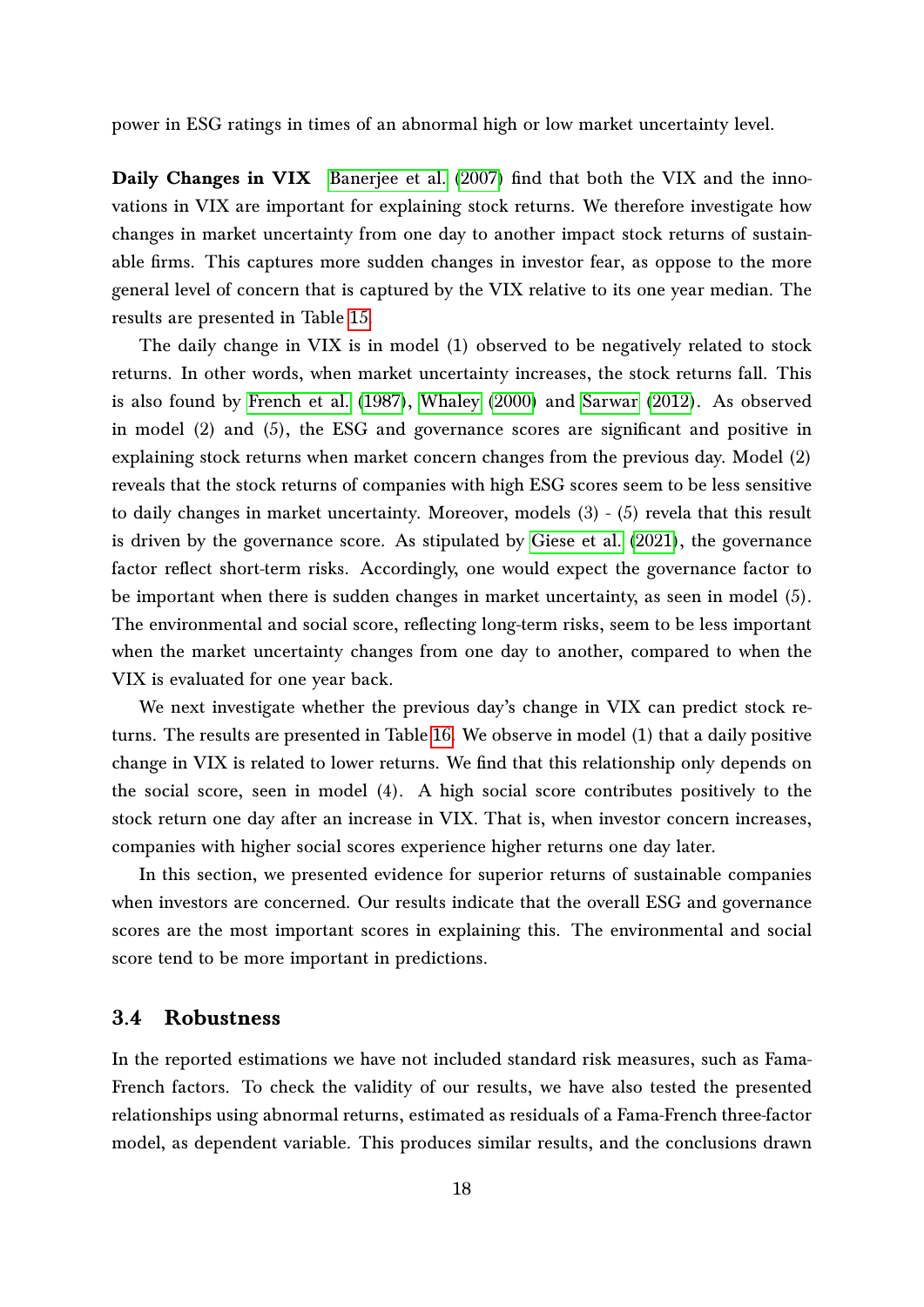from using return as dependent variable remain unchanged.<sup>[12](#page-0-0)</sup> We conclude that our results are not due to our leaving out these factors.

# 4 Conclusion

Theoretical models lead us to investigate two types of relationships between stock returns and ESG (environmental, social and governance) concerns. The first effect (ESG level) concerns differences in long term (expected) returns as a function of ESG level. The second effect (ESG concerns) investigate (short term) price reactions during periods of ESG concerns, either at the company, or the economy, level.

In our analysis we use ESG scores provided by Refinitiv to assess the sustainability level of a company. Investor concerns related to these companies, the general stock market and ESG topics are measured using Google search volumes, Twitter and VIX. Our dataset consists of 2030 companies trading on NYSE or NASDAQ for the period 2010-2019.

We first analyze the ESG level effect, and establish that the stocks of companies with high ESG scores on average underperform.

Our second set of analyses looks at ESG concerns at the company level. We investigate how public attention to ESG topics and companies, measured by Google search volumes, affect stock returns. We find that high search volumes on ESG topics are related to higher stock returns for companies with high ESG, environmental and governance scores. Furthermore, in accordance with existing literature, increased attention to companies (measured by Google search volume) predicts negative returns the following week. However, we find that this relationship strongly depends on ESG scores. Increased attention to companies with positive ESG scores predicts positive returns, while increased attention to companies with negative scores predicts negative returns.

Our third set of analyses investigates ESG concerns at the economy level. We use both data from social media and the VIX to investigate this. First, we use 42 million tweets that contain either of the words "climate change," "corporate governance," "ESG," "social responsibility" and "sustainability" to evaluate whether stock returns are affected by public engagement on ESG topics, and how this may depend on companies' ESG scores. In general, we find that the impact of the amount of tweets related to ESG topics on stock returns shows little dependence on ESG scores. Next, we perform sentiment analysis on each tweet and construct variables capturing the overall Twitter mood related to these topics. The impact of the mood related to ESG topics on stock returns is highly affected by the ESG scores. A more negative ESG mood on Twitter is associated with higher stock returns for companies with high ESG scores. However, a more positive ESG

<sup>&</sup>lt;sup>12</sup>These results are available upon request.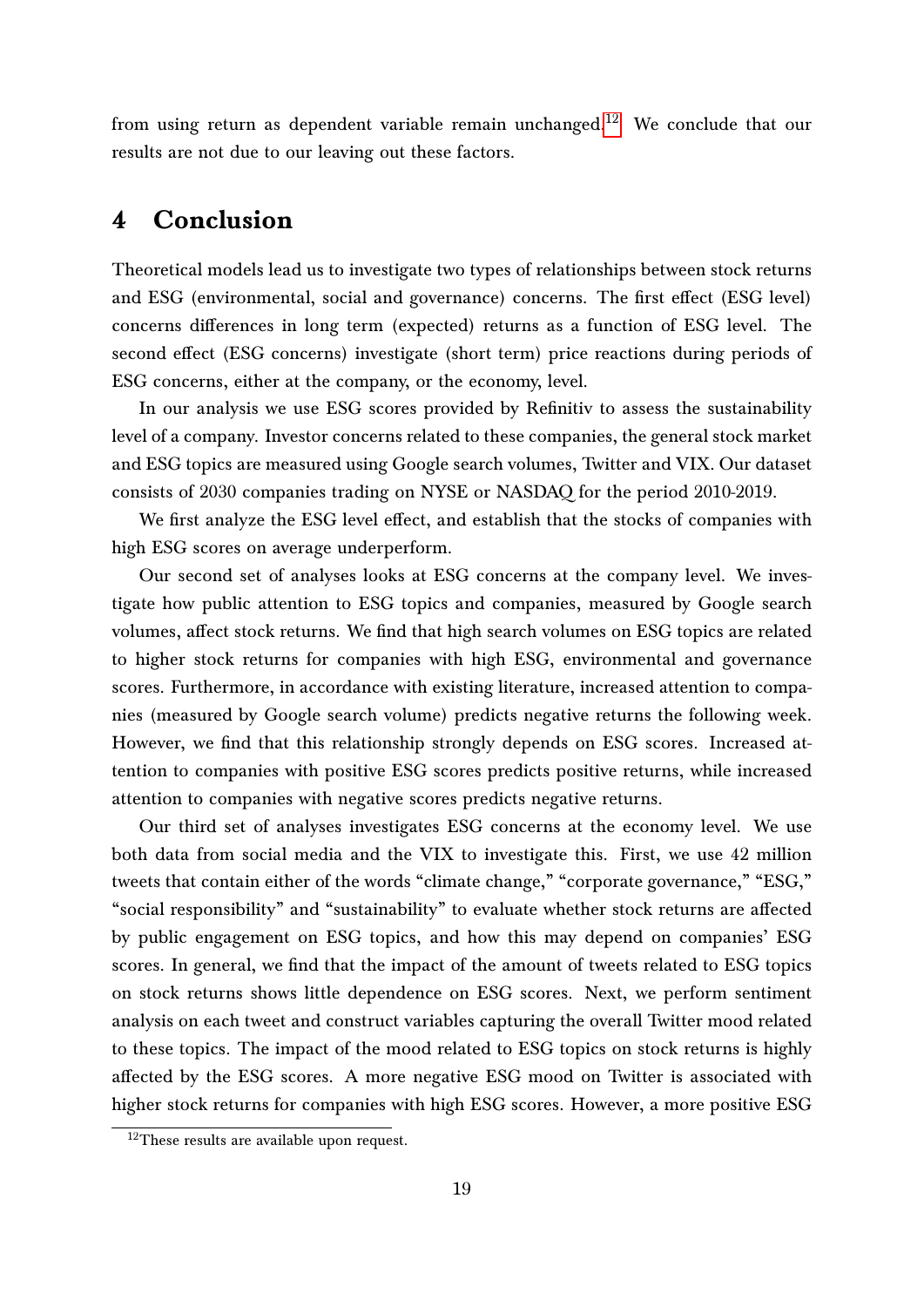sentiment predicts higher returns the day after for these companies. Finally, we use the VIX to indicate the level of concern about the economy, and find that when the VIX is high, companies with high ESG scores generate higher returns than companies with low ESG scores.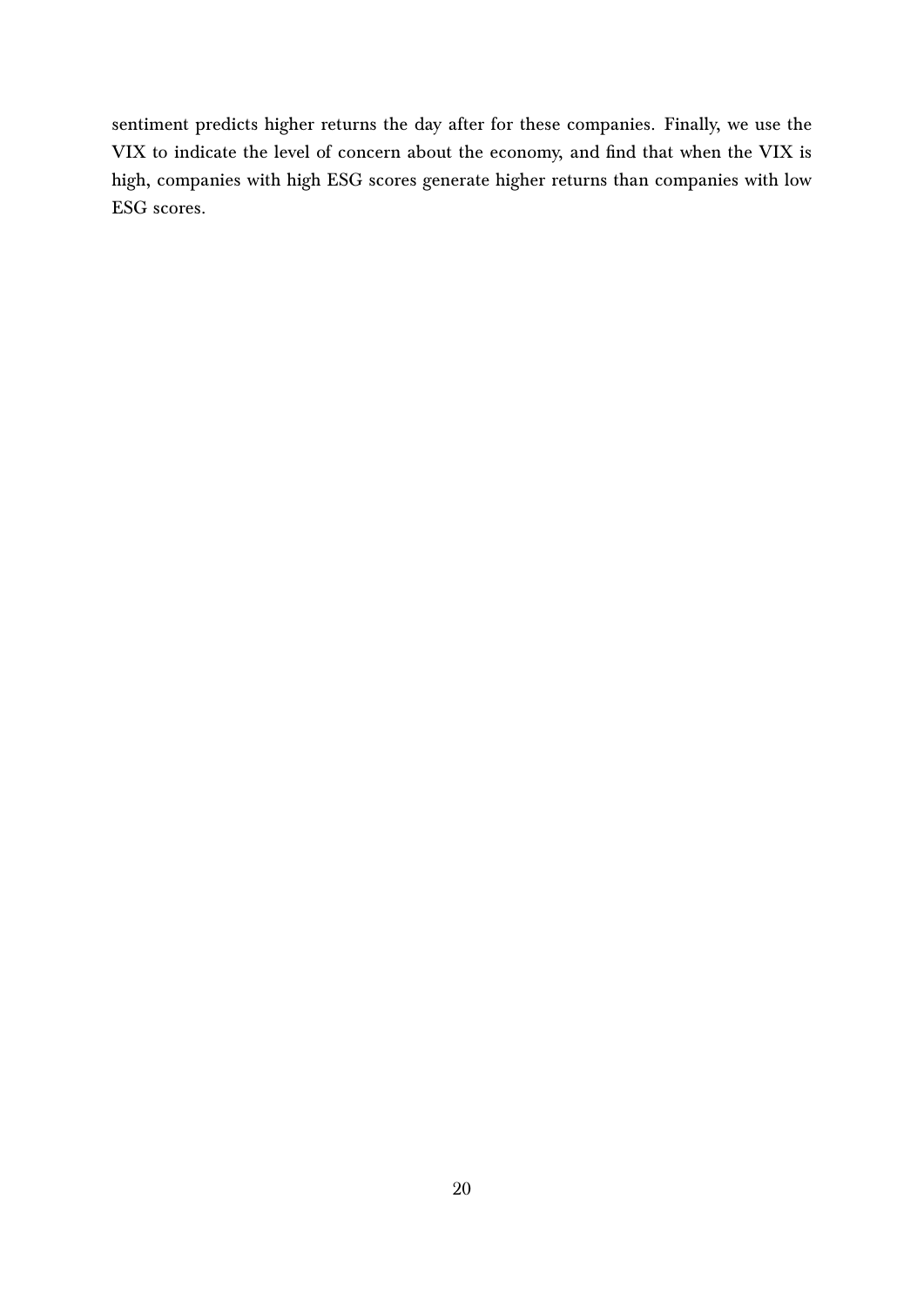# References

- <span id="page-20-13"></span>Apoorv Agarwal, Boyi Xie, Ilia Vovsha, Owen Rambow, and Rebecca J Passonneau. Sentiment analysis of twitter data. In Proceedings of the workshop on language in social media (LSM 2011), pages 30–38, 2011.
- <span id="page-20-1"></span>Rui Albuquerque, Yrjo Koskinen, Shuai Yang, and Chendi Zhang. Resiliency of Environmental and Social Stocks: An Analysis of the Exogenous COVID-19 Market Crash. The Review of Corporate Finance Studies, 9(3):593–621, 07 2020. doi[:10.1093/rcfs/cfaa011.](https://doi.org/10.1093/rcfs/cfaa011)
- <span id="page-20-19"></span>Yakov Amihud and Haim Mendelson. Asset pricing and the bid-ask spread. Journal of Financial Economics, 17(2):223-249, 1986.
- <span id="page-20-5"></span>Doron Avramov, Si Cheng, Abraham Lioui, and Andrea Tarelli. Sustainable investing with ESG rating uncertainty. Journal of Financial Economics, 2021. doi[:10.1016/j.jfineco.2021.09.009.](https://doi.org/10.1016/j.jfineco.2021.09.009)
- <span id="page-20-11"></span>Scott Baker and Andrey Fradkin. What Drives Job Search?: Evidence from Google Search Data. Stanford Inst. for Economic Policy Research, 2011.
- <span id="page-20-22"></span>Prithviraj S Banerjee, James S Doran, and David R Peterson. Implied volatility and future portfolio returns. Journal of Banking & Finance, 31(10): 3183–3199, 2007.
- <span id="page-20-21"></span>Yoav Bar-Anan, Nira Liberman, and Yaacov Trope. The association between psychological distance and construal level: evidence from an implicit association test. Journal of Experimental Psychology: General, 135(4):609, 2006.
- <span id="page-20-4"></span>Florian Berg, Julian F Kölbel, Anna Pavlova, and Roberto Rigobon. ESG confusion and stock returns: Tackling the problem of noise. SSRN Working Paper, 2021.
- <span id="page-20-2"></span>Florian Berg, Julian F Kölbel, and Roberto Rigobon. Aggregate confusion: The divergence of ESG ratings. SSRN Working Paper, January 2022.
- <span id="page-20-9"></span>Laurens Bijl, Glenn Kringhaug, Peter Molnár, and Eirik Sandvik. Google searches and stock returns. International Review of Financial Analysis, 45:150–156, 2016. doi[:10.1016/j.irfa.2016.03.015.](https://doi.org/10.1016/j.irfa.2016.03.015)
- <span id="page-20-14"></span>Johan Bollen, Huina Mao, and Xiaojun Zeng. Twitter mood predicts the stock market. Journal of Computational Science, 2(1):1–8, 2011. doi[:10.1016/j.jocs.2010.12.007.](https://doi.org/10.1016/j.jocs.2010.12.007)
- <span id="page-20-20"></span>Michael J Brennan and Avanidhar Subrahmanyam. Market microstructure and asset pricing: On the compensation for illiquidity in stock returns. Journal of Financial Economics, 41(3):441–464, 1996. doi[:10.1016/0304-405X\(95\)00870-K.](https://doi.org/10.1016/0304-405X(95)00870-K)
- <span id="page-20-16"></span>John Y Campbell, Sanford J Grossman, and Jiang Wang. Trading volume and serial correlation in stock returns. The Quarterly Journal of Economics, 108(4):905–939, 1993.
- <span id="page-20-7"></span>Herman Anthony Carneiro and Eleftherios Mylonakis. Google trends: A web-based tool for realtime surveillance of disease outbreaks. Clinical Infectious Diseases, 49(10):1557–1564, 2009.
- <span id="page-20-12"></span>Yan Carrière-Swallow and Felipe Labbé. Nowcasting with Google Trends in an Emerging market. Journal of Forecasting, 32(4):289–298, 2013. doi[:10.1002/for.1252.](https://doi.org/10.1002/for.1252)
- <span id="page-20-10"></span>Tao Chen. Investor attention and global stock returns. Journal of Behavioral Finance, 18(3):358–372, 2017.
- <span id="page-20-6"></span>Yao Chen, Alok Kumar, and Chendi Zhang. Dynamic ESG preferences and asset prices. Working paper, SSRN, March 2020.
- <span id="page-20-8"></span>Hyunyoung Choi and Hal Varian. Predicting the present with Google trends. Economic Record, 88(s1):2–9, 2012. doi[:10.1111/j.1475-](https://doi.org/10.1111/j.1475-4932.2012.00809.x) [4932.2012.00809.x.](https://doi.org/10.1111/j.1475-4932.2012.00809.x)
- <span id="page-20-18"></span>Tarun Chordia and Bhaskaran Swaminathan. Trading volume and cross-autocorrelations in stock returns. The Journal of Finance, 55(2):913–935, 2000.
- <span id="page-20-3"></span>Dane M. Christensen, George Serafeim, and Anywhere Sikochi. Why is corporate virtue in the eye of the beholder? the case of ESG ratings. The Accounting Review, February 2021. doi[:10.2308/TAR-](https://doi.org/10.2308/TAR-2019-0506)[2019-0506.](https://doi.org/10.2308/TAR-2019-0506)
- <span id="page-20-15"></span>Emily M Cody, Andrew J Reagan, Lewis Mitchell, Peter Sheridan Dodds, and Christopher M Danforth. Climate change sentiment on twitter: An unsolicited public opinion poll. PloS ONE, 10(8), 2015. doi[:10.1371/journal.pone.0136092.](https://doi.org/10.1371/journal.pone.0136092)
- <span id="page-20-17"></span>Jennifer S Conrad, Allaudeen Hameed, and Cathy Niden. Volume and autocovariances in short-horizon individual security returns. The Journal of Finance, 49(4):1305–1329, 1994. doi[:10.1111/j.1540-6261.1994.tb02455.x.](https://doi.org/10.1111/j.1540-6261.1994.tb02455.x)
- <span id="page-20-0"></span>Guillaume Coqueret. Perspectives in ESG equity investing. SSRN, March 2021.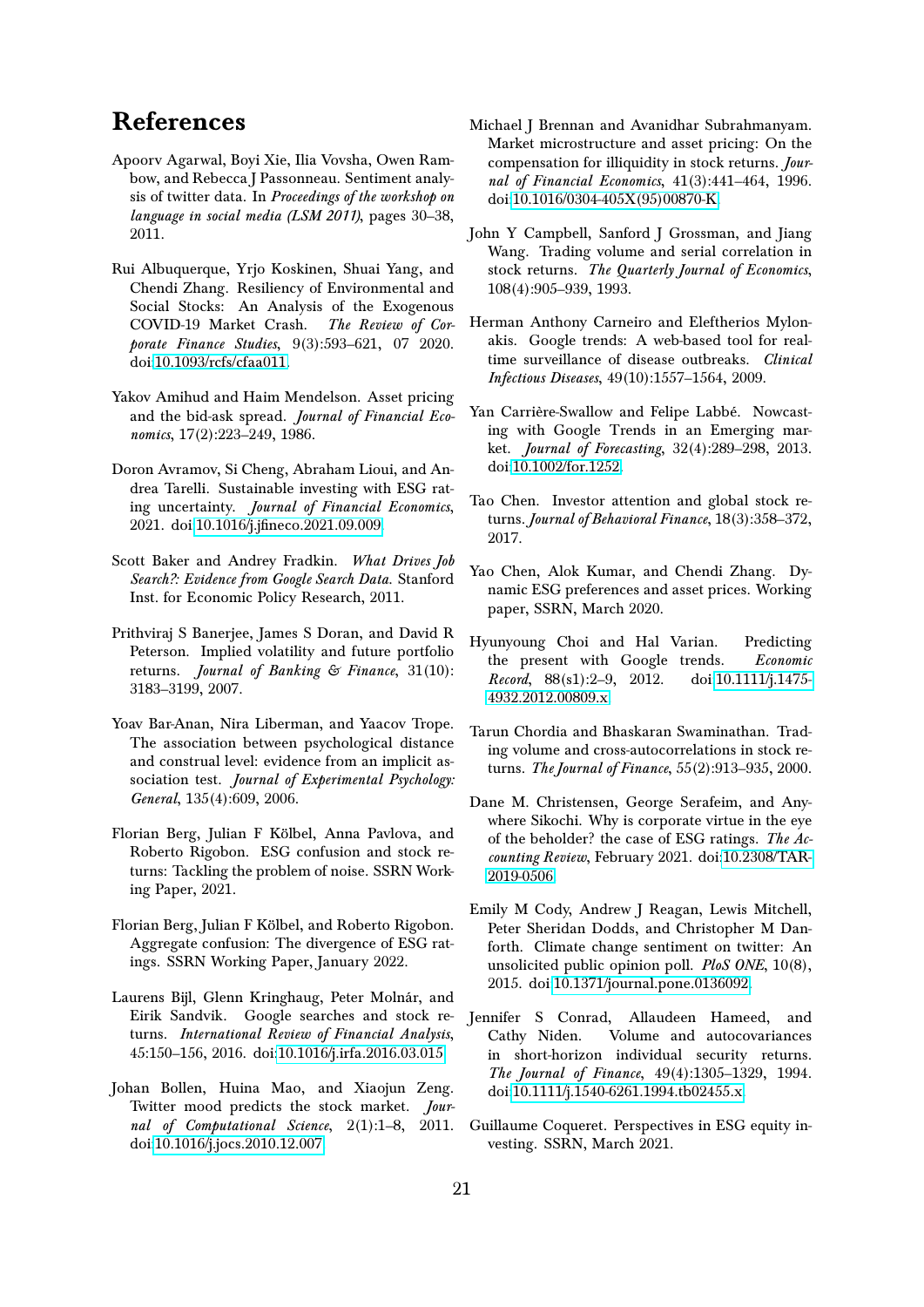- <span id="page-21-4"></span>Bradford Cornell. Esg preferences, risk and return. European Financial Management, 27(1):12-19, 2021. doi[:10.1111/eufm.12295.](https://doi.org/10.1111/eufm.12295)
- <span id="page-21-10"></span>Zhi Da, Joseph Engelberg, and Pengjie Gao. In search of attention. The Journal of Finance,  $66(5)$ : 1461–1499, 2011.
- <span id="page-21-14"></span>Biraj Dahal, Sathish AP Kumar, and Zhenlong Li. Topic modeling and sentiment analysis of global climate change tweets. Social Network Analysis and Mining, 9(1):1-20, 2019.
- <span id="page-21-17"></span>Vinay T Datar, Narayan Y Naik, and Robert Radcliffe. Liquidity and stock returns: An alternative test. Journal of Financial Markets, 1(2):203–219, 1998.
- <span id="page-21-23"></span>Indrani De and Michelle R. Clayman. The benefits of socially responsible investing: An active manager's perspective. The Journal of Investing, 24(4): 49–72, 2015. doi[:10.3905/joi.2015.24.4.049.](https://doi.org/10.3905/joi.2015.24.4.049)
- <span id="page-21-6"></span>Ruben Joris Pieter de Groot. ESG and stock market performance: The impact of Twitter sentiment. Master's thesis, University of Groningen, 2020.
- <span id="page-21-5"></span>François Derrien, Philipp Krueger, Augustin Landier, and Tianhao Yao. How do ESG incidents affect firm value? Available at SSRN 3903274, 2021.
- <span id="page-21-11"></span>Marian Alexander Dietzel. Sentiment-based predictions of housing market turning points with Google trends. International Journal of Housing Markets and Analysis, 2016.
- <span id="page-21-0"></span>Elroy Dimson, Paul Marsh, and Mike Staunton. Divergent ESG ratings. The Journal of Portfolio Management, 47(1):75–87, 2020.
- <span id="page-21-7"></span>Justin Doldersum. Is it worth the risk?  $-$  The effect of Twitter sentiment on expected returns and the moderating role of Twitter sentiment in the relationship between ESG and expected returns. Master's thesis, University of Groningen, June 2021.
- <span id="page-21-1"></span>Angelo Drei, Théo Le Guenedal, Frédéric Lepetit, Vincent Mortier, Thierry Roncalli, and Takaya Sekine. ESG investing in recent years: New insights from old challenges. Working Paper, SSRN, 2019. doi[:10.2139/ssrn.3683469.](https://doi.org/10.2139/ssrn.3683469)
- <span id="page-21-8"></span>Michael Ettredge, John Gerdes, and Gilbert Karuga. Using web-based search data to predict macroeconomic statistics. Communications of the ACM, 48 (11):87–92, 2005.
- <span id="page-21-19"></span>Tal Eyal, Nira Liberman, Yaacov Trope, and Eva Walther. The pros and cons of temporally near and distant action. Journal of Personality and Social Psychology, 86(6):781, 2004.
- <span id="page-21-16"></span>Kenneth R French, G William Schwert, and Robert F Stambaugh. Expected stock returns and volatility. Journal of financial Economics, 19(1):3-29, 1987.
- <span id="page-21-20"></span>Kentaro Fujita, Yaacov Trope, Nira Liberman, and Maya Levin-Sagi. Construal levels and selfcontrol. Journal of Personality and Social Psychology, 90(3):351, 2006.
- <span id="page-21-22"></span>Mark Fulton, Bruce Kahn, and Camilla Sharples. Sustainable investing: Establishing long-term value and performance, 2012.
- <span id="page-21-2"></span>Guido Giese, Zoltán Nagy, and Linda-Eling Lee. Deconstructing ESG ratings performance: Risk and return for E, S, and G by time horizon, sector, and weighting. The Journal of Portfolio Management, 47 (3):94–111, 2021.
- <span id="page-21-9"></span>Jeremy Ginsberg, Matthew H Mohebbi, Rajan S Patel, Lynnette Brammer, Mark S Smolinski, and Larry Brilliant. Detecting influenza epidemics using search engine query data. Nature, 457(7232): 1012–1014, 2009.
- <span id="page-21-21"></span>Pierre Giot. Relationships between implied volatility indexes and stock index returns. The Journal of Portfolio Management, 31(3):92–100, 2005.
- <span id="page-21-13"></span>Alec Go, Lei Huang, and Richa Bhayani. Twitter sentiment analysis. Entropy, 17:252, 2009.
- <span id="page-21-12"></span>Google. FAQ about Google Trends data - Trends help, 2021.
- <span id="page-21-18"></span>Axel Groß-Klußmann, Stephan König, and Markus Ebner. Buzzwords build momentum: Global financial twitter sentiment and the aggregate stock market. Expert Systems with Applications, 136:171-186, 2019.
- <span id="page-21-15"></span>A. Hasan, S. Moin, A. Karim, and S. Shamshirband. Machine learning-based sentiment analysis for twitter accounts. Mathematical and Computational Applications, 23(1), 2018. doi[:10.3390/mca23010011.](https://doi.org/10.3390/mca23010011)
- <span id="page-21-3"></span>Harrison Hong and Marcin Kacperczyk. The price of sin: The effects of social norms on markets. Journal of Financial Economics, 93:15–36, 2009. doi[:10.1016/j.jfineco.2008.09.001.](https://doi.org/10.1016/j.jfineco.2008.09.001)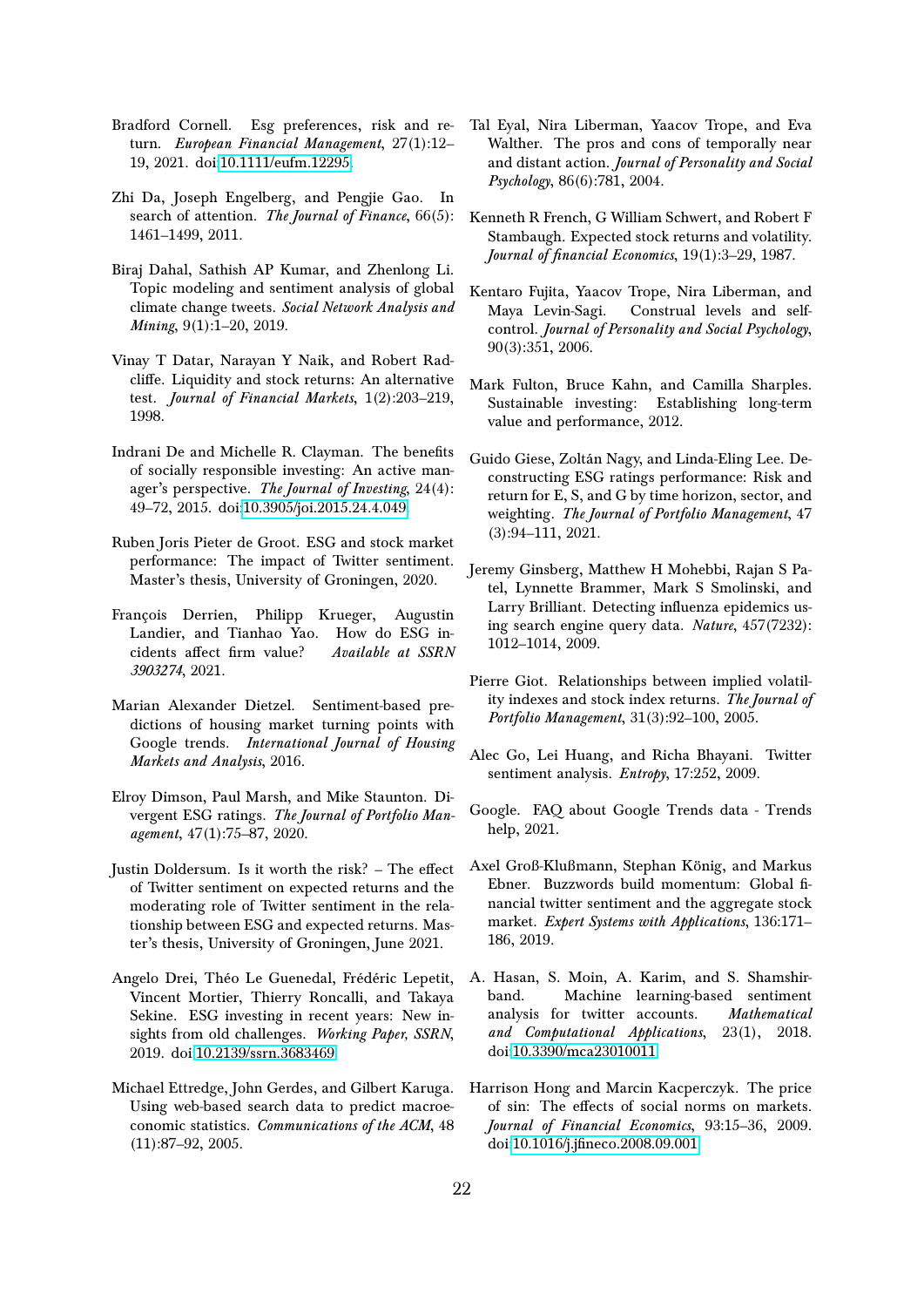- <span id="page-22-18"></span>C. Hutto and E. Gilbert. Vader: A parsimonious rule-based model for sentiment analysis of social media text. In Proceedings of the International AAAI Conference on Web and Social Media, volume 8, 2014.
- <span id="page-22-8"></span>Kissan Joseph, M Babajide Wintoki, and Zelin Zhang. Forecasting abnormal stock returns and trading volume using investor sentiment: Evidence from online search. International Journal of Forecasting, 27(4):1116–1127, 2011.
- <span id="page-22-15"></span>Efthymios Kouloumpis, Theresa Wilson, and Johanna Moore. Twitter sentiment analysis: The good the bad and the omg! In Proceedings of the International AAAI Conference on Web and Social Media, volume 5, 2011.
- <span id="page-22-20"></span>Aparna A Labroo and Vanessa M Patrick. Psychological distancing: Why happiness helps you see the big picture. Journal of Consumer Research, 35 (5):800–809, 2009.
- <span id="page-22-17"></span>Rachmawan Adi Laksono, Kelly Rossa Sungkono, Riyanarto Sarno, and Cahyaningtyas Sekar Wahyuni. Sentiment analysis of restaurant customer reviews on tripadvisor using naïve bayes. In 2019 12th International Conference on Information Communication Technology and System (ICTS), pages 49–54, 2019. doi[:10.1109/ICTS.2019.8850982.](https://doi.org/10.1109/ICTS.2019.8850982)
- <span id="page-22-0"></span>Hao Liang and Luc Renneboog. Corporate social responsibility and sustainable finance: A review of the literature. European Corporate Governance Institute–Finance Working Paper, (701), 2020.
- <span id="page-22-19"></span>Nira Liberman and Yaacov Trope. The role of feasibility and desirability considerations in near and distant future decisions: A test of temporal construal theory. Journal of Personality and Social Psychology, 75(1):5, 1998.
- <span id="page-22-5"></span>Karl V. Lins, Henri Servaes, and Ane Tamayo. Social capital, trust, and firm performance: The value of corporate social responsibility during the financial crisis. The Journal of Finance, 72(4):1785–1824, 2017. doi[:10.1111/jofi.12505.](https://doi.org/10.1111/jofi.12505)
- <span id="page-22-4"></span>Abraham Lioui and Andrea Tarelli. Chasing the ESG factor. Working Paper, SSRN, February 2022.
- <span id="page-22-12"></span>Bing Liu. Sentiment analysis and opinion mining. Synthesis Lectures on Human Language Technologies, 5(1):1–167, 2012.
- <span id="page-22-13"></span>Walaa Medhat, Ahmed Hassan, and Hoda Korashy. Sentiment analysis algorithms and applications: A survey. Ain Shams engineering journal, 5(4):1093– 1113, 2014.
- <span id="page-22-16"></span>Anshul Mittal and Arpit Goel. Stock prediction using twitter sentiment analysis. Standford University, CS229, 15, 2012.
- <span id="page-22-11"></span>Tetsuya Nasukawa and Jeonghee Yi. Sentiment analysis: capturing favorability using natural language processing. In Proceedings of the 2nd international conference on Knowledge capture, pages 70–77, 2003.
- <span id="page-22-7"></span>Le T. P. Nghiem, Sarah K. Papworth, Felix K. S. Lim, and Luis R. Carrasco. Analysis of the capacity of Google trends to measure interest in conservation topics and the role of online news. PLoS ONE, 11 (3):1–12, 2016. doi[:10.1371/journal.pone.0152802.](https://doi.org/10.1371/journal.pone.0152802)
- <span id="page-22-14"></span>Venkata Sasank Pagolu, Kamal Nayan Reddy, Ganapati Panda, and Babita Majhi. Sentiment analysis of twitter data for predicting stock market movements. In 2016 International Conference on Signal Processing, Communication, Power and Embedded System (SCOPES), pages 1345–1350, 2016. doi[:10.1109/SCOPES.2016.7955659.](https://doi.org/10.1109/SCOPES.2016.7955659)
- <span id="page-22-1"></span>Lúboś Pástor, Robert F Stambaugh, and Lucian A Taylor. Sustainable investing in equilibrium. Journal of Financial Economics, 142(2):550–571, 2021. doi[:10.1016/j.jfineco.2020.12.011.](https://doi.org/10.1016/j.jfineco.2020.12.011)
- <span id="page-22-2"></span>Lasse Heje Pedersen, Shaun Fitzgibbons, and Lukasz Pomorski. Responsible investing: The ESG-efficient frontier. *Journal of Fi*nancial Economics, 142(2):572-597, 2021. doi[:10.1016/j.jfineco.2020.11.001.](https://doi.org/10.1016/j.jfineco.2020.11.001)
- <span id="page-22-6"></span>Camille Pelat, Clement Turbelin, Avner Bar-Hen, Antoine Flahault, and Alain-Jacques Valleron. More diseases tracked by using Google trends. Emerging Infectious Diseases, 15(8):1327, 2009.
- <span id="page-22-10"></span>Tobias Preis, Helen Susannah Moat, and H. Eugene Stanley. Quantifying trading behavior in financial markets using Google trends. Scientific Reports, 3, 04 2013. doi[:10.1038/srep01684.](https://doi.org/10.1038/srep01684)
- <span id="page-22-3"></span>Ľuboš Pástor and M Blair Vorsatz. Mutual Fund Performance and Flows during the COVID-19 Crisis. The Review of Asset Pricing Studies, 10(4):791–833, 09 2020. doi[:10.1093/rapstu/raaa015.](https://doi.org/10.1093/rapstu/raaa015)
- <span id="page-22-9"></span>Refinitiv. Environmental, social and governance (ESG) scores from refinitiv, February 2021. URL [https://www.refinitiv.com/content/dam/](https://www.refinitiv.com/content/dam/marketing/en_us/documents/methodology/refinitiv-esg-scores-methodology.pdf) [marketing/en\\_us/documents/methodology/](https://www.refinitiv.com/content/dam/marketing/en_us/documents/methodology/refinitiv-esg-scores-methodology.pdf) [refinitiv-esg-scores-methodology.pdf](https://www.refinitiv.com/content/dam/marketing/en_us/documents/methodology/refinitiv-esg-scores-methodology.pdf).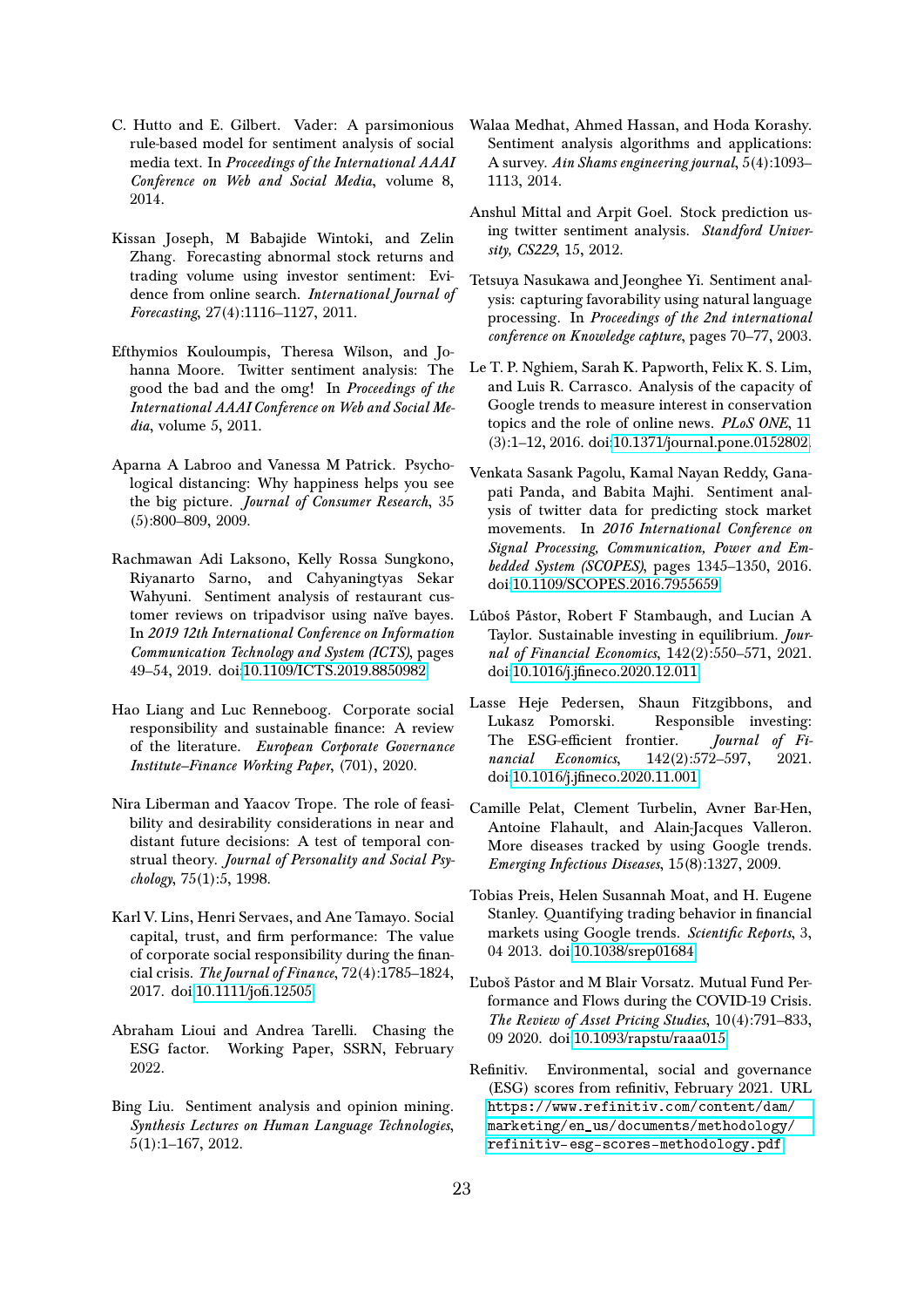- <span id="page-23-3"></span>Caterina Santi. Investor climate sentiment and finan-Jesse Turkson. ESG investing in uncertainty: Ancial markets. Working paper, SSRN, September 2020.
- <span id="page-23-12"></span>Ghulam Sarwar. Is vix an investor fear gauge in bric equity markets? Journal of Multinational Financial Management, 22(3):55–65, 2012.
- <span id="page-23-2"></span>George Serafeim and Aaron Yoon. Stock price reactions to ESG news: The role of ESG ratings and disagreement. Review of Accounting Studies, 2021. doi[:10.2139/ssrn.3765217.](https://doi.org/10.2139/ssrn.3765217) Forthcoming.
- <span id="page-23-9"></span>Aliaksei Severyn and Alessandro Moschitti. Twitter sentiment analysis with deep convolutional neural networks. In Proceedings of the 38th international ACM SIGIR conference on research and development in information retrieval, pages 959–962, 2015.
- <span id="page-23-0"></span>US SIF. 2020 report on us sustainable, responsible and impact investing trends. [https://www.](https://www.ussif.org/store_product.asp?prodid=42) [ussif.org/store\\_product.asp?prodid=42](https://www.ussif.org/store_product.asp?prodid=42), 2020. Accessed 11.12.20.
- <span id="page-23-6"></span>Statista. Worldwide desktop market share of leading search engines from january 2010 to february 2021, 2021.
- <span id="page-23-10"></span>Hongkee Sul, Alan R Dennis, and Lingyao Ivy Yuan. Trading on twitter: The financial information content of emotion in social media. In 2014 47th Hawaii International Conference on System Sciences, pages 806–815. IEEE, 2014.
- <span id="page-23-4"></span>alyzing the returns of ESG within various states of investor sentiment. Master's thesis, Haverford College, 2021.
- <span id="page-23-7"></span>Simeon Vosen and Torsten Schmidt. Forecasting private consumption: survey-based indicators vs. Google trends. Journal of Forecasting, 30(6):565– 578, 2011. doi[:10.1002/for.1213.](https://doi.org/10.1002/for.1213)
- <span id="page-23-8"></span>Hao Wang, Doğan Can, Abe Kazemzadeh, François Bar, and Shrikanth Narayanan. A system for realtime twitter sentiment analysis of 2012 us presidential election cycle. In Proceedings of the ACL 2012 system demonstrations, pages 115–120, 2012.
- <span id="page-23-11"></span>Robert E Whaley. The investor fear gauge. The Journal of Portfolio Management, 26(3):12–17, 2000.
- <span id="page-23-1"></span>Tensie Whelan, Ulrich Atz, and Casey Clark. ESG and financial performance: Uncovering the relationship by aggregating evidence from 1,000 plus studies published between 2015 – 2020. Working Paper, NYU Stern Centre for Sustainable Business, 2021.
- <span id="page-23-5"></span>Jin Boon Wong and Qin Zhang. Stock market reactions to adverse ESG disclosure via media channels. The British Accounting Review, 54(1):101045, 2022. doi[:10.1016/j.bar.2021.101045.](https://doi.org/10.1016/j.bar.2021.101045)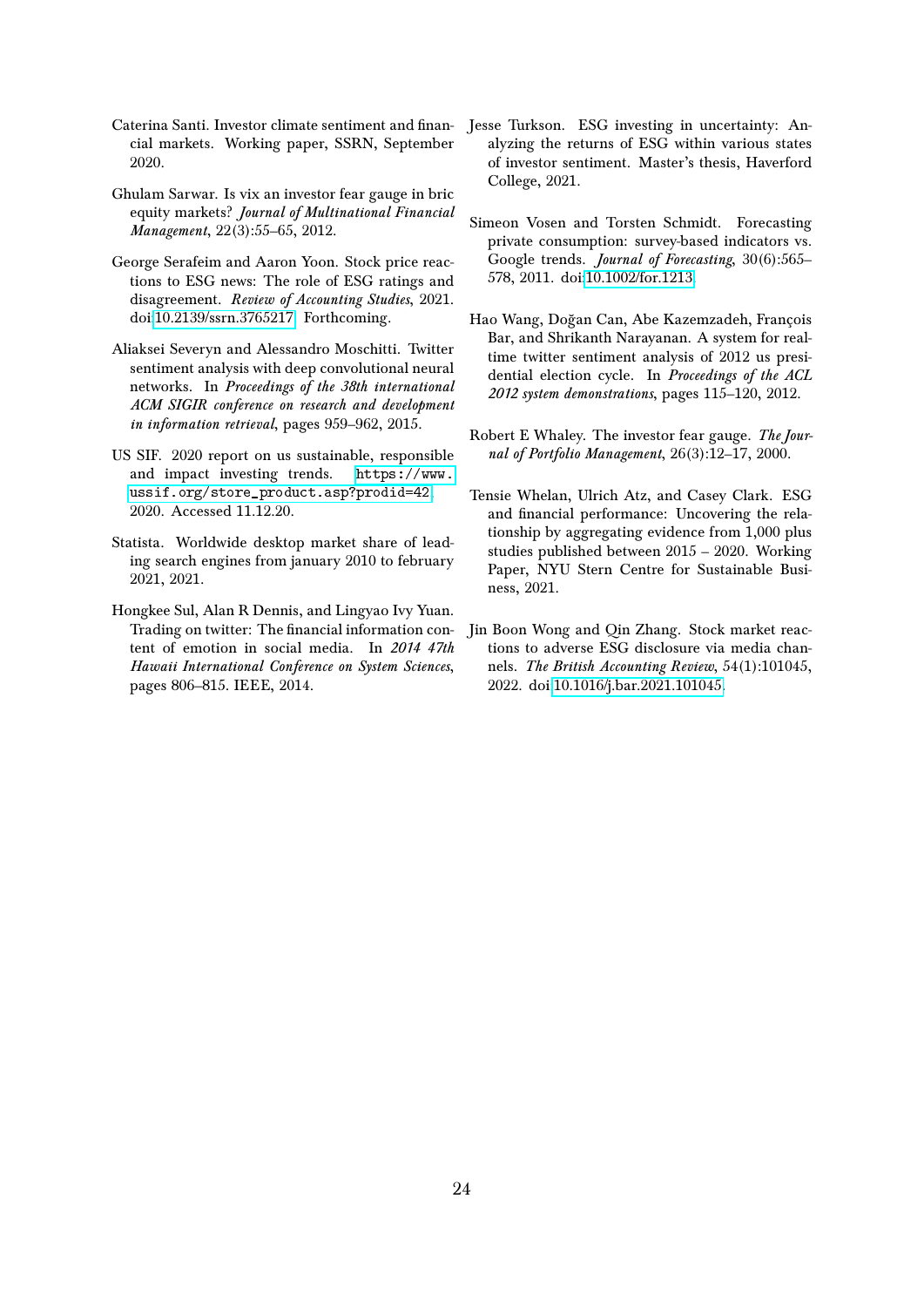#### Table 1: Descriptive statistics for the Refinitiv ESG scores

<span id="page-24-0"></span>The table describes ESG, Environmental(E), Social(S) and Governance(G) scores obtained from Refinitiv for the sample of US companies. Panel A: Descriptive statistics (Mean, median, minimum and maximum scores). Panel B: Correlation between scores.

#### Panel A: Descriptive statistics

|                            | Measure |                 |      |        |  |
|----------------------------|---------|-----------------|------|--------|--|
| Score                      |         | Mean Median Min |      | Max    |  |
| ESG score                  | 40.79   | 37.30           | 0.26 | 95.14  |  |
| <b>Environmental</b> score | 25.03   | 13.05           | 0.00 | -98.53 |  |
| Social score               | 42.30   | 38.36           | 0.60 | 97.88  |  |
| Governance score           | 50.05   | 50.62           | 0.04 | -98.72 |  |

#### Panel B: Correlations

| Score                      |       | ESG score Environmental score Social score |       |
|----------------------------|-------|--------------------------------------------|-------|
| <b>Environmental score</b> | 0.859 |                                            |       |
| Social score               | 0.875 | 0.730                                      |       |
| Governance score           | 0.705 | 0.451                                      | 0.373 |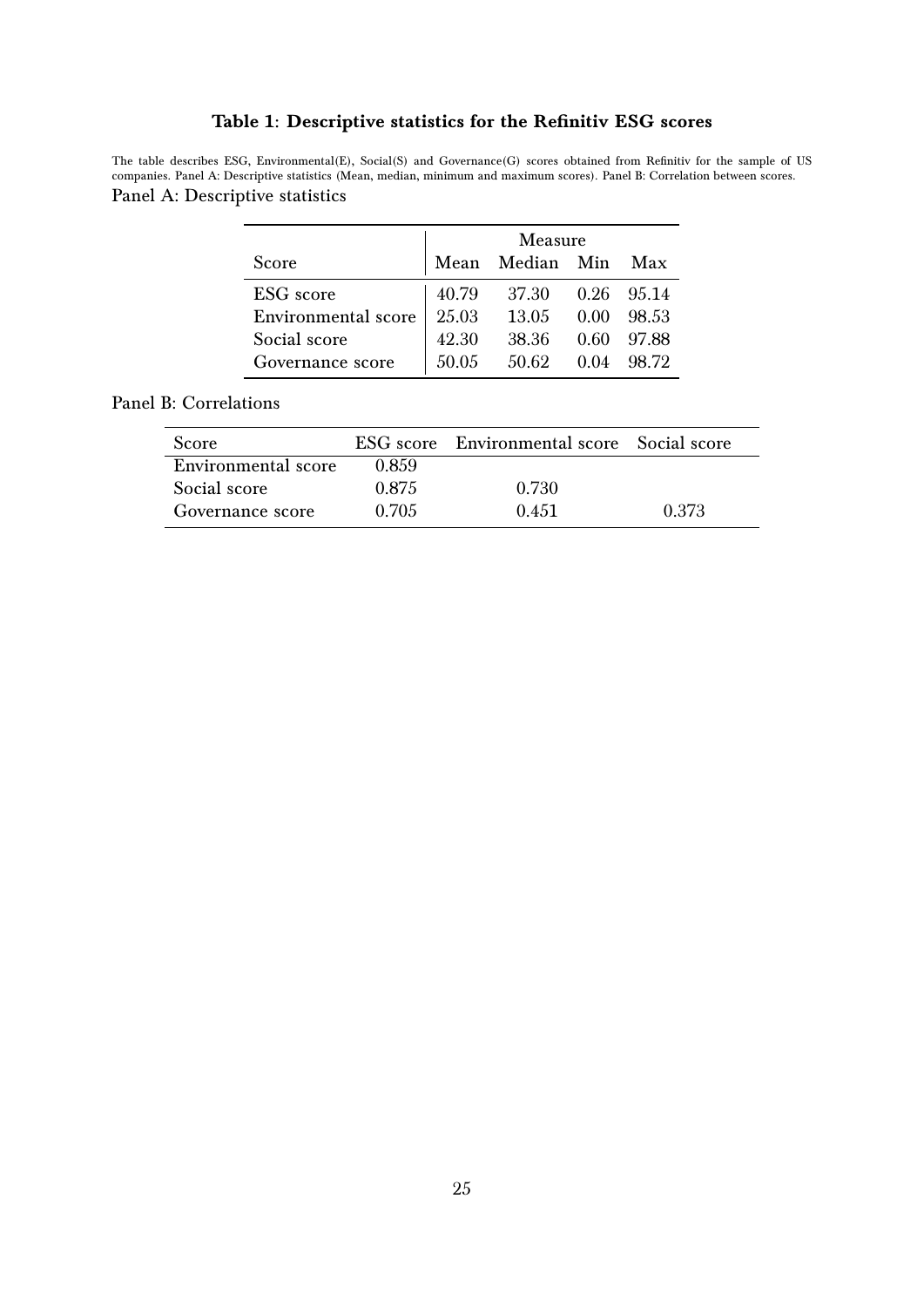# Table 2: Do different key words lead to different samples?

<span id="page-25-0"></span>Correlation between abnormal Twitter volume,  $\operatorname{AbT} V,$  based on each keyword.

| Keyword               |       | Climate change Corporate governance ESG Social responsibility |       |       |
|-----------------------|-------|---------------------------------------------------------------|-------|-------|
| Corporate governance  | 0.284 |                                                               |       |       |
| <b>ESG</b>            | 0.304 | 0.509                                                         |       |       |
| Social responsibility | 0.245 | 0.383                                                         | 0.423 |       |
| Sustainability        | 0.389 | 0.579                                                         | 0.684 | 0.445 |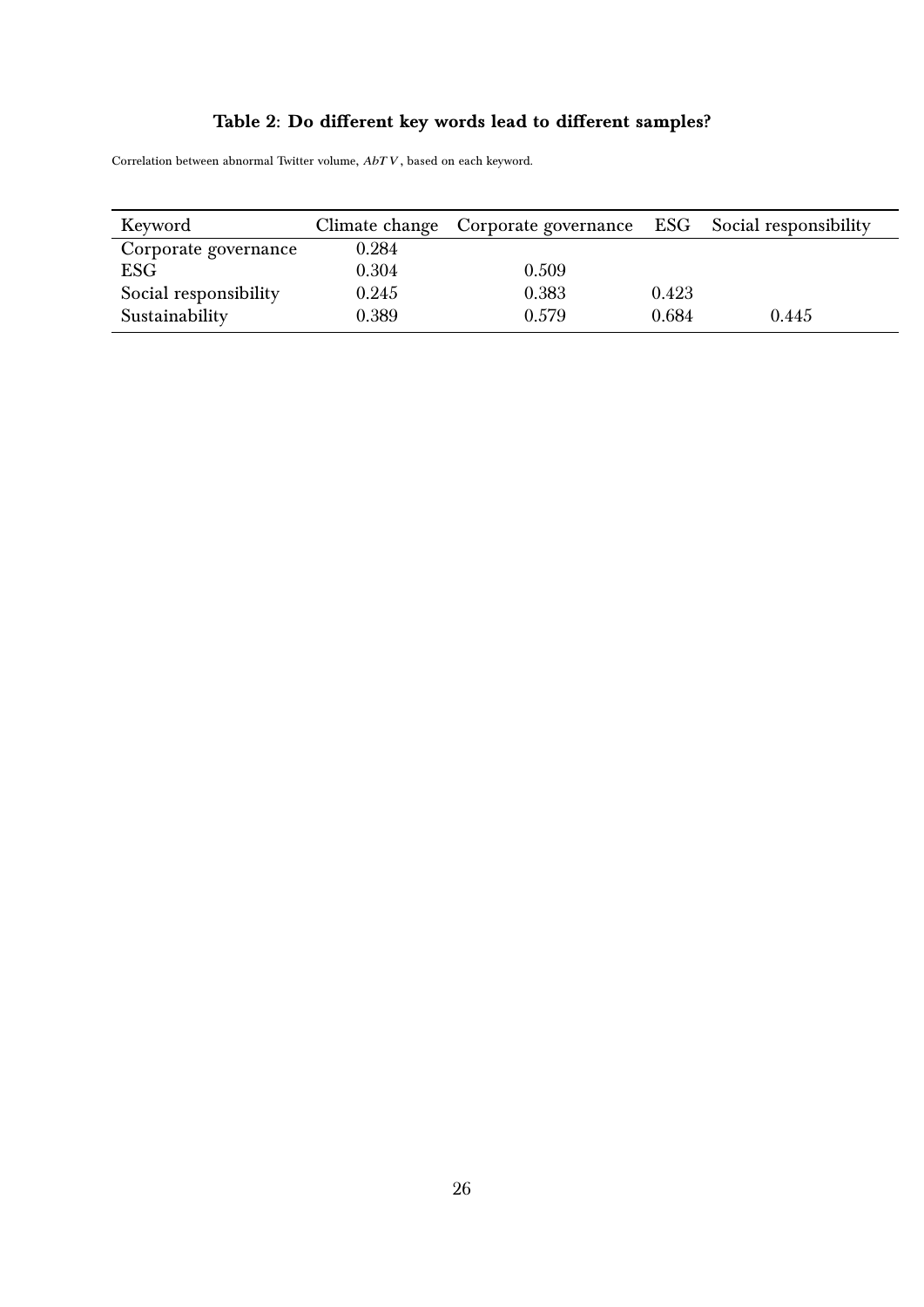# Table 3: Example tweets with polarities.

<span id="page-26-0"></span>

| <b>Tweet</b>                                                          | TextBlob | <b>VADER</b> | Flair    | Total Po- |
|-----------------------------------------------------------------------|----------|--------------|----------|-----------|
|                                                                       |          |              |          | larity    |
| Social responsibility is not just about selling the product but en-   | $\Omega$ | 0.033        | Positive | Positive  |
| hancing the quality of life for all.                                  |          |              |          |           |
| @realDonaldTrump Of course, her happiness, the world's happi-         | 0.2120   | 0.9274       | Positive | Positive  |
| ness, and a bright and wonderful future can only be accomplished      |          |              |          |           |
| when your future as US president ends and nations unite in a com-     |          |              |          |           |
| mon purpose to slow down or stop warming world temperatures           |          |              |          |           |
| and related adverse climate change.                                   |          |              |          |           |
| Corporate governance: What kind of world would you like your          | 0.3      | 0.3612       | Negative | Positive  |
| children and your children's' children to inherit? http://ow.ly/39Ijn |          |              |          |           |
| More Funds Are Formally Considering ESG in Their Investment           | 0.5      | $\theta$     | Negative | Neutral   |
| Processes https://t.co/QqFS0oTIvR #esg                                |          |              |          |           |
| Pope Francis tells oil chiefs to keep it in the ground                | $\Omega$ | $\Omega$     | Negative | Neutral   |
| https://t.co/btdTdhBHZl vía @ClimateHome #ESG                         |          |              |          |           |
| Rise in index funds creates corporate governance risks #sharehold-    | $\Omega$ | $\Omega$     | Negative | Neutral   |
| eractivism https://t.co/51AhmxdTXO                                    |          |              |          |           |
| You want to reduce the anxiety about #climatechange @ScottMor-        | $-0.6$   | $-0.1027$    | Negative | Negative  |
| risonMP - then fucking do something about it. #triggeredby-           |          |              |          |           |
| greta #auspol #climateemergency @GretaThunberg #ClimateCrisis         |          |              |          |           |
| #UnitedNations https://t.co/ZN5oluJ5O4                                |          |              |          |           |
| Carrying a plastic bag in Kenya is now punishable with jail time      | $-0.1$   | $-0.4404$    | Negative | Negative  |
| https://t.co/rZRIuuOozK via @qzafrica #environment #sustainabil-      |          |              |          |           |
| ity                                                                   |          |              |          |           |
| Keep the environment and sustainability, because after all de-        | $-0.5$   | $-0.7184$    | Positive | Negative  |
| stroyed we will realize the money ill be eaten. #fz7                  |          |              |          |           |
|                                                                       |          |              |          |           |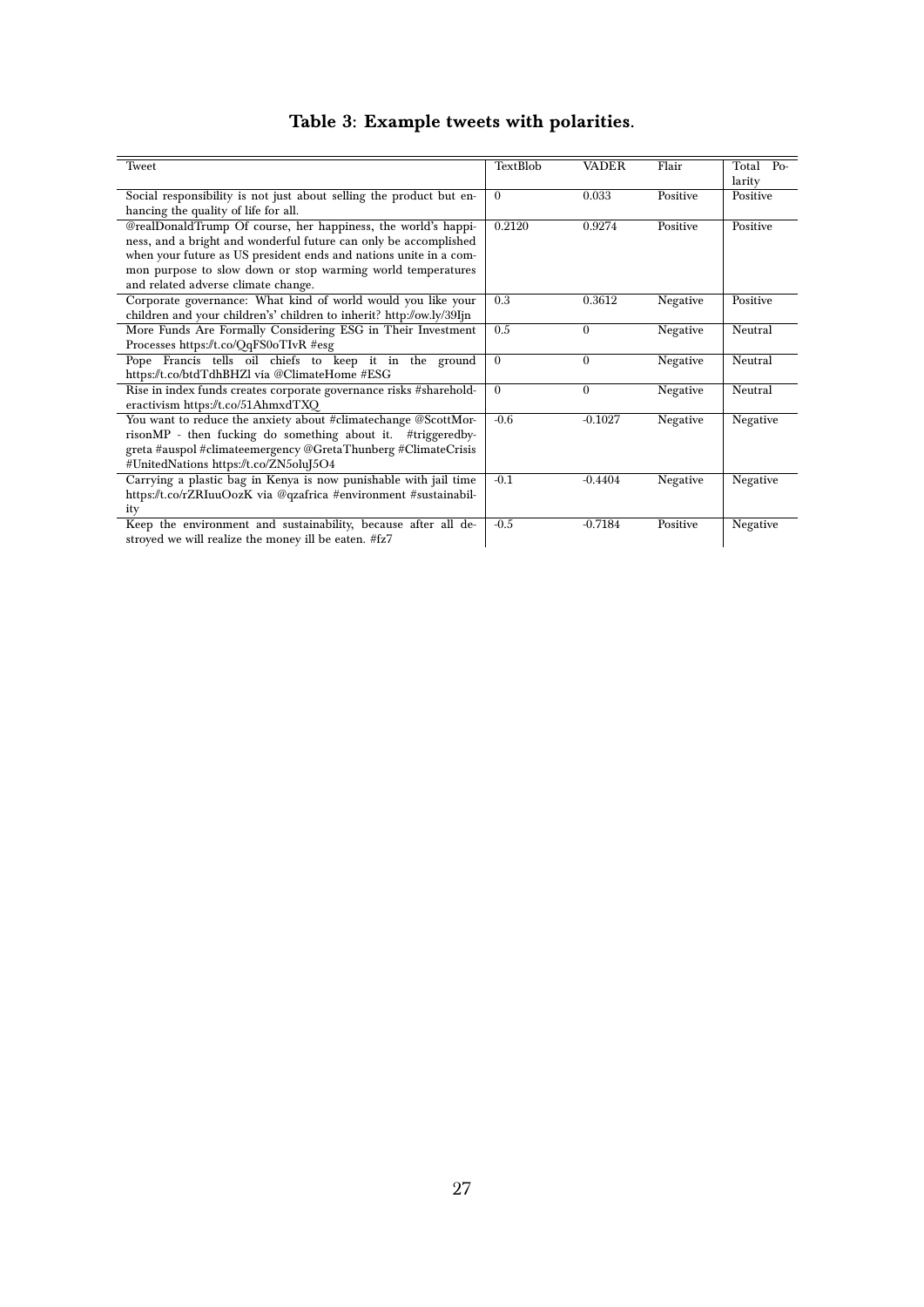# <span id="page-27-0"></span>Table 4: Matrices of tweet classification based on the sentiment analysis models.

Panel A:

|            | Flair        |            |           |            |  |  |  |  |  |  |
|------------|--------------|------------|-----------|------------|--|--|--|--|--|--|
|            |              | Positive   | Negative  | Total      |  |  |  |  |  |  |
|            | Positive     | 11 441 367 | 4 703 288 | 16 144 655 |  |  |  |  |  |  |
| <b>DER</b> | Neutral      | 9 532 326  | 4 737 648 | 14 269 974 |  |  |  |  |  |  |
|            | Negative     | 3 629 199  | 8 043 757 | 11 672 956 |  |  |  |  |  |  |
|            | <b>Total</b> | 24 602 892 | 17484693  | 42 087 585 |  |  |  |  |  |  |

Panel B:

|          |          | Flair      |            |            |
|----------|----------|------------|------------|------------|
|          |          | Positive   | Negative   | Total      |
|          | Positive | 10 506 046 | 5832057    | 16 338 103 |
| TextBlob | Neutral  | 11 591 499 | 7 357 399  | 18 948 898 |
|          | Negative | 2 505 347  | 4 295 237  | 6 800 584  |
|          | Total    | 24 602 892 | 17 484 693 | 42 087 585 |

Panel C:

VADER

|              |          | Positive  | Neutral                                     | Negative  | Total      |
|--------------|----------|-----------|---------------------------------------------|-----------|------------|
| $\tilde{e}$  | Positive | 9 622 642 | 3 437 769                                   | 3 277 692 | 16 338 103 |
| 囩            | Neutral  | 4 954 116 | 9 368 874                                   | 4 625 908 | 18 948 898 |
| $\mathbf{K}$ | Negative | 1 567 897 | 1 463 331                                   | 3 769 356 | 6 800 584  |
|              | Total    |           | 16 144 655 14 269 974 11 672 956 42 087 585 |           |            |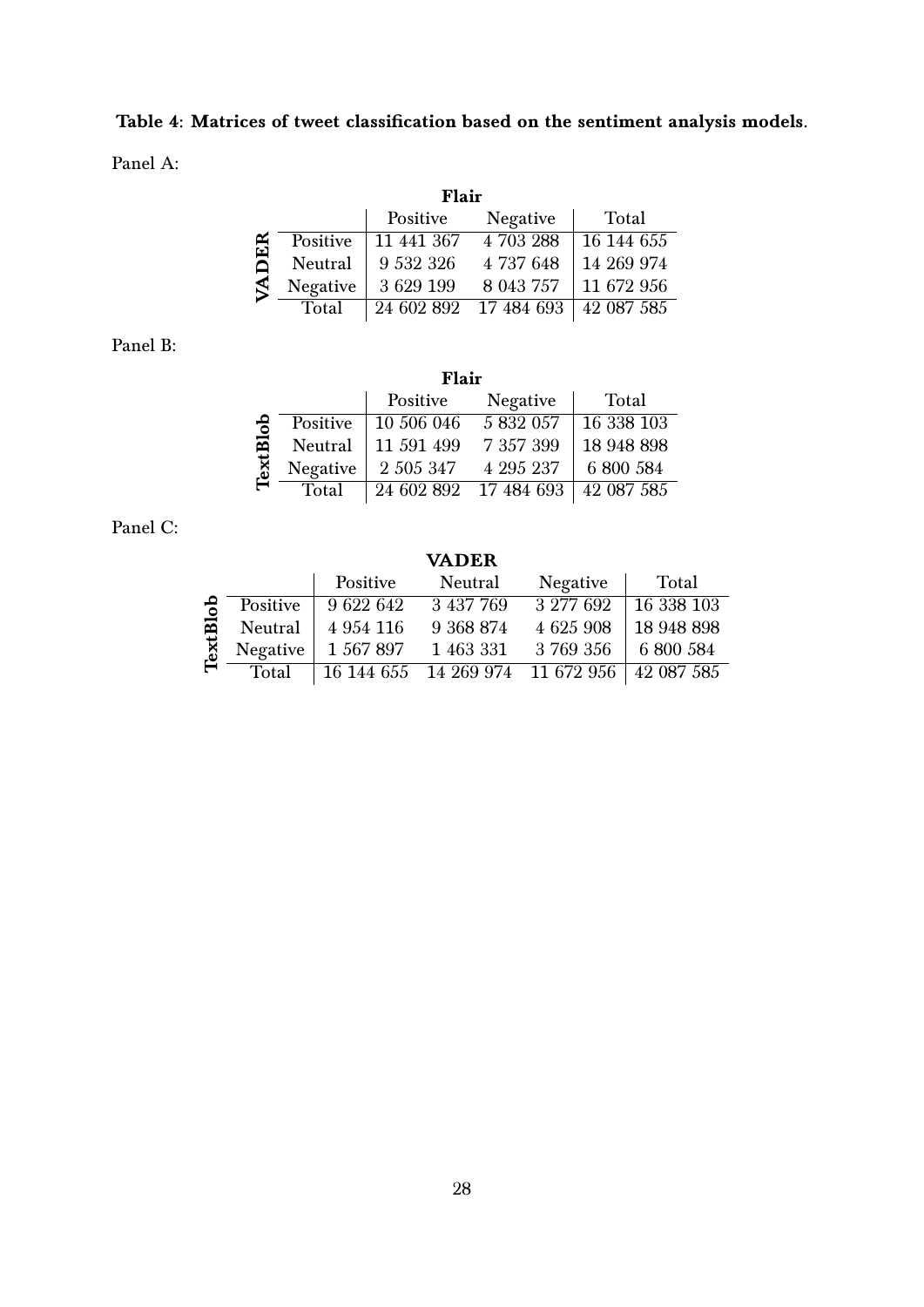#### Table 5: Explaining stock returns with ESG

<span id="page-28-0"></span>The table provides estimates of regressions explaining stock returns  $(R_{it}$  using company-level ESG, environmental (E), social (S) and governance (G) scores. The regressions include measures of daily trading volume  $(AbVolume_{it})$ , liquidity  $(BidAsk_{it})$  and market capitalization  $(MCAP_{it})$ . Panel A shows results for an OLS regression. Panel B shows results for a regression including fixed company effects. Significance levels are indicated as  $\ast p < 0.05, \ast \ast p < 0.01$ 

#### Panel A: OLS regressions

|                     |             | Endogenous variable: Daily return, $R_{it}$ |             |             |
|---------------------|-------------|---------------------------------------------|-------------|-------------|
| Exogenous variable  | (1)         | (2)                                         | (3)         | (4)         |
|                     |             |                                             |             |             |
| $ESG_{it}$          | $-0.1464**$ |                                             |             |             |
|                     | (0.010)     |                                             |             |             |
| $E_{it}$            |             | $-0.0937**$                                 |             |             |
|                     |             | (0.006)                                     |             |             |
| $S_{it}$            |             |                                             | $-0.0755**$ |             |
|                     |             |                                             | (0.009)     |             |
| $G_{it}$            |             |                                             |             | $-0.0831**$ |
|                     |             |                                             |             | (0.008)     |
| $AbVolume_{it}$     | $0.1125**$  | $0.1122**$                                  | $0.1125**$  | $0.1133**$  |
|                     | (0.006)     | (0.006)                                     | (0.006)     | (0.006)     |
| $BidAsk_{it}$       | $-1.3241*$  | $-1.2876*$                                  | $-1.2841*$  | $-1.3759*$  |
|                     | (0.552)     | (0.552)                                     | (0.553)     | (0.553)     |
|                     | $0.0145**$  | $0.0139**$                                  | $0.0094**$  | $0.0074**$  |
| $MCAP_{it}$         | (0.002)     | (0.002)                                     | (0.003)     | (0.002)     |
|                     |             |                                             |             |             |
| $R^2$               | 0.001       | 0.001                                       | 0.001       | 0.001       |
| No. of observations | 2 662 419   | 2 662 419                                   | 2 662 419   | 2 662 419   |

#### Panel B: Panel data regressions with company fixed effects

|                     | Endogenous variable: Daily return, $R_{it}$ |             |             |             |  |  |
|---------------------|---------------------------------------------|-------------|-------------|-------------|--|--|
| Exogenous variable  | (1)                                         | (2)         | (3)         | (4)         |  |  |
|                     |                                             |             |             |             |  |  |
| $ESG_{it}$          | $-0.0033**$                                 |             |             |             |  |  |
|                     | (0.000)                                     |             |             |             |  |  |
| $E_{it}$            |                                             | $-0.0025**$ |             |             |  |  |
|                     |                                             | (0.000)     |             |             |  |  |
| $S_{it}$            |                                             |             | $-0.0024**$ |             |  |  |
|                     |                                             |             | (0.000)     |             |  |  |
| $G_{it}$            |                                             |             |             | $-0.0011**$ |  |  |
|                     |                                             |             |             | (0.000)     |  |  |
| $AbVolume_{it}$     | $0.1134**$                                  | $0.1136**$  | $0.1136**$  | $0.1140**$  |  |  |
|                     | (0.007)                                     | (0.007)     | (0.007)     | (0.007)     |  |  |
| $BidAsk_{it}$       | $-1.6591*$                                  | $-1.6638*$  | $-1.6690*$  | $-1.6948*$  |  |  |
|                     | (0.685)                                     | (0.685)     | (0.685)     | (0.684)     |  |  |
| $MCAP_{it}$         | $0.1636**$                                  | $0.1609**$  | $0.1603**$  | $0.1516**$  |  |  |
|                     | (0.008)                                     | (0.008)     | (0.008)     | (0.007)     |  |  |
|                     |                                             | 29          |             |             |  |  |
| $R^2$               | 0.001                                       | 0.001       | 0.001       | 0.001       |  |  |
| No. of observations | 2 662 419                                   | 2 662 419   | 2 662 419   | 2 662 419   |  |  |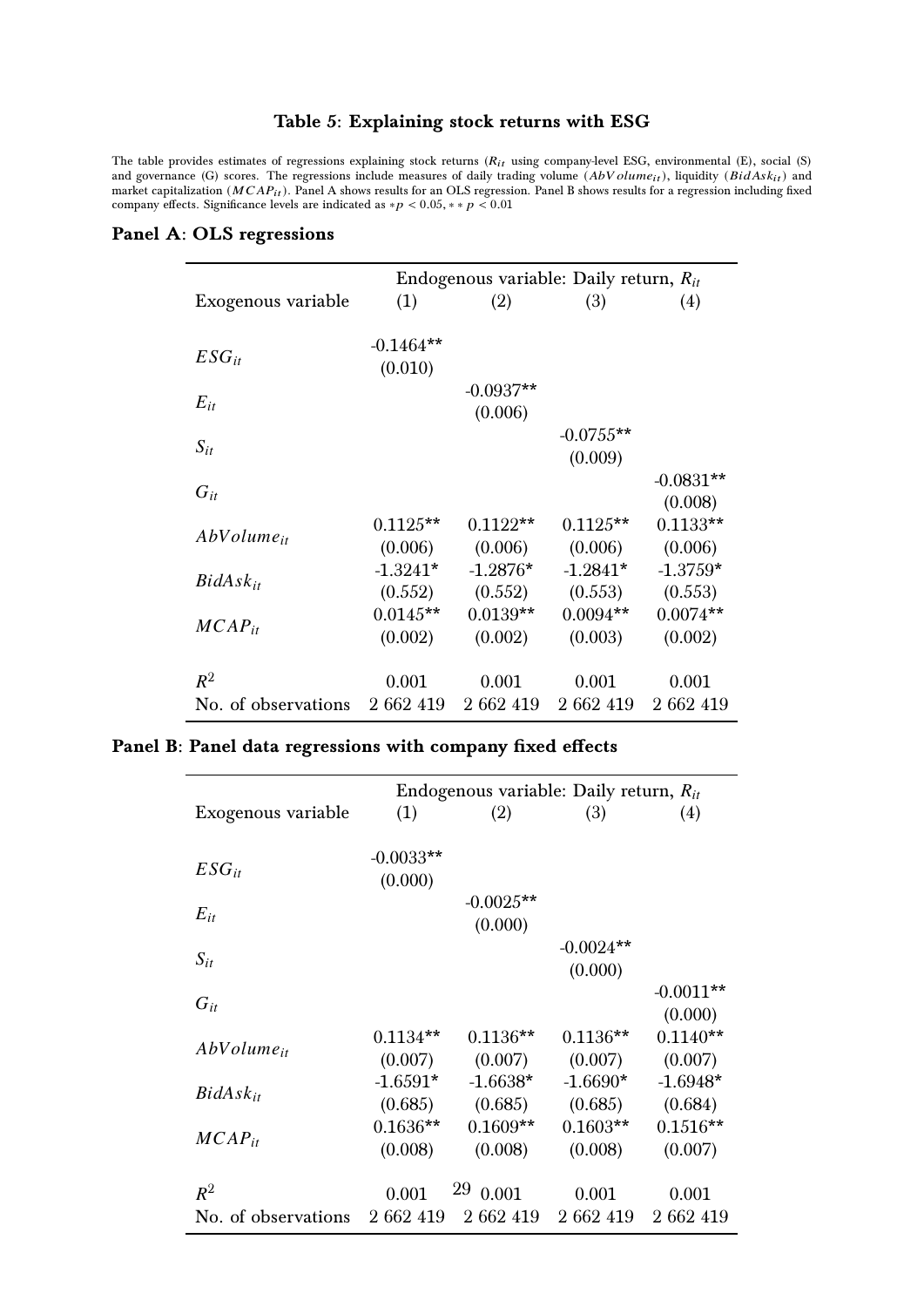#### <span id="page-29-0"></span>Table 6: Explaining Stock Returns with ESG and Google Search Volume

Panel data regressions with company fixed effects explaining stock returns of companies with different ESG, environmental (E), social<br>(S) and governance (G) scores using Search Volume Index, SVI, on company names. Signifi 0.01.

|                           | Endogenous variable: Weekly return, $R_{it}$ |            |            |            |            |  |  |
|---------------------------|----------------------------------------------|------------|------------|------------|------------|--|--|
| Exogenous variable        | (1)                                          | (2)        | (3)        | (4)        | (5)        |  |  |
|                           |                                              |            |            |            |            |  |  |
| $AbSVI_t$                 | $-0.0619*$                                   | $-0.1225$  | $-0.0760*$ | $-0.0374$  | $-0.2159$  |  |  |
|                           | (0.026)                                      | (0.063)    | (0.035)    | (0.028)    | (0.116)    |  |  |
| $AbSVI_t \times ESG_{it}$ |                                              | 0.1701     |            |            |            |  |  |
|                           |                                              | (0.111)    |            |            |            |  |  |
|                           |                                              |            | 0.0771     |            |            |  |  |
| $AbSVI_t \times E_{it}$   |                                              |            | (0.063)    |            |            |  |  |
|                           |                                              |            |            | $-0.0657$  |            |  |  |
| $AbSVI_t \times S_{it}$   |                                              |            |            | (0.080)    |            |  |  |
|                           |                                              |            |            |            | 0.3301     |  |  |
| $AbSVI_t \times G_{it}$   |                                              |            |            |            | (0.197)    |  |  |
|                           | $-0.6126*$                                   | $-0.6132*$ | $-0.6129*$ | $-0.6125*$ | $-0.6142*$ |  |  |
| $AbVolume_{it}$           | (0.251)                                      | (0.251)    | (0.251)    | (0.251)    | (0.252)    |  |  |
|                           | 48.952**                                     | $48.952**$ | $48.950**$ | $48.951**$ | 48.949**   |  |  |
| $BidAsk_{it}$             | (13.612)                                     | (13.612)   | (13.612)   | (13.612)   | (13.612)   |  |  |
|                           | $0.7721**$                                   | $0.7724**$ | $0.7720**$ | $0.7720**$ | $0.7734**$ |  |  |
| $MCAP_{it}$               | (0.219)                                      | (0.219)    | (0.219)    | (0.219)    | (0.218)    |  |  |
|                           |                                              |            |            |            |            |  |  |
| $R^2$                     | 0.002                                        | 0.002      | 0.002      | 0.002      | 0.002      |  |  |
| No. of observations       | 581 655                                      | 581 655    | 581 655    | 581 655    | 581 655    |  |  |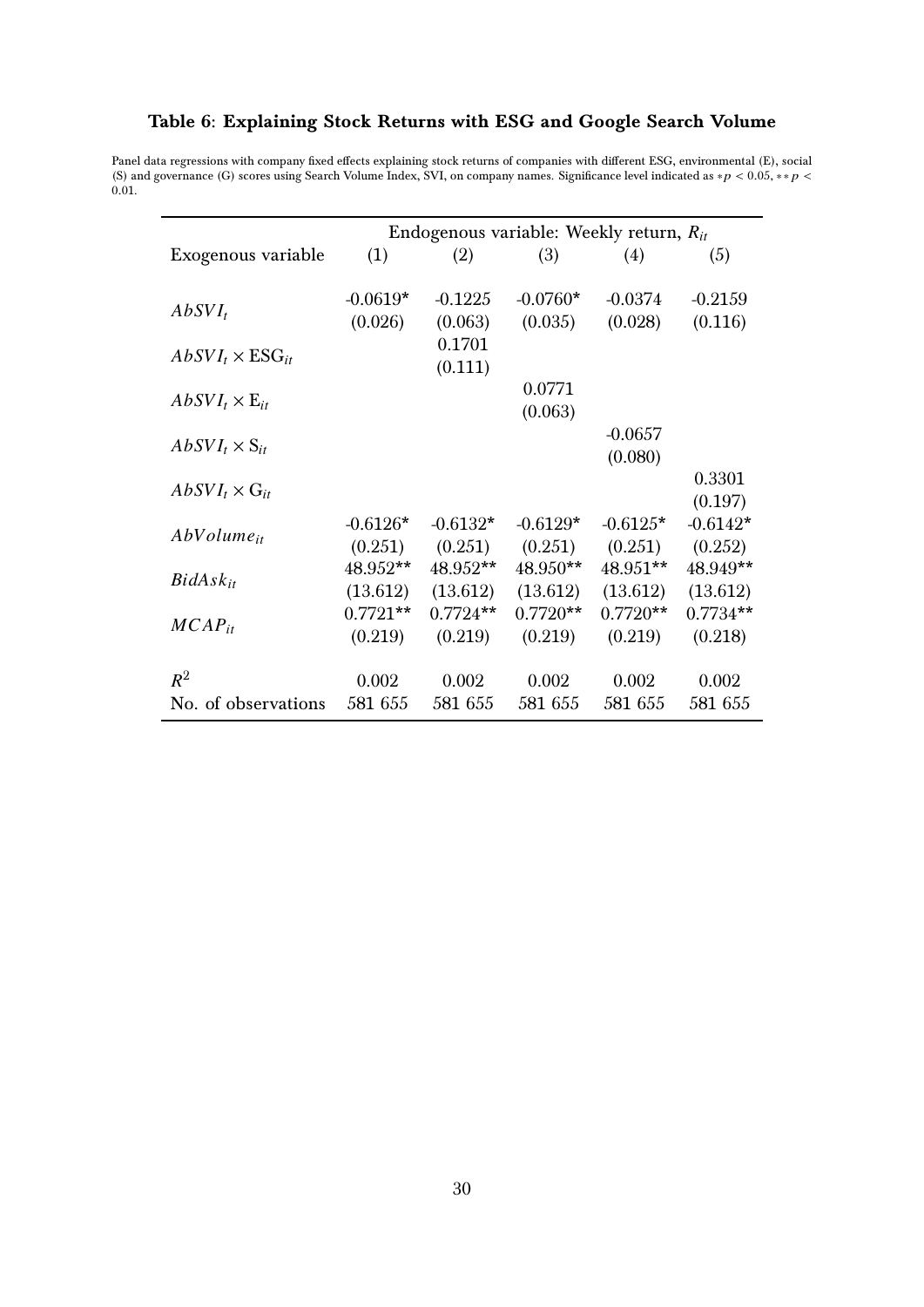#### Table 7: Predicting stock returns with ESG and SVI

<span id="page-30-0"></span>Panel data regressions with company fixed effects predicting stock returns of companies with different ESG, environmental (E), social (S) and governance (G) scores using the Search Volume Index, SVI, on company names. Significance level indicated as  $*p < 0.05, **p < 0.01$ 

|                                  | Endogenous variable: Weekly return, $R_{it}$ |                       |             |             |             |  |  |
|----------------------------------|----------------------------------------------|-----------------------|-------------|-------------|-------------|--|--|
| Exogenous variable               | (1)                                          | (2)                   | (3)         | (4)         | (5)         |  |  |
| $AbSVI_{t-1}$                    | $-0.0733**$                                  | $-0.1817**$           | $-0.1047**$ | $-0.1398**$ | $-0.1596**$ |  |  |
|                                  | (0.015)                                      | (0.051)               | (0.023)     | (0.043)     | (0.053)     |  |  |
| $AbSVI_{t-1} \times ESG_{i,t-1}$ |                                              | $0.3042**$<br>(0.110) |             |             |             |  |  |
|                                  |                                              |                       | $0.1720**$  |             |             |  |  |
| $AbSVI_{t-1} \times E_{i,t-1}$   |                                              |                       | (0.054)     |             |             |  |  |
|                                  |                                              |                       |             | $0.1785*$   |             |  |  |
| $AbSVI_{t-1} \times S_{i,t-1}$   |                                              |                       |             | (0.083)     |             |  |  |
| $AbSVI_{t-1} \times G_{it-1}$    |                                              |                       |             |             | $0.1851*$   |  |  |
|                                  |                                              |                       |             |             | (0.092)     |  |  |
| $AbVolume_{i,t-1}$               | $-0.4188*$                                   | $-0.4198*$            | $-0.4195*$  | $-0.4190*$  | $-0.4197*$  |  |  |
|                                  | (0.172)                                      | (0.173)               | (0.172)     | (0.172)     | (0.173)     |  |  |
| $BidAsk_{i,t-1}$                 | $40.266*$                                    | $40.267*$             | $40.263*$   | $40.269*$   | $40.264*$   |  |  |
|                                  | (17.086)                                     | (17.086)              | (17.085)    | (17.087)    | (17.086)    |  |  |
| $MCAP_{i,t-1}$                   | $-1.0670**$                                  | $-1.0665$ **          | $-1.0672**$ | $-1.0668**$ | $-1.0663**$ |  |  |
|                                  | (0.119)                                      | (0.119)               | (0.119)     | (0.119)     | (0.118)     |  |  |
|                                  |                                              |                       |             |             |             |  |  |
| $R^2$                            | 0.003                                        | 0.003                 | 0.003       | 0.003       | 0.003       |  |  |
| No. of observations              | 581 600                                      | 581 600               | 581 600     | 581 600     | 581 600     |  |  |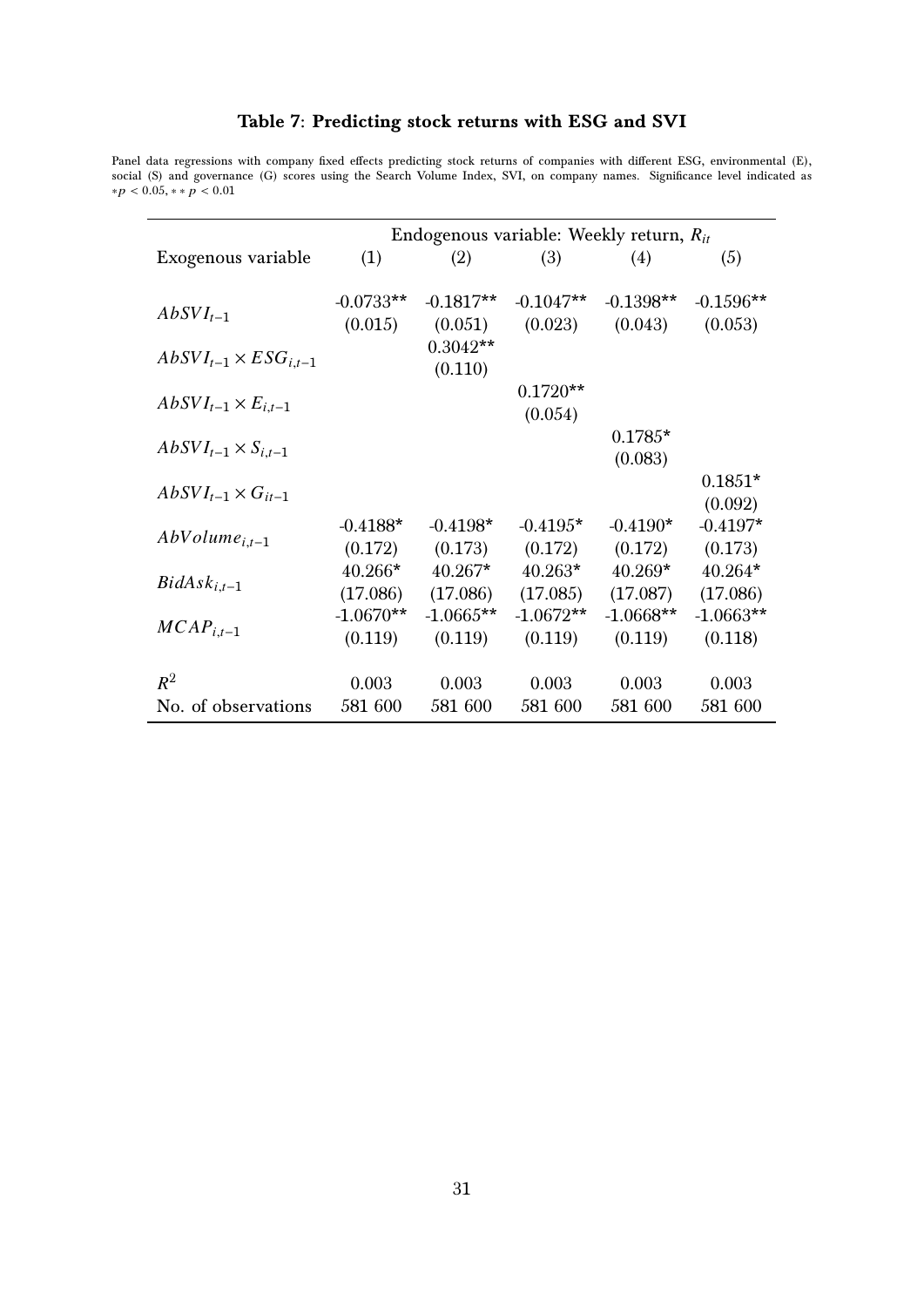#### <span id="page-31-0"></span>Table 8: Explaining stock returns with ESG and SVI (by ESG topic)

Panel data regressions with company fixed effects explaining stock returns of companies with different ESG, environmental (E), social (S) and governance (G) score using Search Volume Indices, SVIs, on ESG, social, environmental and governance topics. Significance level indicated as  $*p < 0.05, **p < 0.01$ 

|                                                                                                                                              |                                                                      |                                                                      |                                                                      | Endogenous variable: Daily return, $R_{it}$                          |                                                                      |                                                                                           |                                                                      |                                                                                              |
|----------------------------------------------------------------------------------------------------------------------------------------------|----------------------------------------------------------------------|----------------------------------------------------------------------|----------------------------------------------------------------------|----------------------------------------------------------------------|----------------------------------------------------------------------|-------------------------------------------------------------------------------------------|----------------------------------------------------------------------|----------------------------------------------------------------------------------------------|
| Exogenous variable                                                                                                                           | (1)                                                                  | (2)                                                                  | (3)                                                                  | (4)                                                                  | (5)                                                                  | (6)                                                                                       | (7)                                                                  | (8)                                                                                          |
|                                                                                                                                              |                                                                      |                                                                      |                                                                      |                                                                      |                                                                      |                                                                                           |                                                                      |                                                                                              |
| $AbSVI_{ESG,t}$                                                                                                                              | $-0.0172**$<br>(0.005)                                               | $-0.0697**$<br>(0.013)                                               |                                                                      |                                                                      |                                                                      |                                                                                           |                                                                      |                                                                                              |
|                                                                                                                                              |                                                                      | $0.1298**$                                                           |                                                                      |                                                                      |                                                                      |                                                                                           |                                                                      |                                                                                              |
| $\widehat{AbsVI}_{ESG,t} \times \text{ESG}_t$                                                                                                |                                                                      | (0.024)                                                              |                                                                      |                                                                      |                                                                      |                                                                                           |                                                                      |                                                                                              |
| $AbSVI_{E,t}$                                                                                                                                |                                                                      |                                                                      | $-0.0156**$                                                          | $-0.0261**$                                                          |                                                                      |                                                                                           |                                                                      |                                                                                              |
|                                                                                                                                              |                                                                      |                                                                      | (0.003)                                                              | (0.005)<br>$0.0433**$                                                |                                                                      |                                                                                           |                                                                      |                                                                                              |
| $AbSVI_{E,t}\times \mathbb{E}_t$                                                                                                             |                                                                      |                                                                      |                                                                      | (0.010)                                                              |                                                                      |                                                                                           |                                                                      |                                                                                              |
|                                                                                                                                              |                                                                      |                                                                      |                                                                      |                                                                      | $-0.0161**$                                                          | $-0.0274**$                                                                               |                                                                      |                                                                                              |
|                                                                                                                                              |                                                                      |                                                                      |                                                                      |                                                                      | (0.005)                                                              | (0.010)                                                                                   |                                                                      |                                                                                              |
| $AbSVI_{S,t}\times S_t$                                                                                                                      |                                                                      |                                                                      |                                                                      |                                                                      |                                                                      |                                                                                           |                                                                      |                                                                                              |
|                                                                                                                                              |                                                                      |                                                                      |                                                                      |                                                                      |                                                                      |                                                                                           | $0.0454**$                                                           |                                                                                              |
|                                                                                                                                              |                                                                      |                                                                      |                                                                      |                                                                      |                                                                      |                                                                                           | (0.005)                                                              | (0.015)                                                                                      |
|                                                                                                                                              |                                                                      |                                                                      |                                                                      |                                                                      |                                                                      |                                                                                           |                                                                      | $0.1358**$                                                                                   |
|                                                                                                                                              |                                                                      |                                                                      |                                                                      |                                                                      |                                                                      |                                                                                           |                                                                      |                                                                                              |
|                                                                                                                                              |                                                                      |                                                                      |                                                                      |                                                                      |                                                                      |                                                                                           |                                                                      |                                                                                              |
|                                                                                                                                              |                                                                      |                                                                      |                                                                      |                                                                      |                                                                      |                                                                                           |                                                                      |                                                                                              |
|                                                                                                                                              |                                                                      |                                                                      |                                                                      |                                                                      |                                                                      |                                                                                           |                                                                      |                                                                                              |
|                                                                                                                                              |                                                                      |                                                                      |                                                                      |                                                                      |                                                                      |                                                                                           |                                                                      |                                                                                              |
|                                                                                                                                              | $0.1475**$                                                           | $0.1480**$                                                           | $0.1477**$                                                           | $0.1478**$                                                           | $0.1473**$                                                           | $0.1474**$                                                                                | $0.1475**$                                                           | $0.1475**$                                                                                   |
|                                                                                                                                              | (0.007)                                                              | (0.007)                                                              | (0.007)                                                              | (0.007)                                                              | (0.007)                                                              | (0.007)                                                                                   | (0.007)                                                              | (0.007)                                                                                      |
|                                                                                                                                              |                                                                      |                                                                      |                                                                      |                                                                      |                                                                      |                                                                                           |                                                                      |                                                                                              |
|                                                                                                                                              |                                                                      |                                                                      |                                                                      |                                                                      |                                                                      |                                                                                           |                                                                      |                                                                                              |
| $AbSVI_{S,t}$<br>$AbSVI_{G,t}$<br>$AbSVI_{G,t}\times G_t$<br>$AbVolume_{it}$<br>$BidAsk_{it}$<br>$MCAP_{it}$<br>$R^2$<br>No. of observations | $0.1153**$<br>(0.007)<br>$-1.7050*$<br>(0.684)<br>0.001<br>2 662 419 | $0.1149**$<br>(0.007)<br>$-1.6965*$<br>(0.685)<br>0.001<br>2 662 419 | $0.1153**$<br>(0.007)<br>$-1.7015*$<br>(0.685)<br>0.001<br>2 662 419 | $0.1151**$<br>(0.007)<br>$-1.6958*$<br>(0.685)<br>0.001<br>2 662 419 | $0.1153**$<br>(0.007)<br>$-1.7031*$<br>(0.685)<br>0.001<br>2 662 419 | 0.0269<br>(0.019)<br>$0.1152**$<br>(0.007)<br>$-1.7015*$<br>(0.685)<br>0.001<br>2 662 419 | $0.1118**$<br>(0.007)<br>$-1.6989*$<br>(0.684)<br>0.001<br>2 662 419 | $-0.0225$<br>(0.025)<br>$0.1116**$<br>(0.007)<br>$-1.6958*$<br>(0.684)<br>0.001<br>2 662 419 |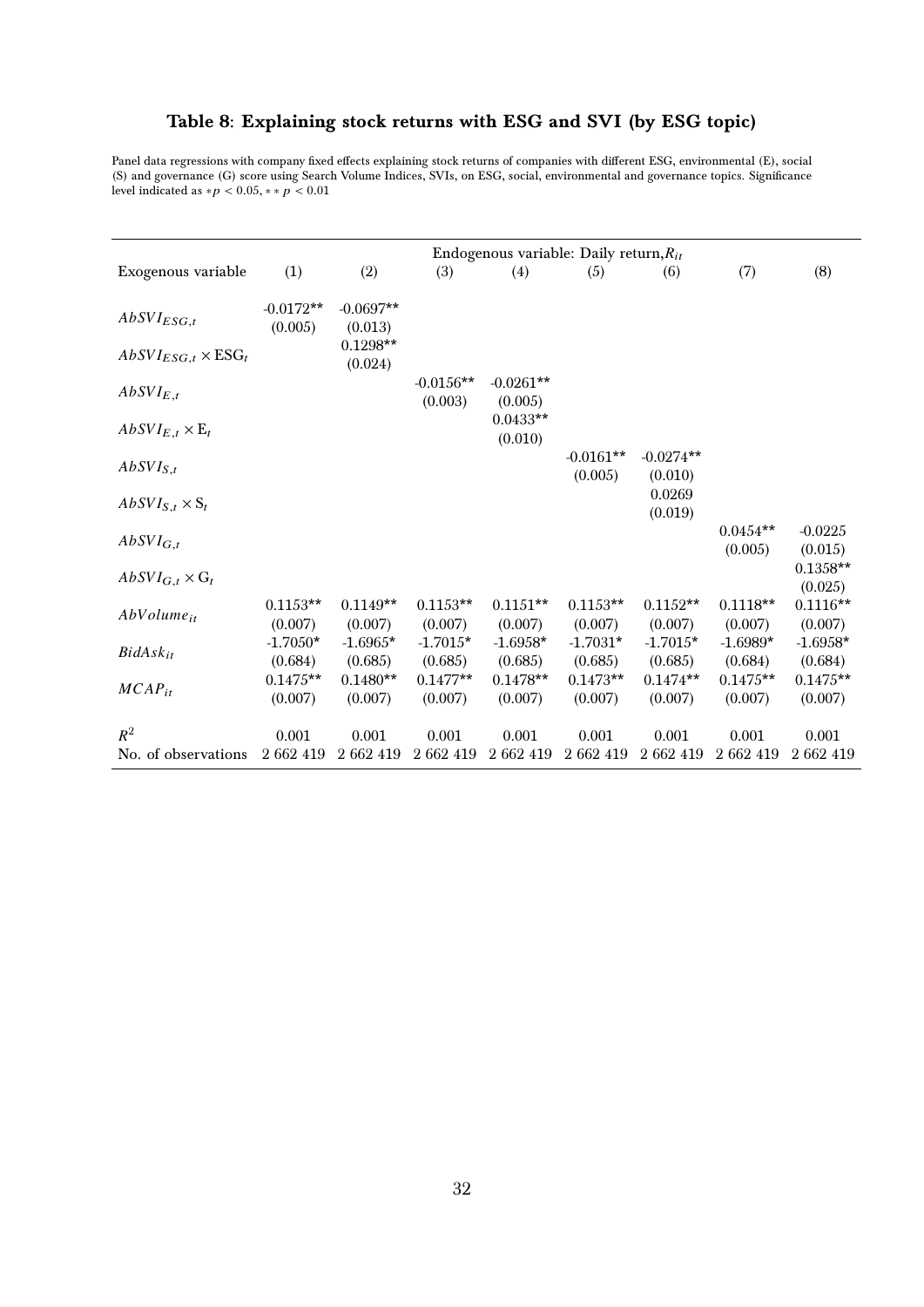#### Table 9: Predicting stock returns with ESG and SVI

<span id="page-32-0"></span>Panel data regressions with company fixed effects predicting stock returns of companies with different ESG, environmental (E), social (S) and governance (G) score using Search Volume Indices, SVIs, for ESG, environmental, social and governance topics. Significance level indicated as  $* p < 0.05, ** p < 0.01$ 

|                                                           |                        |                        |                        |                        | Endogenous variable: Daily return, $R_{it}$ |                        |                        |                        |
|-----------------------------------------------------------|------------------------|------------------------|------------------------|------------------------|---------------------------------------------|------------------------|------------------------|------------------------|
| Exogenous variable                                        | (1)                    | (2)                    | (3)                    | (4)                    | (5)                                         | (6)                    | (7)                    | (8)                    |
| $AbSVI_{ESG, t-1}$                                        | $0.0296**$<br>(0.005)  | $0.0326*$<br>(0.013)   |                        |                        |                                             |                        |                        |                        |
| $\widehat{AbsVI}_{ESG, t-1} \times \widehat{ESG}_{i,t-1}$ |                        | $-0.0074$<br>(0.025)   |                        |                        |                                             |                        |                        |                        |
| $AbSVI_{E, t-1}$                                          |                        |                        | $0.0311**$<br>(0.003)  | $0.0286**$<br>(0.005)  |                                             |                        |                        |                        |
| $\widehat{AbSVI}_{E, t-1} \times E_{i,t-1}$               |                        |                        |                        | 0.0104<br>(0.011)      |                                             |                        |                        |                        |
| $AbSVI_{S, t-1}$                                          |                        |                        |                        |                        | $0.0431**$<br>(0.004)                       | $0.0450**$<br>(0.010)  |                        |                        |
| $AbSVI_{S, t-1} \times S_{i,t-1}$                         |                        |                        |                        |                        |                                             | $-0.0045$<br>(0.020)   |                        |                        |
| $AbSVI_{G, t-1}$                                          |                        |                        |                        |                        |                                             |                        | $0.0820**$<br>(0.005)  | $0.0950**$<br>(0.016)  |
| $AbSVI_{G, t-1} \times G_{i,t-1}$                         |                        |                        |                        |                        |                                             |                        |                        | $-0.0260$<br>(0.026)   |
| $AbVolume_{i,t-1}$                                        | $0.0321**$<br>(0.005)  | $0.0321**$<br>(0.005)  | $0.0318**$<br>(0.005)  | $0.0318**$<br>(0.005)  | $0.0313**$<br>(0.005)                       | $0.0313**$<br>(0.005)  | $0.0302**$<br>(0.005)  | $0.0302**$<br>(0.005)  |
| $BidAsk_{i,t-1}$                                          | 0.3443<br>(0.260)      | 0.3439<br>(0.260)      | 0.3368<br>(0.260)      | 0.3379<br>(0.260)      | 0.3391<br>(0.260)                           | 0.3389<br>(0.260)      | 0.3514<br>(0.260)      | 0.3510<br>(0.260)      |
| $MCAP_{i,t-1}$                                            | $-0.1908**$<br>(0.006) | $-0.1908**$<br>(0.006) | $-0.1913**$<br>(0.006) | $-0.1913**$<br>(0.006) | $-0.1904**$<br>(0.006)                      | $-0.1905**$<br>(0.006) | $-0.1909**$<br>(0.006) | $-0.1909**$<br>(0.006) |
| $R^2$<br>No. of observations                              | 0.001<br>2 564 305     | 0.001<br>2 564 305     | 0.001<br>2 564 305     | 0.001<br>2 564 305     | 0.001<br>2 564 305                          | 0.001<br>2 564 305     | 0.001<br>2 564 305     | 0.001<br>2 564 305     |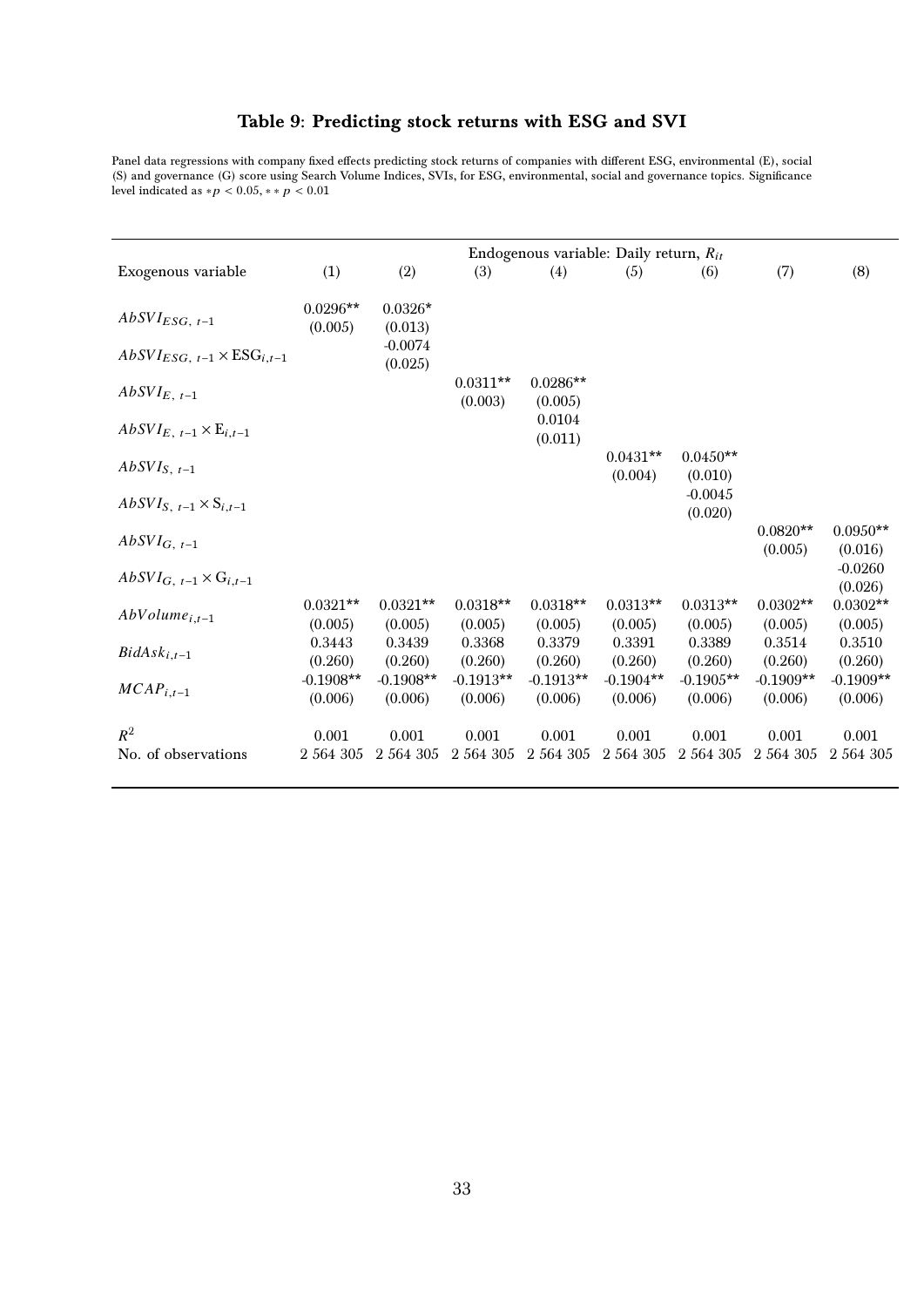|                                        |                       | ම                       | $0.0485**$            | (0.011)                                          |                                                                         |                         |                             |         | 0.245                   |                      |                       | $\begin{array}{c} (0.019) \\ 0.1151^{**} \\ (0.007) \\ (1.7113^{*} \\ (0.684) \\ (0.684) \\ (0.687^{**} \\ (1.455^{**} \\ \end{array}$ |             | (0.007) | 0.001     | 2 662 419                       |
|----------------------------------------|-----------------------|-------------------------|-----------------------|--------------------------------------------------|-------------------------------------------------------------------------|-------------------------|-----------------------------|---------|-------------------------|----------------------|-----------------------|----------------------------------------------------------------------------------------------------------------------------------------|-------------|---------|-----------|---------------------------------|
|                                        | Corporate governance  | $\circledcirc$          | $0.0322**$            | $\begin{array}{c} (0.011) \\ 0.0098 \end{array}$ | (0.021)                                                                 |                         |                             |         |                         | $1152**$             |                       | $\begin{array}{c} (0.007) \\ -1.7114^* \\ (0.684) \\ 0.1455^{**} \end{array}$                                                          |             | (0.007) | 0.001     | 2 662 419                       |
|                                        |                       |                         | $-0.0362**$           | (0.004)                                          |                                                                         |                         |                             |         |                         | $1152**$             |                       | $\begin{array}{c} (0.007) \\ -1.7115^* \\ (0.684) \\ 0.1455^{**} \end{array}$                                                          |             | (0.007) | 0.001     | 2662419                         |
|                                        |                       | $\left( 4\right)$       | $0.0825**$            | $(0.011)$                                        |                                                                         |                         |                             |         | $0.0952**$              |                      |                       | $\begin{array}{l} (0.018) \\ 0.1129^{**} \\ (0.007) \\ (0.007) \\ (0.684) \\ (0.684) \\ 0.1491^{**} \end{array}$                       |             | (0.007) | $0.001\,$ | 2662419                         |
|                                        | Social responsibility | $\circledR$             | $0.0228**$            | (0.008)                                          |                                                                         |                         | 0.0291                      | (0.016) |                         | $0.1129**$           |                       | $\begin{array}{c} (0.007) \\ -1.6915^{*} \\ (0.684) \\ 0.1489^{**} \end{array}$                                                        |             | (0.007) | 0.001     | 2 662 419                       |
|                                        |                       | $\circledcirc$          | $\frac{1}{0.0520**}$  |                                                  | $(0.009)$<br>$0.0420*$<br>$(0.019)$                                     |                         |                             |         |                         |                      |                       | $1.1129**$<br>$(0.007)$<br>$1.6550*$<br>$(0.684)$<br>$0.1490**$                                                                        |             | (0.007) | $0.001\,$ | 2 662 419                       |
| Endogenous variable: Daily return, Rit |                       | $\ominus$               | $0.0350**$            | (0.004)                                          |                                                                         |                         |                             |         |                         | $1129**$             |                       | $\begin{array}{c} (0.007) \\ -1.6911^* \\ (0.684) \\ 0.1489^{**} \end{array}$                                                          |             | (0.007) | 0.001     | $2\ 662\ 419$                   |
| Keyword:                               |                       | $\widehat{\mathcal{E}}$ | $\frac{1}{10.0214**}$ |                                                  |                                                                         | $0.0239$ * $(0.012)$    |                             |         |                         | $0.1149**$           |                       | $\begin{array}{c} (0.007) \\ -1.7098^* \\ (0.684) \\ 0.1488^{**} \end{array}$                                                          |             | (0.007) | $0.001\,$ | 2662419                         |
|                                        | Climate change        | $\widehat{2}$           | $-0.0146$             | $(0.009)$<br>$0.0313$                            | (0.018)                                                                 |                         |                             |         |                         | $1149**$             | $(0.007)$<br>1.7093*  | $(0.684)$<br>$0.1489**$                                                                                                                |             | (0.007) | 0.001     | 2 662 419                       |
|                                        |                       |                         | $-0.0272**$           | (0.004)                                          |                                                                         |                         |                             |         |                         | $0.1148**$           | $(0.007)$<br>-1.7095* | $(0.684)$<br>$0.1488**$                                                                                                                |             | (0.007) | 0.001     | 2 662 419                       |
|                                        | Sustainability        |                         |                       |                                                  | $\begin{array}{c} -0.0407** \ (0.014) \ 0.0267** \ 0.0267* \end{array}$ |                         |                             |         |                         |                      |                       | $\begin{array}{l} 0.1151^{***}\\ (0.007)\\ -1.7065^{*}\\ (0.684)\\ (0.1469^{**}\\ (0.1469^{**}\\ (0.007)\\ \end{array}$                |             |         | 0.001     | 419<br>2662                     |
|                                        |                       |                         | $-0.0298**$           | (0.005)                                          |                                                                         |                         |                             |         |                         | $0.1151**$           | $(0.007)$<br>1.7063*  | $(0.684)$<br>0.1463**                                                                                                                  |             | (0.007) | 0.001     |                                 |
|                                        | ESG                   |                         | $-0.0248$ *           | $(0.012)$<br>$0.0450$                            | (0.024)                                                                 |                         |                             |         |                         | 11144**              | $(0.007)$<br>1.7059*  | $(0.684)$<br>$0.1469**$                                                                                                                |             | (0.007) | 0.001     | 2 662 419 2 662 419   2 662 419 |
|                                        |                       |                         | $-0.0061$             | (0.005)                                          |                                                                         |                         |                             |         |                         | $0.114**$            | $(0.007)$<br>1.7047*  | $(0.684)$<br>$0.1471**$                                                                                                                |             | (0.007) | 0.001     |                                 |
|                                        |                       | Exogenous Variable      | $ABTV_t$              |                                                  | $ADTV_t \times ESG_{it}$                                                | $AbT V_t \times E_{it}$ | $A b T\, V_t \times S_{it}$ |         | $ABT V_t \times G_{it}$ | Volume <sub>it</sub> |                       | <b>BidAskit</b>                                                                                                                        | $MCAP_{it}$ |         | R∠        | No. of observations             |

# Table 10: explaining stock returns using ESG and abnormal Twitter volume Table 10: explaining stock returns using ESG and abnormal Twitter volume

<span id="page-33-0"></span>Panel data regressions with company fixed effects explaining stock returns of companies with different ESG, environmental (E), social (S) and governance (G) score using abnormal Twitter volume,<br>AbTV, for the five keywords Panel data regressions with company fixed effects explaining stock returns of companies with different ESG, environmental (E), social (S) and governance (G) score using abnormal Twitter volume, AbTV, for the five keywords. Significance level indicated as  $* p < 0.05, ** p < 0.01$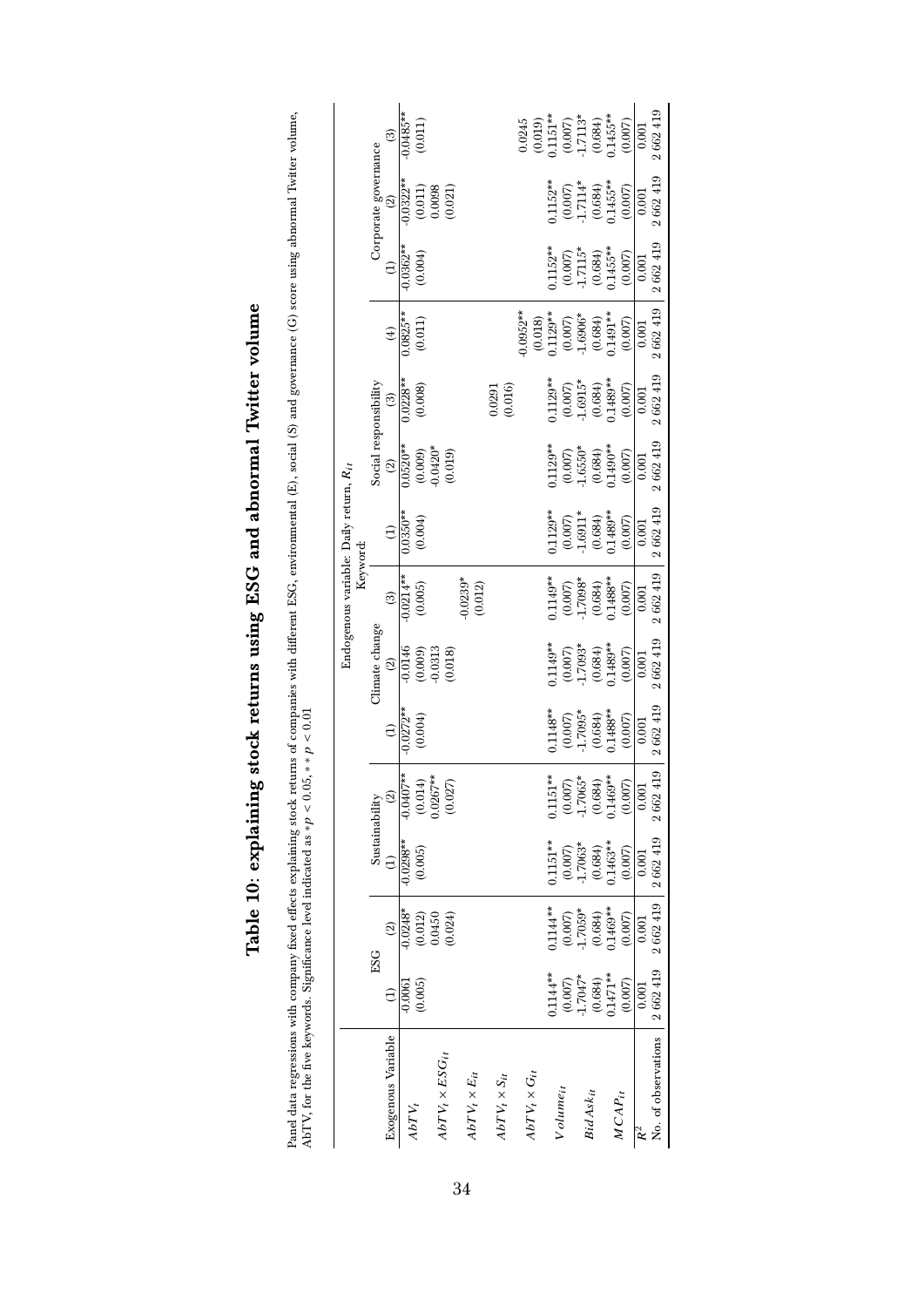#### <span id="page-34-0"></span>Table 11: Explaining stock returns with ESG and Twitter, including MOOD

Panel data regressions with company fixed effects explaining stock returns of companies with different ESG, environmental (E), social (S) and governance (G) scores using the abnormal positive Twitter volume, and the V<sup>-</sup>, and the MOOD. The MOOD is the overall Twitter sentiment. Significance level indicated as ∗ $p < 0.05$ , \*\*  $p < 0.01$ 

|                            | Endogenous variable: Daily return, $R_{it}$ |                        |                       |                       |                       |                       |  |  |  |  |
|----------------------------|---------------------------------------------|------------------------|-----------------------|-----------------------|-----------------------|-----------------------|--|--|--|--|
| Exogenous variable         | (1)                                         | (2)                    | (3)                   | (4)                   | (5)                   | (6)                   |  |  |  |  |
|                            |                                             |                        |                       |                       |                       |                       |  |  |  |  |
| $MOD_t$                    | $-0.3877**$<br>(0.019)                      | $-0.1994**$<br>(0.033) |                       |                       |                       |                       |  |  |  |  |
|                            |                                             | $-0.3856**$            |                       |                       |                       |                       |  |  |  |  |
| $MOD_t \times ESG_{it}$    |                                             | (0.053)                |                       |                       |                       |                       |  |  |  |  |
| $AbTV_t^+$                 |                                             |                        | $-0.0329**$           | $-0.0458**$           |                       |                       |  |  |  |  |
|                            |                                             |                        | (0.004)               | (0.011)<br>0.0310     |                       |                       |  |  |  |  |
| $AbTV_t^+ \times ESG_{it}$ |                                             |                        |                       | (0.021)               |                       |                       |  |  |  |  |
|                            |                                             |                        |                       |                       | $-0.0397**$           | $-0.0497**$           |  |  |  |  |
| $AbTV_{t}^{-}$             |                                             |                        |                       |                       | (0.004)               | (0.004)               |  |  |  |  |
| $AbTV_t^- \times ESG_{it}$ |                                             |                        |                       |                       |                       | $0.0644**$            |  |  |  |  |
|                            | $0.1148**$                                  | $0.1145**$             | $0.1156**$            | $0.1156**$            | $0.1154**$            | (0.007)<br>$0.1144**$ |  |  |  |  |
| $AbVolume_{it}$            | (0.007)                                     | (0.007)                | (0.007)               | (0.007)               | (0.007)               | (0.007)               |  |  |  |  |
| $BidAsk_{it}$              | $-1.6214*$                                  | $-1.6063*$             | $-1.7095*$            | $-1.7104*$            | $-1.7027*$            | $-1.6907*$            |  |  |  |  |
|                            | (0.686)                                     | (0.686)                | (0.684)               | (0.684)               | (0.684)               | (0.684)               |  |  |  |  |
| $MCAP_{it}$                | $0.1672**$<br>(0.008)                       | $0.1721**$<br>(0.008)  | $0.1459**$<br>(0.007) | $0.1457**$<br>(0.007) | $0.1459**$<br>(0.007) | $0.1469**$<br>(0.007) |  |  |  |  |
|                            |                                             |                        |                       |                       |                       |                       |  |  |  |  |
| $R^2$                      | 0.001                                       | 0.001                  | 0.001                 | 0.001                 | 0.001                 | 0.001                 |  |  |  |  |
| No. of observations        | 2 662 419                                   | 2 662 419              | 2 662 419             | 2 662 419             | 2 662 419             | 2 662 419             |  |  |  |  |

#### Panel A: Keyword: ESG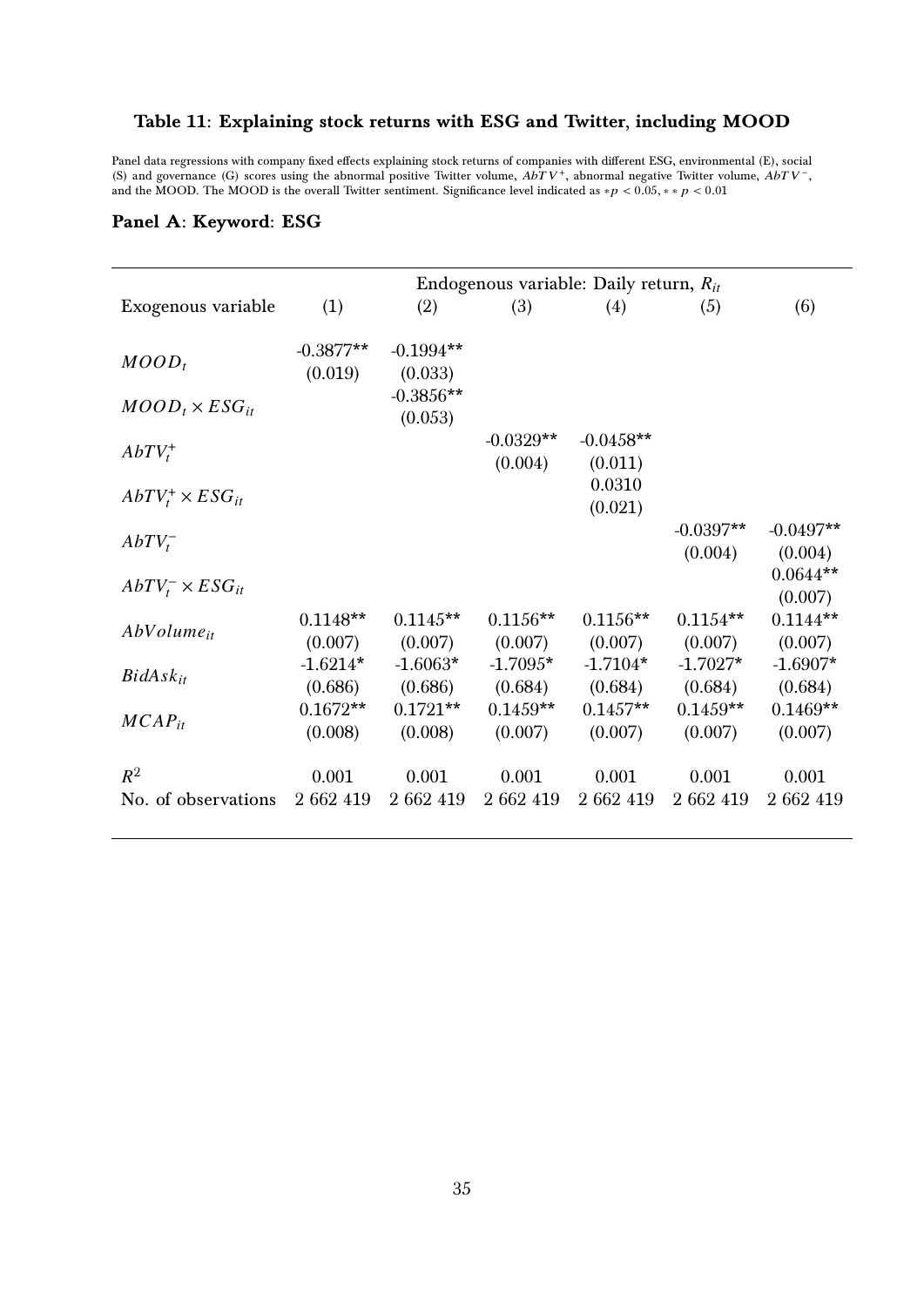# Table 11: (Continued)

|                              | Endogenous variable: Daily return, $R_{it}$ |                        |                        |                       |                        |                        |  |  |  |  |  |
|------------------------------|---------------------------------------------|------------------------|------------------------|-----------------------|------------------------|------------------------|--|--|--|--|--|
| Exogenous variable           | (1)                                         | (2)                    | (3)                    | (4)                   | (5)                    | (6)                    |  |  |  |  |  |
| $MOD_t$                      | $-0.6204**$<br>(0.028)                      | $-0.4945**$<br>(0.037) |                        |                       |                        |                        |  |  |  |  |  |
| $MOD_t \times ESG_{it}$      |                                             | $-0.2023**$<br>(0.039) |                        |                       |                        |                        |  |  |  |  |  |
| $AbTV_t^+$                   |                                             |                        | $-0.0224**$<br>(0.005) | $-0.0306*$<br>(0.013) |                        |                        |  |  |  |  |  |
| $AbTV_t^+ \times ESG_{it}$   |                                             |                        |                        | 0.0200<br>(0.025)     |                        |                        |  |  |  |  |  |
| $AbTV_{t}^{-}$               |                                             |                        |                        |                       | $-0.0711**$<br>(0.005) | $-0.0702**$<br>(0.013) |  |  |  |  |  |
| $AbTV_t^- \times ESG_{it}$   |                                             |                        |                        |                       |                        | $-0.0020$<br>(0.024)   |  |  |  |  |  |
| $AbVolume_{it}$              | $0.1119**$<br>(0.007)                       | $0.1118**$<br>(0.007)  | $0.1149**$<br>(0.007)  | $0.1149**$<br>(0.007) | $0.1162**$<br>(0.007)  | $0.1162**$<br>(0.007)  |  |  |  |  |  |
| $BidAsk_{it}$                | $-1.5536*$<br>(0.687)                       | $-1.5474*$<br>(0.687)  | $-1.7053*$<br>(0.684)  | $-1.7056*$<br>(0.684) | $-1.6971*$<br>(0.684)  | $-1.6970*$<br>(0.684)  |  |  |  |  |  |
| $MCAP_{it}$                  | $0.1818**$<br>(0.008)                       | $0.1847**$<br>(0.007)  | $0.1470**$<br>(0.007)  | $0.1470**$<br>(0.007) | $0.1469**$<br>(0.007)  | $0.1469**$<br>(0.007)  |  |  |  |  |  |
| $R^2$<br>No. of observations | 0.002<br>2 662 419                          | 0.002<br>2 662 419     | 0.001<br>2 662 419     | 0.001<br>2 662 419    | 0.001<br>2 662 419     | 0.001<br>2 662 419     |  |  |  |  |  |
|                              |                                             |                        |                        |                       |                        |                        |  |  |  |  |  |

# Panel B: Keyword: Sustainability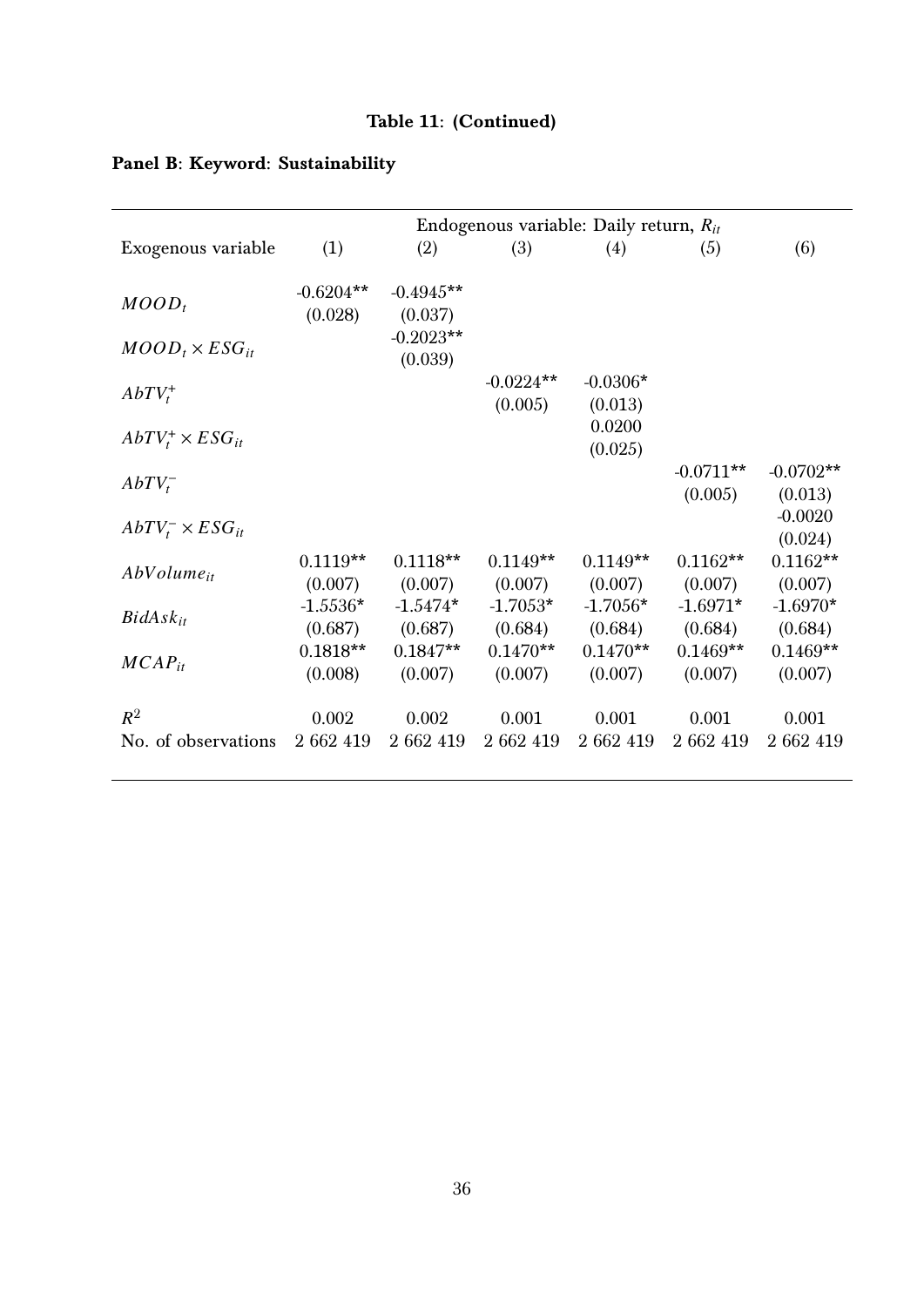# Table 11: (Continued)

# Panel C: Keyword: Climate change

|                                                                      |                        |                        |                        |                        | Endogenous variable: Return |                                                  |                        |                        |                        |
|----------------------------------------------------------------------|------------------------|------------------------|------------------------|------------------------|-----------------------------|--------------------------------------------------|------------------------|------------------------|------------------------|
| Exogenous variable                                                   | (1)                    | (2)                    | (3)                    | (4)                    | (5)                         | (6)                                              | (7)                    | (8)                    | (9)                    |
| $MOD_t$                                                              | $-0.4572**$<br>(0.021) | $-0.4232**$<br>(0.051) | $-0.4566**$<br>(0.030) |                        |                             |                                                  |                        |                        |                        |
| $MOD_t \times ESG_{it}$                                              |                        | $-0.0829$<br>(0.099)   |                        |                        |                             |                                                  |                        |                        |                        |
| $MOD_t \times E_{it}$                                                |                        |                        | $-0.0023$<br>(0.064)   |                        |                             |                                                  |                        |                        |                        |
| $AbTV_t^+$                                                           |                        |                        |                        | $-0.0473**$<br>(0.004) | $-0.0413**$<br>(0.010)      | $-0.0436**$<br>(0.006)                           |                        |                        |                        |
| $AbTV_t^+ \times ESG_{it}$                                           |                        |                        |                        |                        | $-0.0150$<br>(0.019)        |                                                  |                        |                        |                        |
| $AbTV_t^+ \times E_{it}$                                             |                        |                        |                        |                        |                             | $-0.0153$<br>(0.012)                             |                        |                        |                        |
| $AbTV_{t}^{-}$                                                       |                        |                        |                        |                        |                             |                                                  | $-0.0119**$<br>(0.003) | $-0.0141**$<br>(0.003) | $-0.0141**$<br>(0.003) |
| $AbTV_t^- \times ESG_{it}$                                           |                        |                        |                        |                        |                             |                                                  |                        | $0.0465**$<br>(0.006)  |                        |
| $AbTV_t^- \times E_{it}$                                             |                        |                        |                        |                        |                             |                                                  |                        |                        | $0.0465**$<br>(0.006)  |
| $AbVolume_{it}$                                                      | $0.1156**$<br>(0.007)  | $0.1156**$<br>(0.007)  | $0.1156**$<br>(0.007)  | $0.1155**$<br>(0.007)  | $0.1156**$<br>(0.007)       | $0.1156**$<br>(0.007)                            | $0.1144**$<br>(0.007)  | $0.1135**$<br>(0.007)  | $0.1135**$<br>(0.007)  |
| $BidAsk_{it}$                                                        | $-1.6544*$<br>(0.685)  | $-1.6540*$<br>(0.685)  | $-1.6544**$<br>(0.685) | $-1.7083*$<br>(0.684)  | $-1.7083*$<br>(0.684)       | $-1.7085**$<br>(0.684)                           | $-1.7033**$<br>(0.684) | $-1.6947**$<br>(0.684) | $-1.6647**$<br>(0.684) |
| $MCAP_{it}$                                                          | $0.1486**$<br>(0.007)  | $0.1488**$<br>(0.007)  | $0.1486**$<br>(0.007)  | $0.1497**$<br>(0.007)  | $0.1498**$<br>(0.007)       | $0.1498**$<br>(0.007)                            | $0.1482**$<br>(0.007)  | $0.1492**$<br>(0.007)  | $0.1492**$<br>(0.007)  |
| $R^2$<br>No. of observations 2 662 419 2 662 419 2 662 419 2 662 419 | 0.001                  | 0.001                  | 0.001                  | 0.001                  | 0.001                       | 0.001<br>2 662 419 2 662 419 2 662 419 2 662 419 | 0.001                  | 0.001                  | 0.001<br>2 662 419     |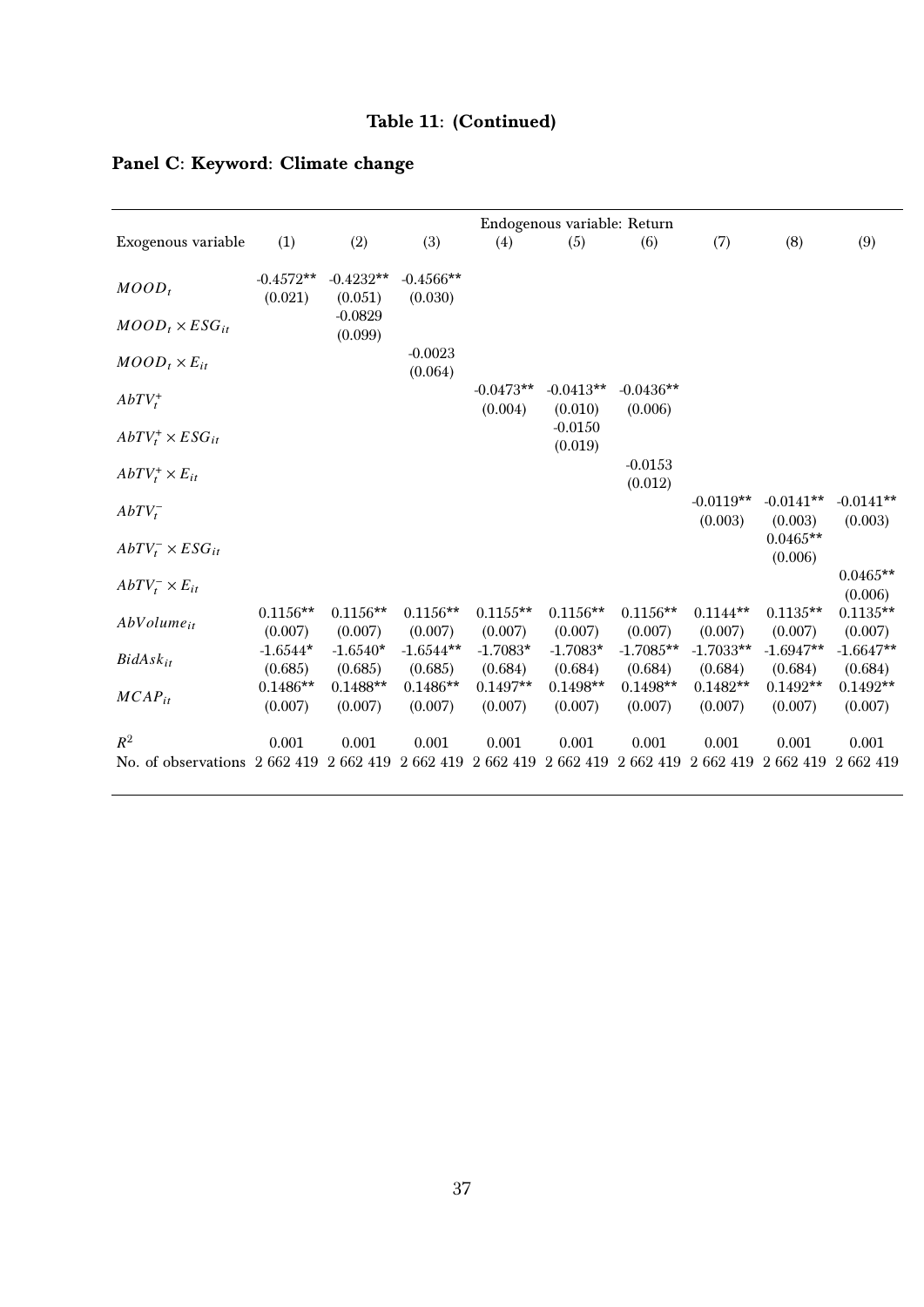# Panel D: Keyword: Social responsibility

|                                                                                                                                                      |                        |                        |                        |                        |                       | Endogenous variable: Daily return, $R_{it}$ |                       |                        |                       |                        |                        |                        |
|------------------------------------------------------------------------------------------------------------------------------------------------------|------------------------|------------------------|------------------------|------------------------|-----------------------|---------------------------------------------|-----------------------|------------------------|-----------------------|------------------------|------------------------|------------------------|
| Exogenous variable                                                                                                                                   | (1)                    | (2)                    | (3)                    | (4)                    | (5)                   | (6)                                         | (7)                   | (8)                    | (9)                   | (10)                   | (11)                   | (12)                   |
| $MOD_t$                                                                                                                                              | $-0.0682**$<br>(0.016) | $0.1027**$<br>(0.020)  | $0.0612**$<br>(0.019)  | 0.0083<br>(0.019)      |                       |                                             |                       |                        |                       |                        |                        |                        |
| $MOD_t \times ESG_{it}$                                                                                                                              |                        | $-0.4282**$<br>(0.030) |                        |                        |                       |                                             |                       |                        |                       |                        |                        |                        |
| $MOD_t \times S_{it}$                                                                                                                                |                        |                        | $-0.3132**$<br>(0.026) |                        |                       |                                             |                       |                        |                       |                        |                        |                        |
| $MOD_t \times G_{it}$                                                                                                                                |                        |                        |                        | $-0.1550**$<br>(0.018) |                       |                                             |                       |                        |                       |                        |                        |                        |
| $AbTV_t^+$                                                                                                                                           |                        |                        |                        |                        | $0.0373**$<br>(0.004) | $0.0520**$<br>(0.009)                       | $0.0254**$<br>(0.008) | $0.0801**$<br>(0.010)  |                       |                        |                        |                        |
| $AbTV_t^+ \times ESG_{it}$                                                                                                                           |                        |                        |                        |                        |                       | $-0.0363*$<br>(0.018)                       |                       |                        |                       |                        |                        |                        |
| $AbTV_t^+ \times S_{it}$                                                                                                                             |                        |                        |                        |                        |                       |                                             | 0.0282<br>(0.015)     |                        |                       |                        |                        |                        |
| $AbT V_t^+ \times G_{it}$                                                                                                                            |                        |                        |                        |                        |                       |                                             |                       | $-0.0858**$<br>(0.017) |                       |                        |                        |                        |
| $AbTV_t^-$                                                                                                                                           |                        |                        |                        |                        |                       |                                             |                       |                        | $0.0407**$<br>(0.003) | $0.0663**$<br>(0.008)  | $0.0604**$<br>(0.008)  | $0.0614**$<br>(0.009)  |
| $AbTV_t^- \times ESG_{it}$                                                                                                                           |                        |                        |                        |                        |                       |                                             |                       |                        |                       | $-0.0617**$<br>(0.017) |                        |                        |
| $AbTV_t^- \times S_{it}$                                                                                                                             |                        |                        |                        |                        |                       |                                             |                       |                        |                       |                        | $-0.0460**$<br>(0.015) |                        |
| $AbTV_t^- \times G_{it}$                                                                                                                             |                        |                        |                        |                        |                       |                                             |                       |                        |                       |                        |                        | $-0.0410**$<br>(0.016) |
| $AbVolume_{it}$                                                                                                                                      | $0.1144**$<br>(0.007)  | $0.1137**$<br>(0.007)  | $0.1139**$<br>(0.007)  | $0.1142**$<br>(0.007)  | $0.1127**$<br>(0.007) | $0.1127**$<br>(0.007)                       | $0.1127**$<br>(0.007) | $0.1127**$<br>(0.007)  | $0.1131**$<br>(0.007) | $0.1131**$<br>(0.007)  | $0.1131**$<br>(0.007)  | $0.1130**$<br>(0.007)  |
| $BidAsk_{it}$                                                                                                                                        | $-1.7111*$<br>(0.685)  | $-1.6744*$<br>(0.685)  | $-1.6823*$<br>(0.685)  | $-1.7025*$<br>(0.685)  | $-1.6877*$<br>(0.684) | $-1.6873*$<br>(0.684)                       | $-1.6881*$<br>(0.684) | $-1.6871*$<br>(0.684)  | $-1.7021*$<br>(0.684) | $-1.7005*$<br>(0.684)  | $-1.7011*$<br>(0.684)  | $-1.7014**$<br>(0.684) |
| $MCAP_{it}$                                                                                                                                          | $0.1471**$<br>(0.007)  | $0.1610**$<br>(0.008)  | $0.1581**$<br>(0.008)  | $0.1510**$<br>(0.007)  | $0.1491**$<br>(0.007) | $0.1491**$<br>(0.007)                       | $0.1491**$<br>(0.007) | $0.1492**$<br>(0.007)  | $0.1477**$<br>(0.007) | $0.1478**$<br>(0.007)  | $0.1478**$<br>(0.007)  | $0.1478**$<br>(0.007)  |
| $R^2$<br>No. of observations 2 662 419 2 662 419 2 662 419 2 662 419 2 662 419 2 662 419 2 662 419 2 662 419 2 662 419 2 662 419 2 662 419 2 662 419 | 0.001                  | 0.001                  | 0.001                  | 0.001                  | 0.001                 | 0.001                                       | 0.001                 | 0.001                  | 0.001                 | 0.001                  | 0.001                  | 0.001                  |
|                                                                                                                                                      |                        |                        |                        |                        |                       |                                             |                       |                        |                       |                        |                        |                        |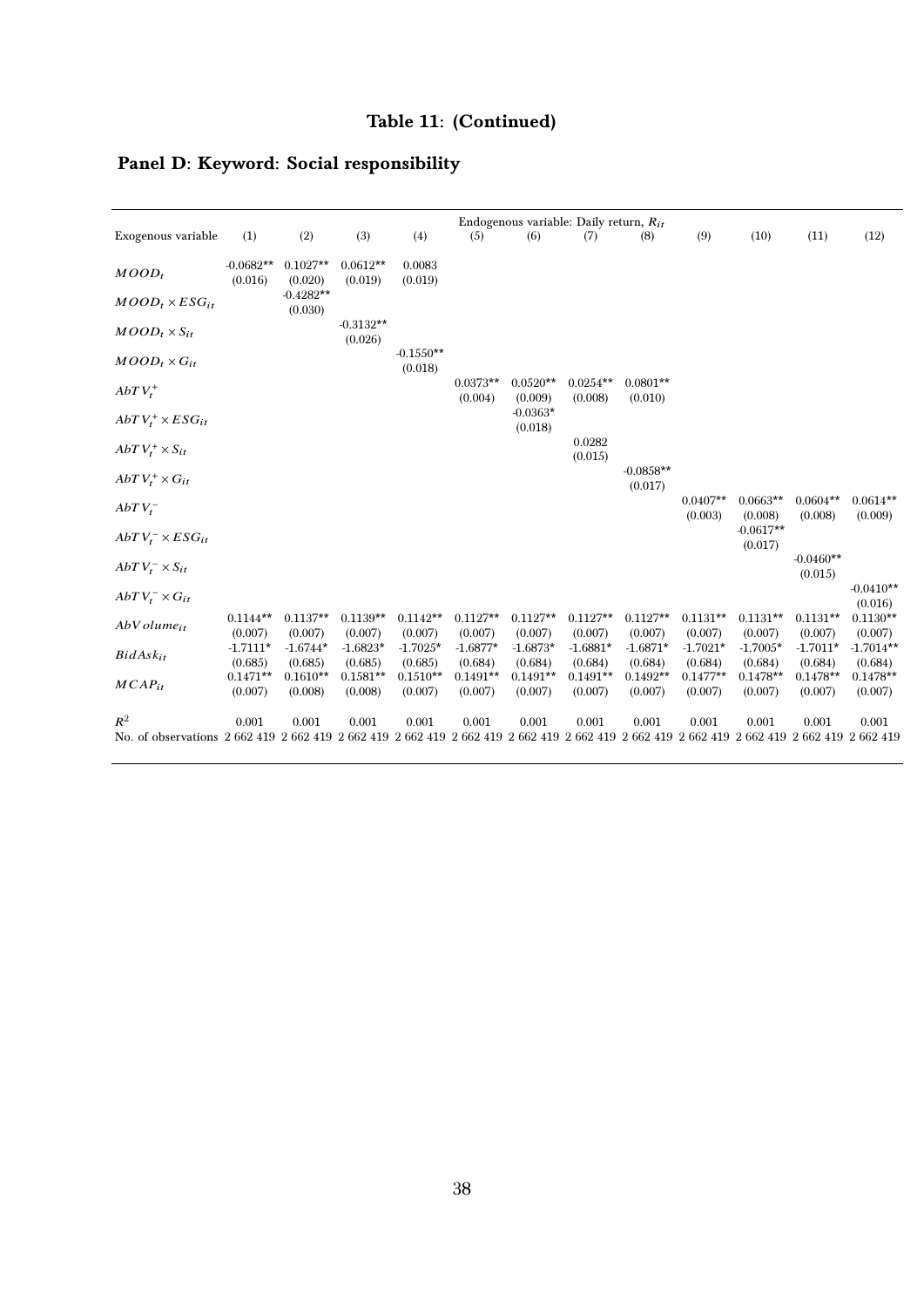|                                                                                 |             |             |             | Endogenous variable: Daily return, $R_{it}$ |                   |             |             |             |             |
|---------------------------------------------------------------------------------|-------------|-------------|-------------|---------------------------------------------|-------------------|-------------|-------------|-------------|-------------|
| Exogenous variable                                                              | (1)         | (2)         | (3)         | (4)                                         | (5)               | (6)         | (7)         | (8)         | (9)         |
|                                                                                 | $-0.0384**$ | $0.0784**$  | 0.0350      |                                             |                   |             |             |             |             |
| $MOD_t$                                                                         | (0.011)     | (0.024)     | (0.022)     |                                             |                   |             |             |             |             |
|                                                                                 |             | $-0.2803**$ |             |                                             |                   |             |             |             |             |
| $MOD_t \times ESG_{it}$                                                         |             | (0.047)     |             |                                             |                   |             |             |             |             |
|                                                                                 |             |             | $-0.1448**$ |                                             |                   |             |             |             |             |
| $MOD_t \times G_{it}$                                                           |             |             |             |                                             |                   |             |             |             |             |
|                                                                                 |             |             | (0.034)     | $-0.0415**$                                 | $-0.0546**$       | $-0.0620**$ |             |             |             |
| $AbTV_t^+$                                                                      |             |             |             |                                             |                   |             |             |             |             |
|                                                                                 |             |             |             | (0.004)                                     | (0.009)<br>0.0319 | (0.010)     |             |             |             |
| $AbTV_t^+ \times ESG_{it}$                                                      |             |             |             |                                             | (0.018)           |             |             |             |             |
|                                                                                 |             |             |             |                                             |                   | $0.0410*$   |             |             |             |
| $AbTV_t^+ \times G_{it}$                                                        |             |             |             |                                             |                   |             |             |             |             |
|                                                                                 |             |             |             |                                             |                   | (0.017)     |             |             |             |
| $AbTV_t^-$                                                                      |             |             |             |                                             |                   |             | $-0.0284**$ | $-0.0061$   | $-0.0253**$ |
|                                                                                 |             |             |             |                                             |                   |             | (0.003)     | (0.006)     | (0.007)     |
| $AbTV_t^- \times ESG_{it}$                                                      |             |             |             |                                             |                   |             |             | $-0.0538**$ |             |
|                                                                                 |             |             |             |                                             |                   |             |             | (0.013)     |             |
| $AbTV_t^- \times G_{it}$                                                        |             |             |             |                                             |                   |             |             |             | $-0.0063$   |
|                                                                                 |             |             |             |                                             |                   |             |             |             | (0.012)     |
| $AbVolume_{it}$                                                                 | $0.1141**$  | $0.1139**$  | $0.1140**$  | $0.1153**$                                  | $0.1153**$        | $0.1153**$  | $0.1152**$  | $0.1152**$  | $0.1152**$  |
|                                                                                 | (0.007)     | (0.007)     | (0.007)     | (0.007)                                     | (0.007)           | (0.007)     | (0.007)     | (0.007)     | (0.007)     |
| $BidAsk_{it}$                                                                   | $-1.6990*$  | $-1.6870*$  | $-1.6956*$  | $-1.7037*$                                  | $-1.7042*$        | $-1.7039*$  | $-1.7098*$  | $-1.7089*$  | $-1.7098*$  |
|                                                                                 | (0.685)     | (0.685)     | (0.685)     | (0.684)                                     | (0.684)           | (0.684)     | (0.684)     | (0.684)     | (0.684)     |
| $MCAP_{it}$                                                                     | $0.1479**$  | $0.1516**$  | $0.1494**$  | $0.1458**$                                  | $0.1457**$        | $0.1457*$   | $0.1469**$  | $0.1472**$  | $0.1469**$  |
|                                                                                 | (0.007)     | (0.008)     | (0.007)     | (0.007)                                     | (0.007)           | (0.007)     | (0.007)     | (0.007)     | (0.007)     |
| $R^2$                                                                           |             |             |             |                                             |                   |             |             |             |             |
|                                                                                 | 0.001       | 0.001       | 0.001       | 0.001                                       | 0.001             | 0.001       | 0.001       | 0.001       | 0.001       |
| No. of observations 2 662 419 2 662 419 2 662 419 2 662 419 2 662 419 2 662 419 |             |             |             |                                             |                   |             | 2 662 419   | 2 662 419   | 2 662 419   |

# Panel E: Keyword: Corporate governance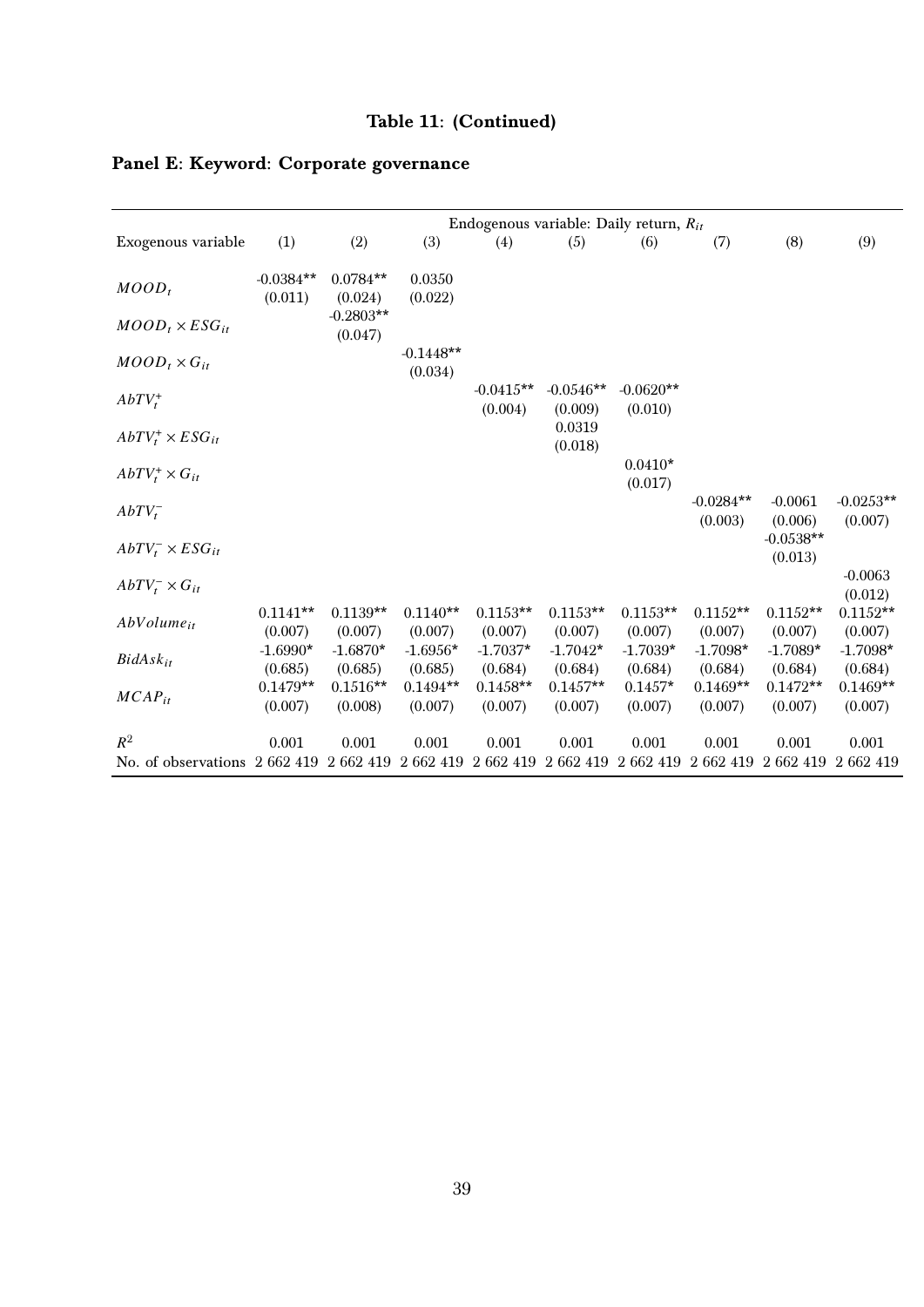|                                        |                       | ම                        | $0.1068**$<br>(0.021)  |                                     |                              |                              | $0.1611**$                   | $(0.035)$<br>$0.0334**$ |                        | $(0.003)$<br>$0.3327**$ | $(0.095)$<br>0.1922**    | (0.004)                 | 2564305<br>0.001                      |
|----------------------------------------|-----------------------|--------------------------|------------------------|-------------------------------------|------------------------------|------------------------------|------------------------------|-------------------------|------------------------|-------------------------|--------------------------|-------------------------|---------------------------------------|
|                                        | Corporate governance  | $\widehat{\infty}$       | $0.2323**$             | $(0.023)$<br>0.4964**<br>(0.047)    |                              |                              |                              |                         | $0.0337**$             | $(0.003)$<br>$0.3327**$ | $(0.095)$<br>$0.1972**$  | (0.004)                 | 2564305<br>0.001                      |
|                                        |                       | $\widehat{\Xi}$          | $-0.0250*$<br>(0.012)  |                                     |                              |                              |                              |                         | $0.0333**$             | $(0.003)$<br>$0.2516**$ | $(0.095)$<br>0.1905**    | (0.004)                 | 0.001                                 |
|                                        |                       | $\bigoplus$              | $-0.2185**$<br>(0.019) |                                     |                              |                              | $0.0849**$                   | $(0.019)$<br>$0.0340**$ |                        | $(0.003)$<br>$0.3263**$ | $(0.095)$<br>0.1939**    | (0.004)                 | 2 564 305 2 564 305<br>0.001          |
|                                        |                       | $\widehat{\mathfrak{S}}$ | $0.3252**$<br>(0.020)  |                                     |                              | $0.3605***$<br>(0.027)       |                              |                         | $0.0344***$            | $(0.003)$<br>$0.2986$   | (0.095)                  | $0.2045**$<br>(0.004)   | 0.001                                 |
|                                        | Social responsibility | $\widehat{2}$            | $0.3201**$             | $(0.020)$<br>$0.3602***$<br>(0.031) |                              |                              |                              |                         | $0.0345***$            | $(0.003)$<br>$0.3007**$ | $(0.095)$<br>$0.2034***$ | (0.004)                 | 2 564 305 2 564 305<br>0.001          |
| Endogenous variable: Daily return, Rit |                       | $\widehat{\Xi}$          | $-0.1767**$<br>(0.016) |                                     |                              |                              |                              |                         | $0.0338***$            | $(0.003)$<br>$0.3310**$ | $(0.095)$<br>$-0.1918**$ | (0.004)                 | 2564305 2564305<br>0.001              |
| Keyword:                               |                       | $\widehat{\mathfrak{S}}$ | $0.5170**$<br>(0.028)  |                                     | $0.3713**$<br>(0.073)        |                              |                              |                         | $0.0343**$             | $(0.003)$<br>$0.3908**$ | $(0.095)$<br>$-0.1908**$ | (0.004)                 | 0.001                                 |
|                                        | Climate change        | $\widehat{\infty}$       | $0.7153**$             | $(0.049)$<br>$0.7155**$<br>(0.107)  |                              |                              |                              |                         | $0.0343**$             | $(0.003)$<br>$0.3887**$ | (0.095)                  | $0.1918***$<br>(0.004)  | 2564305<br>0.001                      |
|                                        |                       | $\ominus$                | $-0.4220**$<br>(0.021) |                                     |                              |                              |                              |                         | $0.0344***$            | $(0.003)$<br>$0.3931**$ | (0.095)                  | $0.1899**$<br>(0.004)   | 2564305<br>0.001                      |
|                                        | Sustainability        | $\widehat{\mathfrak{D}}$ | $-0.0082$<br>(0.036)   | $0.4151**$<br>(0.041)               |                              |                              |                              |                         | $0.0346**$<br>(0.003)  | $0.2711**$              | (0.095)                  | $0.2106**$<br>(0.004)   | 2 564 305<br>0.001                    |
|                                        |                       | Ê                        | $0.2499**$<br>(0.025)  |                                     |                              |                              |                              |                         | $0.0345**$             | $(0.003)$<br>$0.2825**$ | (0.095)                  | $0.2046**$<br>(0.004)   | 2564305<br>0.001                      |
|                                        | <b>ESG</b>            | $\widehat{\mathfrak{D}}$ | $-0.2024***$           | $(0.033)$<br>$0.5649**$<br>(0.055)  |                              |                              |                              |                         | $0.0338***$<br>(0.003) | $0.3073**$              | (0.095)                  | $-0.2018***$<br>(0.004) | 2564305<br>0.001                      |
|                                        |                       | $\widehat{\Xi}$          | $0.0744***$<br>(0.018) |                                     |                              |                              |                              |                         | $0.0335***$<br>(0.003) | $0.3280**$              | (0.095)                  | $-0.1946**$<br>(0.004)  | 2564305<br>0.001                      |
|                                        |                       | Exogenous Variable       | $MOOD_{t-1}$           | $MOOD_{t-1}\times ESG_{i,t-1}$      | $MOOD_{t-1}\times E_{i,t-1}$ | $MOOD_{t-1}\times S_{i,t-1}$ | $MOOD_{t-1}\times G_{i,t-1}$ |                         | $AbVolume_{i,t-1}$     | $BidAsk_{i,t-1}$        |                          | $MCAP_{i,t-1}$          | No. of observations<br>R <sup>2</sup> |

# Table 12: Predicting stock returns with ESG and Twitter mood Table 12: Predicting stock returns with ESG and Twitter mood

<span id="page-39-0"></span>Panel data regressions with company fixed effects predicting stock returns of companies with different ESG, environmental (E), social (S) and governance (G) scores using Twitter mood for the selected keywords. Significanc Panel data regressions with company fixed effects predicting stock returns of companies with different ESG, environmental (E), social (S) and governance (G) scores using Twitter mood for the selected keywords. Significance level indicated as  $\ast p < 0.05, \ast \ast p < 0.01$ .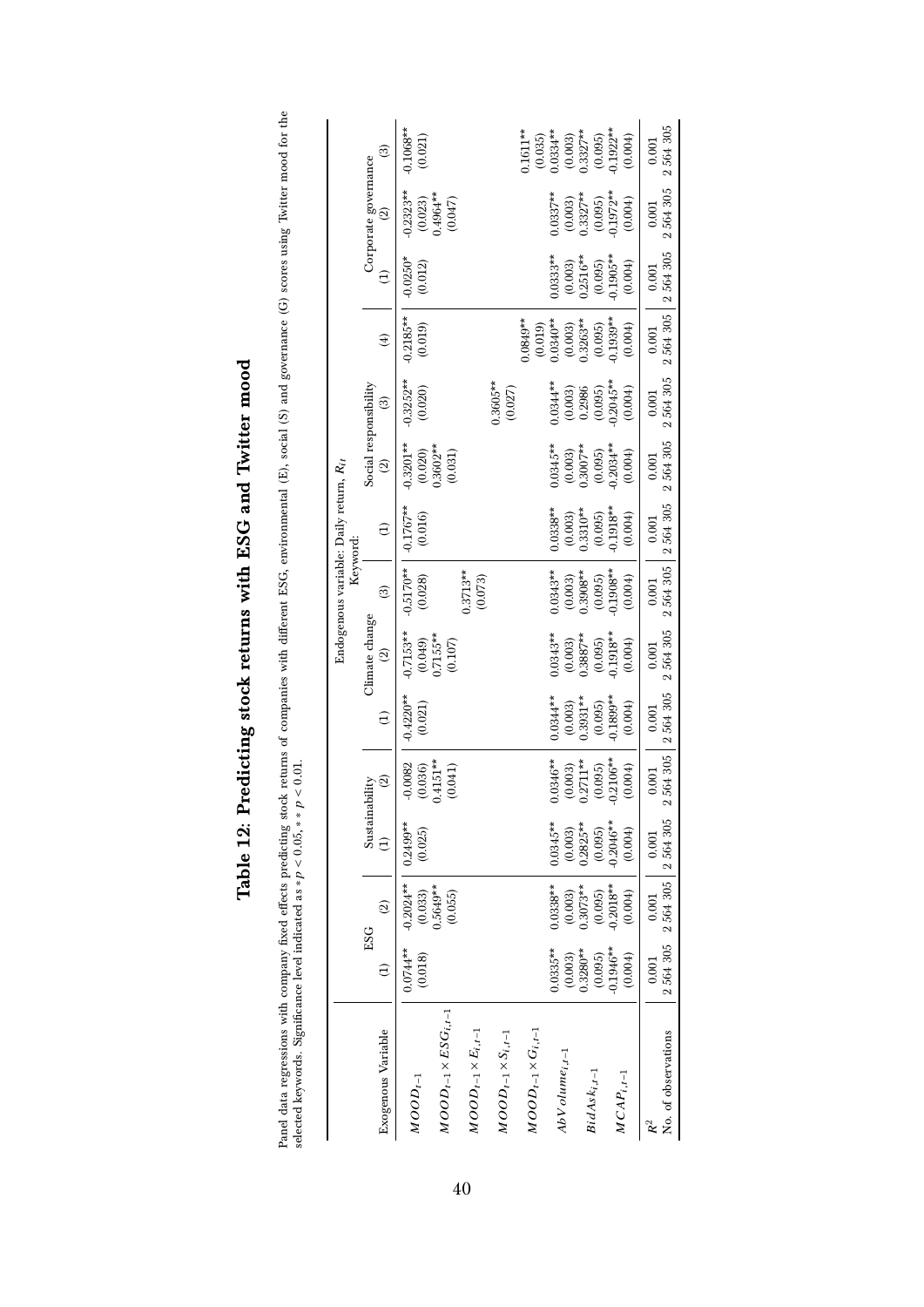|                           | Endogenous variable: Daily return, $R_{it}$ |                        |                        |                        |                        |  |  |  |  |  |
|---------------------------|---------------------------------------------|------------------------|------------------------|------------------------|------------------------|--|--|--|--|--|
| Exogenous variable        | (1)                                         | (2)                    | (3)                    | (4)                    | (5)                    |  |  |  |  |  |
| $AbVIX_t$                 | $-0.8926**$<br>(0.006)                      | $-0.9636**$<br>(0.014) | $-0.9219**$<br>(0.008) | $-0.9046**$<br>(0.013) | $-0.9911**$<br>(0.015) |  |  |  |  |  |
| $AbVIX_t \times ESG_{it}$ |                                             | $0.1735**$<br>(0.031)  |                        |                        |                        |  |  |  |  |  |
| $AbVIX_t \times E_{it}$   |                                             |                        | $0.1164**$<br>(0.021)  |                        |                        |  |  |  |  |  |
| $AbVIX_t \times S_{it}$   |                                             |                        |                        | $0.0283**$<br>(0.028)  |                        |  |  |  |  |  |
| $AbVIX_t \times G_{it}$   |                                             |                        |                        |                        | $0.1962**$<br>(0.068)  |  |  |  |  |  |
| $AbVolume_{it}$           | $0.1373**$<br>(0.003)                       | $0.1368**$<br>(0.003)  | $0.1368**$<br>(0.003)  | $0.1372**$<br>(0.003)  | $0.1368**$<br>(0.003)  |  |  |  |  |  |
| $BidAsk_{it}$             | $0.8813**$<br>(0.094)                       | $0.8893**$<br>(0.094)  | $0.8875**$<br>(0.094)  | $0.8820**$<br>(0.094)  | $0.8920**$<br>(0.094)  |  |  |  |  |  |
| $MCAP_{it}$               | $0.1800**$<br>(0.004)                       | $0.1798**$<br>(0.004)  | $0.1800**$<br>(0.004)  | $0.1799**$<br>(0.004)  | $0.1801**$<br>(0.004)  |  |  |  |  |  |
| $R^2$                     | 0.010                                       | 0.010                  | 0.010                  | 0.010                  | 0.010                  |  |  |  |  |  |
| No. of observations       | 2 662 419                                   | 2 662 419              | 2 662 419              | 2 662 419              | 2 662 419              |  |  |  |  |  |

#### Table 13: Explaining stock returns with ESG and VIX

<span id="page-40-0"></span>Panel data regressions with company fixed effects explaining stock returns of companies with different ESG, environmental (E), social (S) and governance (G) score using the deviation in VIX from its one year rolling median, AbVIX. Significance level indicated as  $*p < 0.05, **p < 0.01$ 

41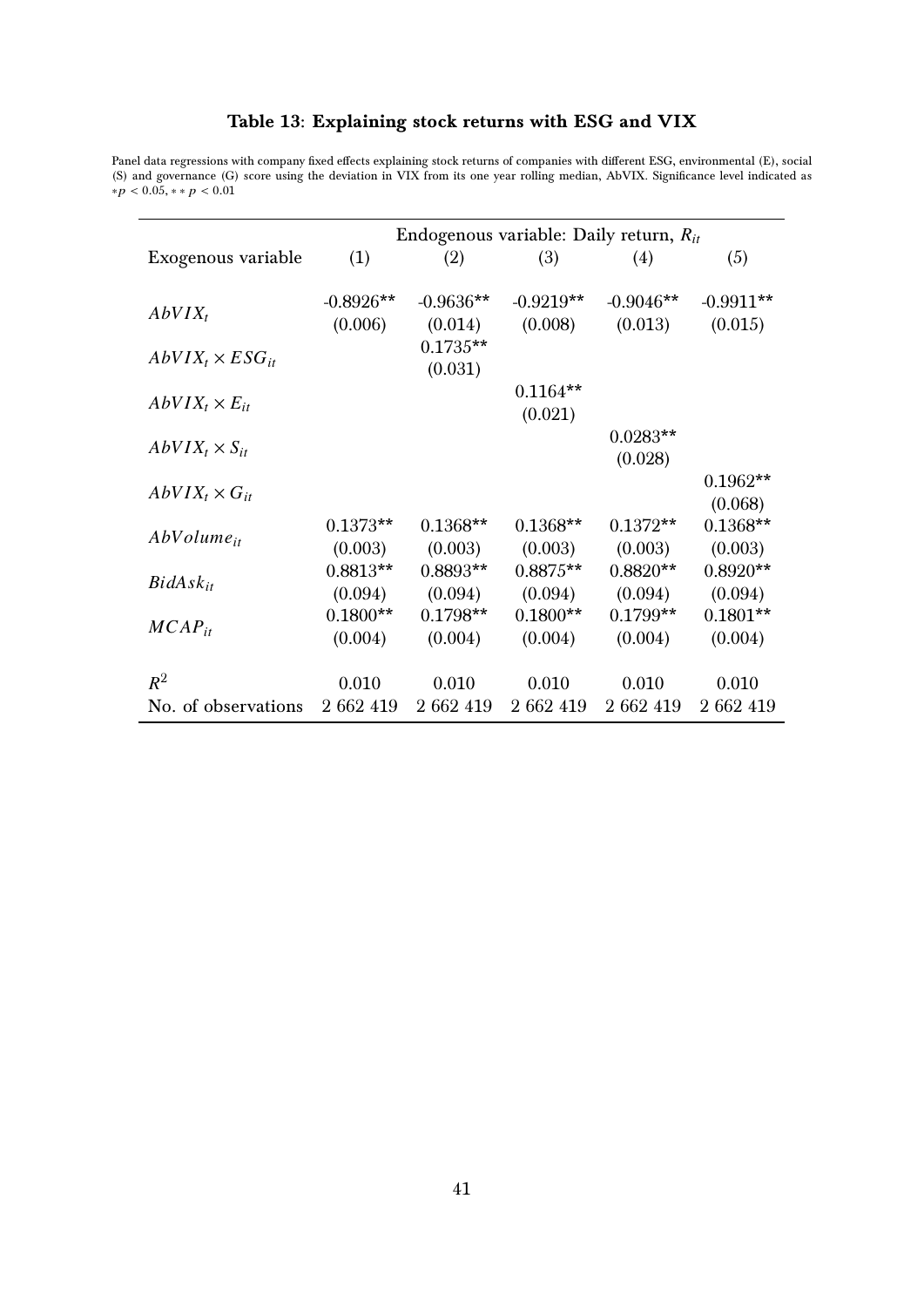|                                  | Endogenous variable: Daily return, $R_{it}$ |             |             |             |             |  |  |  |  |  |  |
|----------------------------------|---------------------------------------------|-------------|-------------|-------------|-------------|--|--|--|--|--|--|
|                                  | (1)                                         | (2)         | (3)         | (4)         | (5)         |  |  |  |  |  |  |
| Exogenous variable               |                                             |             |             |             |             |  |  |  |  |  |  |
| $AbVIX_{t-1}$                    | $0.1410**$                                  | $0.1245**$  | $0.1244**$  | $0.1291**$  | $0.1358**$  |  |  |  |  |  |  |
|                                  | (0.006)                                     | (0.052)     | (0.008)     | (0.014)     | (0.015)     |  |  |  |  |  |  |
| $AbVIX_{t-1} \times ESG_{i,t-1}$ |                                             | 0.0403      |             |             |             |  |  |  |  |  |  |
|                                  |                                             | (0.032)     | $0.0659**$  |             |             |  |  |  |  |  |  |
| $AbVIX_{t-1} \times E_{i,t-1}$   |                                             |             | (0.075)     |             |             |  |  |  |  |  |  |
|                                  |                                             |             |             | 0.0280      |             |  |  |  |  |  |  |
| $AbVIX_{t-1} \times S_{i,t-1}$   |                                             |             |             | (0.092)     |             |  |  |  |  |  |  |
| $AbVIX_{t-1}\times G_{i,t-1}$    |                                             |             |             |             | 0.0103      |  |  |  |  |  |  |
|                                  |                                             |             |             |             | (0.028)     |  |  |  |  |  |  |
| $AbVolume_{i,t-1}$               | $0.0297**$                                  | $0.0296**$  | $0.0294**$  | $0.0296**$  | $0.0296**$  |  |  |  |  |  |  |
|                                  | (0.003)                                     | (0.003)     | (0.003)     | (0.003)     | (0.003)     |  |  |  |  |  |  |
| $BidAsk_{i,t-1}$                 | $-0.0566$                                   | $-0.0548$   | $-0.0532$   | $-0.0560$   | $-0.0560$   |  |  |  |  |  |  |
|                                  | (0.096)                                     | (0.096)     | (0.096)     | (0.096)     | (0.096)     |  |  |  |  |  |  |
| $MCAP_{i,t-1}$                   | $-0.1960**$                                 | $-0.1960**$ | $-0.1959**$ | $-0.1960**$ | $-0.1959**$ |  |  |  |  |  |  |
|                                  | (0.004)                                     | (0.004)     | (0.004)     | (0.004)     | (0.004)     |  |  |  |  |  |  |
| $R^2$                            | 0.001                                       | 0.001       | 0.001       | 0.001       | 0.001       |  |  |  |  |  |  |
| No. of observations              | 2 564 305                                   | 2 564 305   | 2 564 305   | 2 564 305   | 2 564 305   |  |  |  |  |  |  |
|                                  |                                             |             |             |             |             |  |  |  |  |  |  |

#### Table 14: Predicting stock returns with ESG and VIX

<span id="page-41-0"></span>Panel data regressions with company fixed effects predicting stock returns of companies with different ESG, environmental (E), social (S) and governance (G) score using the deviation in VIX from its one year rolling median, AbVIX. Significance levels indicated as  $*p < 0.05, **p < 0.01$ .

42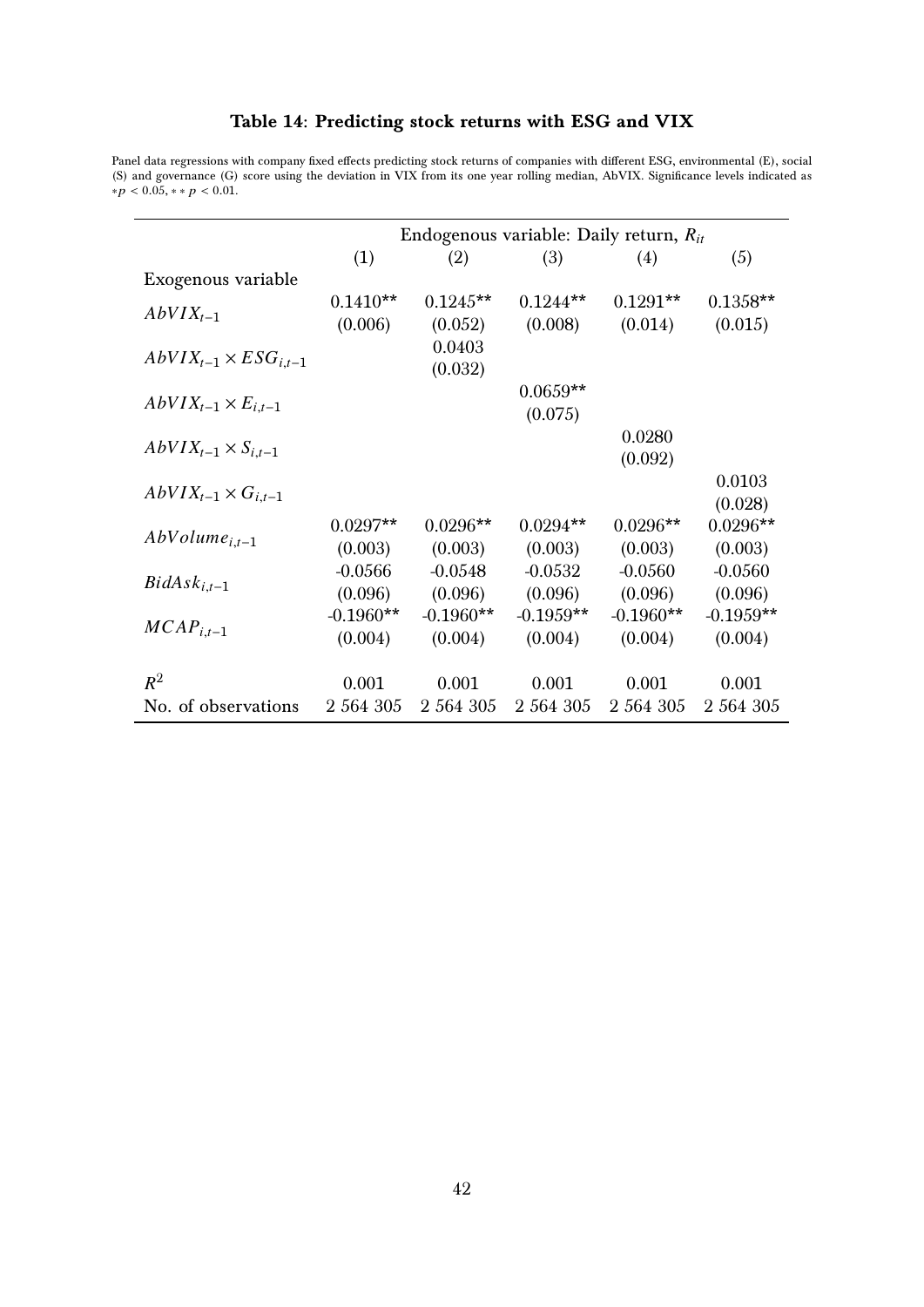|                                | Endogenous variable: Daily return, $R_{it}$ |             |             |             |             |  |  |  |  |  |  |
|--------------------------------|---------------------------------------------|-------------|-------------|-------------|-------------|--|--|--|--|--|--|
| Exogenous variable             | (1)                                         | (2)         | (3)         | (4)         | (5)         |  |  |  |  |  |  |
|                                |                                             |             |             |             |             |  |  |  |  |  |  |
| $\Delta VIX_t$                 | $-9.0875**$                                 | $-9.4631**$ | $-9.1133**$ | $-9.0827**$ | $-9.7827**$ |  |  |  |  |  |  |
|                                | (0.016)                                     | (0.038)     | (0.022)     | (0.037)     | (0.041)     |  |  |  |  |  |  |
| $\Delta VIX_t \times ESG_{it}$ |                                             | $0.9286**$  |             |             |             |  |  |  |  |  |  |
|                                |                                             | (0.086)     |             |             |             |  |  |  |  |  |  |
| $\Delta VIX_t \times E_{it}$   |                                             |             | 0.1059      |             |             |  |  |  |  |  |  |
|                                |                                             |             | (0.058)     |             |             |  |  |  |  |  |  |
| $\Delta VIX_t \times S_{it}$   |                                             |             |             | $-0.0114$   |             |  |  |  |  |  |  |
|                                |                                             |             |             | (0.078)     |             |  |  |  |  |  |  |
| $\Delta VIX_t \times G_{it}$   |                                             |             |             |             | 1.3929**    |  |  |  |  |  |  |
|                                |                                             |             |             |             | (0.075)     |  |  |  |  |  |  |
| $AbVolume_{it}$                | $0.1271**$                                  | $0.1269**$  | $0.1270**$  | $0.1271**$  | $0.1269**$  |  |  |  |  |  |  |
|                                | (0.003)                                     | (0.003)     | (0.003)     | (0.003)     | (0.003)     |  |  |  |  |  |  |
| $BidAsk_{it}$                  | $0.7674**$                                  | $0.7645**$  | $0.7668**$  | $0.7674**$  | $0.7669**$  |  |  |  |  |  |  |
|                                | (0.088)                                     | (0.088)     | (0.088)     | (0.088)     | (0.088)     |  |  |  |  |  |  |
| $MCAP_{it}$                    | $0.1632**$                                  | $0.1630**$  | $0.1631**$  | $0.1632**$  | $0.1630**$  |  |  |  |  |  |  |
|                                | (0.004)                                     | (0.004)     | (0.004)     | (0.004)     | (0.004)     |  |  |  |  |  |  |
| $R^2$                          | 0.106                                       | 0.106       | 0.106       | 0.106       | 0.107       |  |  |  |  |  |  |
| No. of observations            | 2 662 419                                   | 2 662 419   | 2 662 419   | 2 662 419   | 2 662 419   |  |  |  |  |  |  |
|                                |                                             |             |             |             |             |  |  |  |  |  |  |

#### <span id="page-42-0"></span>Table 15: Explaining Stock Returns with ESG and lagged VIX deviations

Panel data regressions with company fixed effects explaining stock returns of companies with different ESG, environmental (E),<br>social (S) and governance (G) score using deviations in VIX from the previous day's VIX, ΔV*IX* 

 $* p < 0.05, ** p < 0.01.$